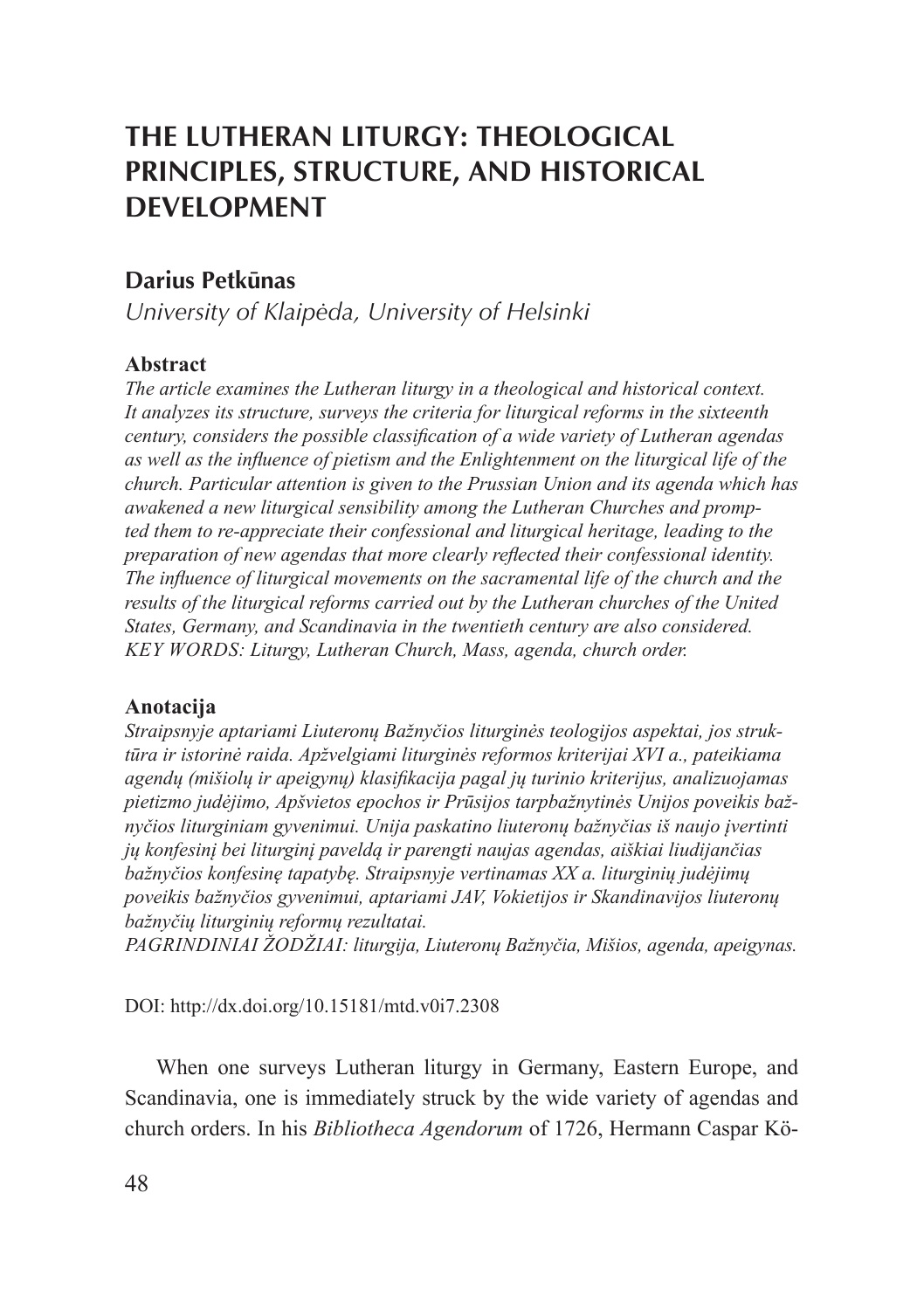nig counted 351 such documents published up to this time in the Holy Roman Empire.<sup>1</sup> By adding to this list additional orders and agendas that had not yet been identified and those prepared outside the Holy Roman Empire, the total number of pre-Enlightenment liturgical sources would certainly exceed 400.2 Considering such a large variety of Lutheran liturgies, one may ask what made all of them Lutheran and what should be regarded the irreducible foundation of the Lutheran liturgy?

The study of the Lutheran liturgy is further intricate due to the appearance of inventive Enlightenment liturgies. At least 50 official and unofficial

<sup>&</sup>lt;sup>1</sup> Hermann Caspar König supplemented with additional data a large collection of church ordinances that had been identified in the early eighteenth century by Superintendent Christian Julius Bockelmann. This number still was incomplete due to the complexity of the territories of the Holy Roman Empire which made it difficult for both scholars to examine all sources. Furthermore, the Scandinavian agendas and church orders were outside the scope of their study. It should also be noted that Bokelmann's collection added some non-Protestant sources and documents, such as hymn books and pamphlets, which did not belong to the church orders or agendas (Bibliotheca Agendorum, 1726, p. 1 ff). Aemilius Ludwig Richter in *Die evangelischen Kirchenordnungen des XVI. Jahrhunderts* of 1846 presented a list of 165 agendas and church orders published in the sixteenth century along with liturgical fragments of some of them. A full description of the sixteenth-century Lutheran and Reformed orders in the former German Empire is given by Emil Sehling in his five volume study, *Die evangelischen Kirchenordnungen des XVI. Jahrhunderts*, 1902–1913. Ten more volumes appeared in 1955–80 when the project was resumed under the auspices of the Evangelical Church of Germany (*Evangelische Kirche in Deutschland* (EKD)) and the German Research Foundation (*Deutsche Forschungsgemeinschaft* (DFG)), and six more volumes were published when it was undertaken in 2002 by the Heidelberg Academy of Sciences (*Heidelberger Akademie der Wissenschaften*). At the time of its completion, the collection will comprise 24 primary volumes, some of which will be divided into sub-volumes.

<sup>&</sup>lt;sup>2</sup> Joseph Herl identified 400 pre-Enlightenment Lutheran liturgies compiled in the Holy Roman Empire. He classified them according to whether the document was prescriptive (273 sources) or descriptive (127 sources) or whether it was a printed source (129 sources) or a manuscript (271 sources) (Herl, 2004, p. 282).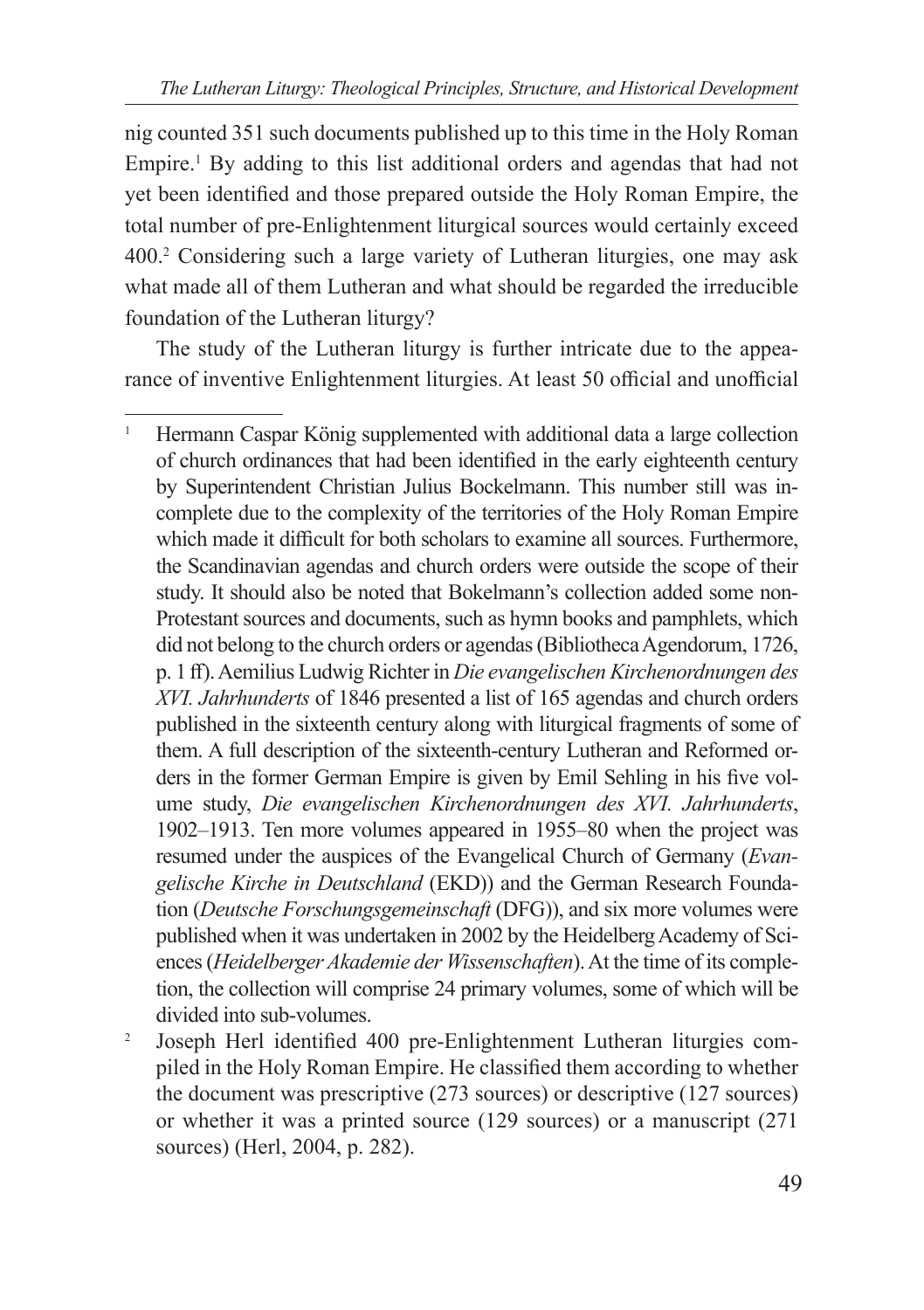neological agendas had been printed in this period which attempted to provide liturgical forms acceptable to men of the "age of reason" (Graff, 1994, p. 4–26). Worship was adjusted to agree to modern view of God, man, and the world and was accommodated to the speech, song, and the spirit of the new age. The study of the nature of the Lutheran liturgy becomes even more complex by the appearance in 1821–24 of the Prussian Union agenda of King Friedrich Wilhelm III who believed that he could successfully create a single liturgy for the Reformed and Lutheran Churches which would not contradict the theological position of either church. Doctrine and liturgy in his opinion were not closely related and could be successfully separated by providing a work which each of these two groups could look at and undertake from its own point of view. Many Lutherans would eventually state that the use of the new liturgy violated their confession. This was followed by the awakening of a new appreciation of the church's Confessions and liturgical treasures.

A wide variety of liturgies indicates that Lutheran unity is not a unity created by the forms of worship, but rather the faith that Lutherans confess and express in their liturgies is unifying. The liturgy is not a mark of the church or her unity. Although the expressed forms of liturgy may be many and varied, the faith is and remains the same.

The present study examines the Lutheran liturgy in its theological and historical context. It gives particular attention to the theological principles of the liturgy and the structure of the Lutheran Mass. The essay recounts the main historical developments and provides a possible classification of liturgies according to their types and criteria. Criticism of external worship by pietists and liturgical innovations during the age of Enlightenment are also examined. Moving beyond the Prussian Union agenda, the study describes the awakening of a new liturgical sensibility and a heightened awareness of the need for liturgical restoration, leading to the publication of new agendas in the nineteenth and twentieth centuries, based on a renewed appreciation of the church's liturgical treasures.3

<sup>&</sup>lt;sup>3</sup> For more details on what is central and secondary in the Lutheran liturgy, see the author's article: Petkūnas D. (2013). Center and Periphery in the Lutheran Liturgy. Confessional Identity and Ecumenical Perspective. *Propter Christum: Christ at the Center*. Saint Louis: Luther Academy, p. 243–256.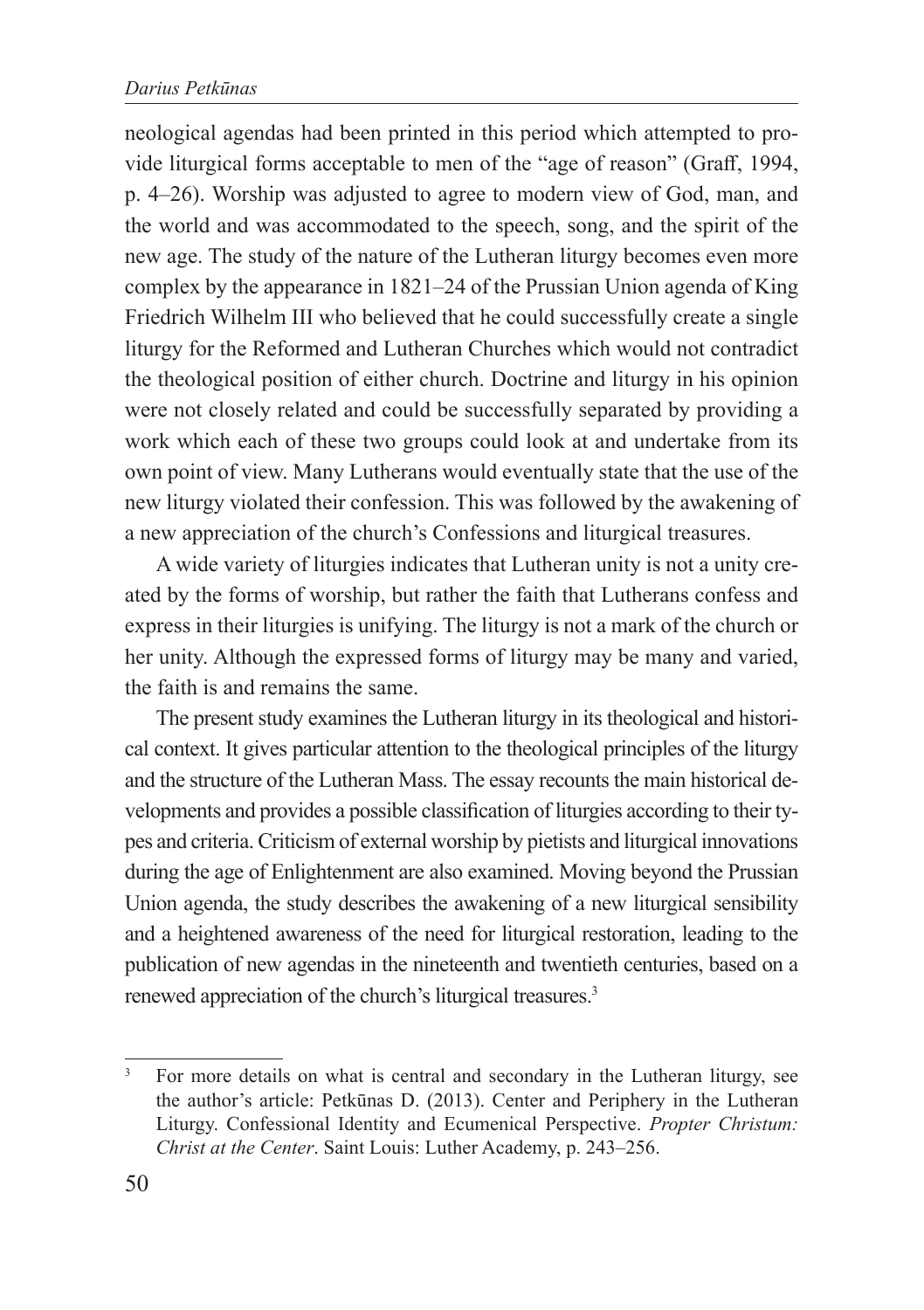#### **1. Theological principles of the Lutheran Liturgy**

The Lutheran liturgy, also referred to as the Mass or Holy Liturgy, is the divine service which includes in it the preaching of God's Word, both his Law and his Gospel, and Holy Communion in which the communicants receive both the body and blood of Christ in the consecrated elements. It includes also the sacrificial worship of prayer, praise, and the thanksgiving of God's people. Considered more broadly, liturgy may be taken to include also the daily offices of Matins and Vespers, Holy Baptism, Confirmation, Marriage, Confession and Absolution, the Communion of the Sick, the Commendation of the Dying, the Burial of the Dead, and other rites and services.

The Mass, which is most often called the Divine Service, in Lutheran Churches is to be thought of chiefly as the work of God who gathers his people to bless and refresh them with his life-giving Word and the body and blood of Christ in the Sacrament. It is by God's doing that his congregation is enabled to offer him Eucharistic praise and thanksgiving. The officiating clergyman, usually called the pastor, minister, liturgist, or officiant, stands in the place of Christ who is described in the New Testament as the High Priest and Liturgist of his people.

The *Apology of the Augsburg Confession* makes a distinction between the sacramental and sacrificial elements of the service (The Book of Concord, 2000, p. 270–272 [AP, Art. XXIV]). The clergyman speaks Christ's sacramental Words absolving, blessing, and nourishing his people and administering to them the Holy Sacrament by which faith is strengthened, forgiveness is made new, sinners are reconciled and made one with Christ and are given a foretaste of the heavenly banquet. These are sacramental acts – acts of God by which, through means, he offers and bestows his wholesome grace and blessing. Included also among these is the preaching, which Lutherans understand to reach its high point in the proclamation of the Gospel. It communicates the saving work of Christ in human words. The sermon also imparts practical instruction. Included also among sacramental acts are the Salutation, the Eucharistic preface ("Lift up your hearts, etc"), the Blessing, usually the Aaronic Benediction, which concludes the rite.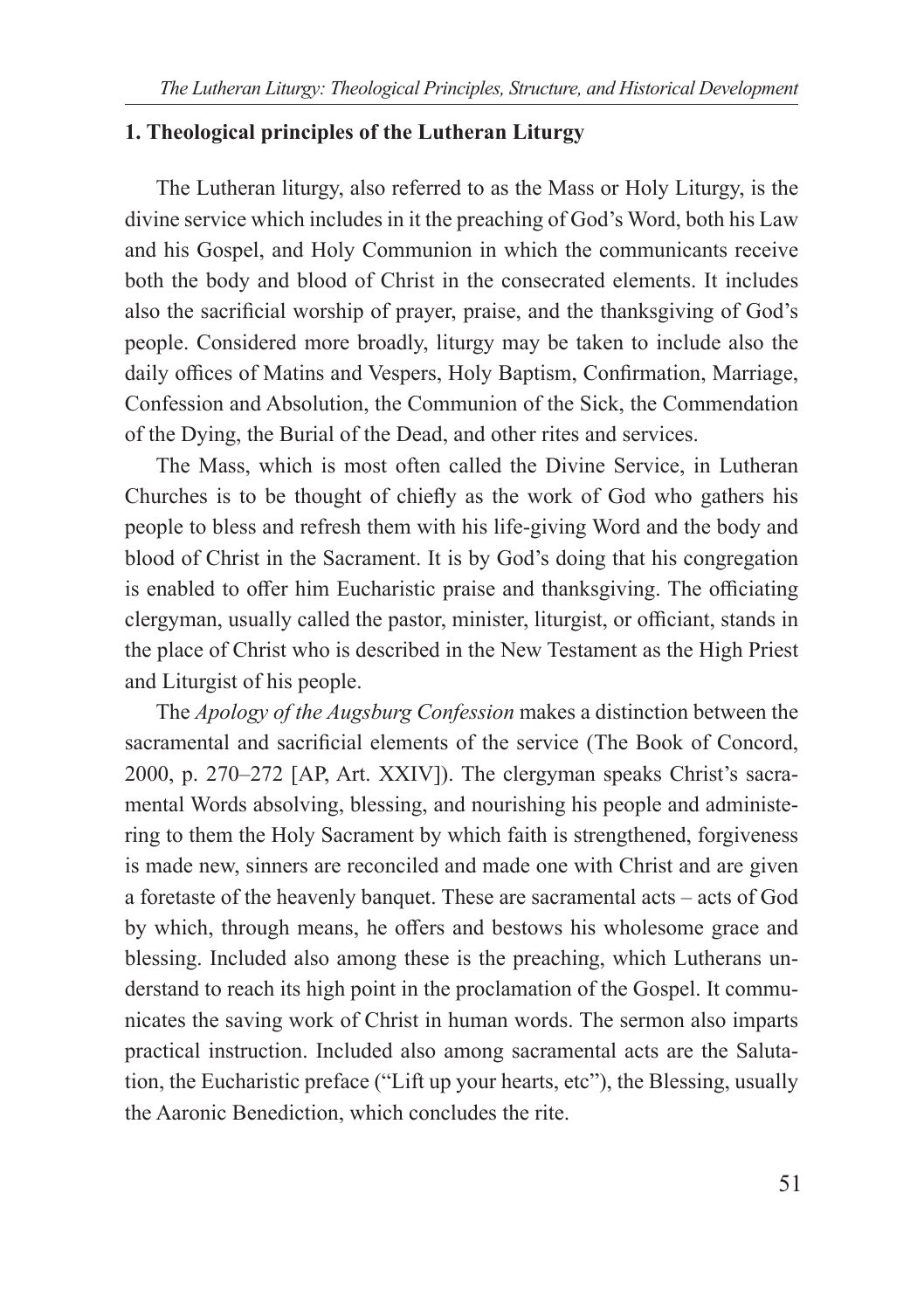The liturgy also includes elements of a sacrificial nature. These are acts of worship directed toward God – words and acts of the church in faithful response to the gracious words and acts of God. They are priestly acts of praise, prayer, and thanksgiving performed by the baptized people of God whom he has made to be his priestly people (Exodus 19, Romans 12, 1 Peter 2, Hebrews 13). Included among these acts are the prayers of the people, the confession of sins, the collect particular to the day, the prayer of the church and all other prayers, the church's confession of faith (creed), hymns and songs, including also the verses of psalms used in the introit, gradual, and offertory.

The shape of the Lutheran divine service is the traditional Mass of the Western Church. The two part structure of *Missa Catechumenorum* and *Missa Fidelium* is retained, along with traditional liturgical forms, readings, prayers, vestments, chants, *et al*. Private Masses, Masses for the repose of the dead or for the fulfillment of particular intentions are not celebrated in the Lutheran Church. Only a common public Mass is to be celebrated in the church, usually on Sundays and other church festivals. Eliminated is any notion that the celebration of the Mass is a propitiatory sacrifice, offered by the church to God, and which confers grace simply by virtue of the fact that it is performed. From the time of the Reformation, Lutherans stated this to be a central point at issue between them and their opponents. According to Lutheran doctrine, the Mass does not confer merit *ex opere operato* on either the living or the dead, nor does it offer the remission of sins, of guilt, or of punishment simply by virtue of its being offered. Those who receive its benefits are those who hear and hold fast to the Word proclaimed and the blessings given and who receive the body and blood of Christ in the Sacrament. As noted, the point at issue is the notion of sacrifice.

In the churches where the altar stands against a wall or backed by a reredos, it is the custom that in the sacramental acts the liturgist faces the people. In the sacrificial acts, when he speaks with or on behalf of the people, he faces the altar.

The nature of the sacrificial acts is to be clearly understood so that it is not thought that God is propitiated or reconciled by means of them. Consequently, it is necessary to distinguish between the propitiatory sacrifice (*sacri-*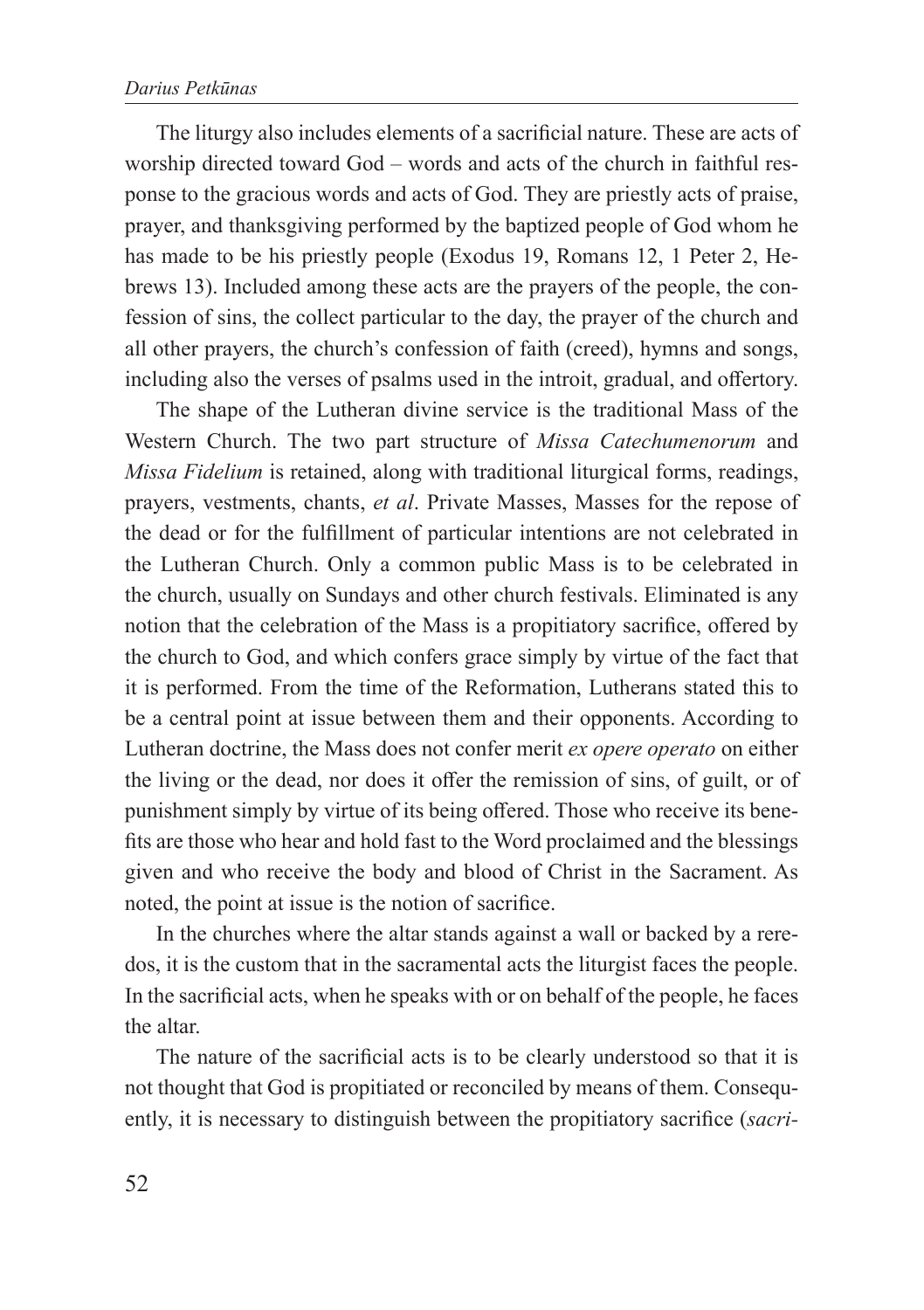*ficium propitiatorium*) – the sacrifice which atones for and reconciles sinners to God and the Eucharistic sacrifice (*sacrificium eucharistikon*), the sacrifice of praise and thanksgiving offered to God in grateful thanksgiving for his saving work.

 Properly speaking, there is only one propitiatory or atoning sacrifice, the self-offering of Christ Jesus. The Levitical sacrifices described in the Old Testament pointed forward to it and obtained for those who offered them legal righteousness that restored them to the community. These Levitical sacrifices came to an end with the sacrifice of Christ. Accordingly, the Mass is not to be considered a continuation of the Levitical sacrifices, nor is the New Testament priesthood a continuation of the Levitical priesthood.

The sacrifice of thanksgiving also includes prayer, praise, thanksgiving, the preaching of the Gospel, the confession of faith and the confession of sins, and all the good works of God's people. Such sacrifices do not reconcile one to God. They are offered in thanksgiving by those who have been reconciled to God by his gracious work. If the Mass is to be called a sacrifice, this may be allowed for the sake of the Eucharistic offering of prayers, praise, thanksgiving, and other worship found in it. However, it is to be made clear that the Mass is not a propitiatory sacrifice. It is a Eucharist in which the faithful, receiving the fruit of Christ's propitiatory activity, thankfully respond in their own priestly Eucharistic activity. This activity is by no means limited to the divine service. It manifests itself in a faith active in love. The church's diaconal activity is just such an expression of Eucharistic thanksgiving, always moving outward from the proclamation of the Gospel and the administration of God's gracious gifts from font and altar.

The axiom *lex orandi*, *lex credendi* ("the rule of prayer [is] the rule of belief") in the Lutheran Church is understood that the liturgy is the way the church confesses its faith. The liturgy bears public witness to the faith of the church, it is an expression of faith, however, not faith's source and norm. The church's *lex orandi* flows out of the *lex credendi*. In the liturgy, the church puts into words and actions the faith which it otherwise articulates in its creeds and confessions.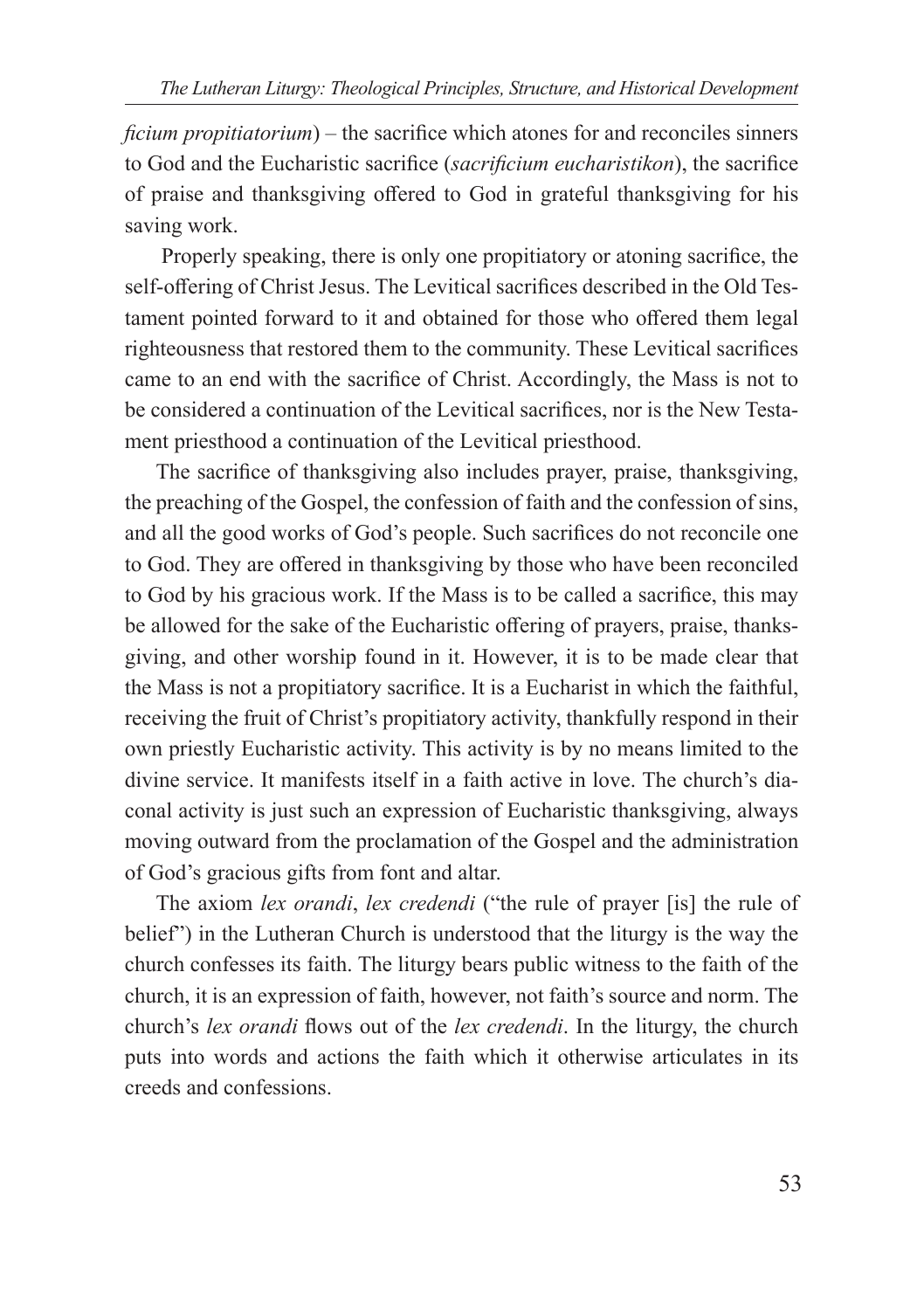# **2. The Structure of the Lutheran Mass**

The classical Lutheran Mass is essentially the Western Mass with the removal of those elements which obscure the uniqueness of the propitiatory sacrifice offered by Christ. Lutherans insist that the central purpose of the Mass is the Communion of the sacred body and blood of the Lord, who was born of Mary and hanged on the cross, by which man's redemption is accomplished. Lutherans found the Western Mass to be a proper vehicle for the divine service, so long as it was shorn of any notion that the Mass itself is an atoning sacrifice offered by the church or the church's offering of Christ to the Father in an unbloody manner. Thus prayers and actions in the *Missa fidelium* which supported this notion were eliminated.

The traditional *Missa Catechumenorum*, usually called the Service of the Word, is little different from that found in the pre-Reformation orders. It continues to use a traditional form of that Mass – the *ordinarium* (*invariable texts*) and its *propria* (variable parts). Included among the *propria* are the introit, salutation and collect, epistle, gradual and alleluia or tract, or sequences, and gospel. In some cases, the introit and gradual are replaced by appropriate liturgical hymns. In most places, the Apostolic or Nicene Symbols are recited between the Gospel and the Sermon, although since the reform of the Roman Mass in the twentieth century it is now common to recite the creed after the sermon. Often Luther's creedal hymn, "We All Believe in One True God" ("Wir glauben all' an einen Gott"), is used. In many liturgies, a preparatory office of public confession and absolution precedes the service itself.

Differences between Lutheran divine service and the medieval Mass are most evident in the *Missa Fidelium*, the Service of the Sacrament, for all notions of the Mass itself as a propitiatory sacrifice offered by the church have been eliminated. These notions predominated in the old Offertory and the Canon of Mass, in which the Our Father and the Words of Christ over the bread and wine were imbedded. In Lutheran orders, the sermon is followed by the Offertory in which the people offer their gifts for the use of the church, and bread and wine for the Lord's Supper are prepared. The prayer of the church includes thanksgiving, supplications, and intercessions. Then come the Eucharistic preface, the *Sanctus*, the *Verba* and Our Father, the *Pax Domini*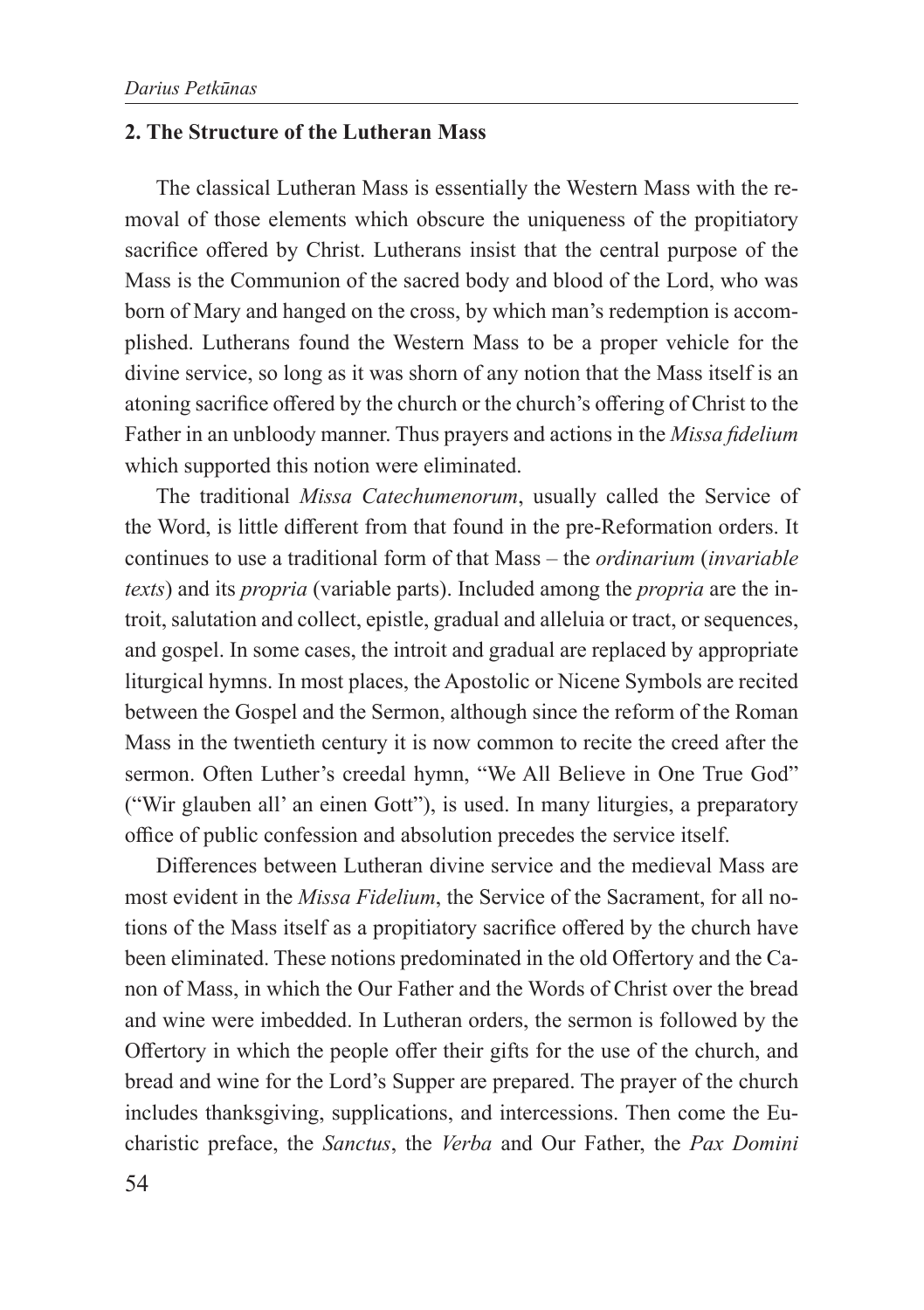(often called the "little absolution"), the *Agnus Dei*, the Communion, versicle and Post-Communion collect, and the Aaronic Benediction. Many Lutheran orders also include a more fully developed Eucharistic Prayer after the *Sanctus* and before the *Verba*. The body and blood of Christ are consecrated for the purpose of the Communion of the people, and ordinarily, all consecrated elements are to be consumed during the Communion, excepting where some are set aside for the communion of the infirm.

The rich use of hymns of praise and prayer which are confessional in nature play an important role in the Lutheran Mass. This is exemplified in the earliest Lutheran hymns, Luther's "Dear Christians, One and All Rejoice" ("Nun freut euch, liebe Christen g'mein"), 1523, and "Salvation unto Us Has Come" ("Es ist das Heil uns kommen her") by Paul Speratus 1523. Unique to Lutheran liturgies since the days of Luther is the directive that Words of Christ over the elements (*Verba Christi*) ought to be sung in the Gospel tone. The Lutheran Churches continued the practice of chanting introits, collects, epistles, graduals, gospels, antiphons, and responsories.

In the Lutheran Church, great prominence is given to the sermon, for it is understood that faith comes by hearing the Word. The purpose of the sermon is not merely to convey information and instruction, but by means of it God the Holy Spirit sacramentally conveys the saving work of Christ to those who faithfully receive these words. This places a heavy responsibility on the preacher to convey clearly and boldly what the word says without adding to it or taking from it in such a way as to change it.

The Mass is ceremonial in nature and includes a prescribed series of readings, prayers, vestments, altars, lighted candles, and other ceremonial elements. Included also among ceremonies are kneeling for prayer, the sign of the cross, the bowing of the head, and other bodily actions. Church decorations, pictures, and statues are also included among ceremonies. It was to be understood, however, that no ceremony in and of itself merits grace and mercy from God. Ceremonies were retained because they seemed to be useful in teaching and as aids to prayer. They were of value in so far as they taught and directed the people to live a life of faith and good works.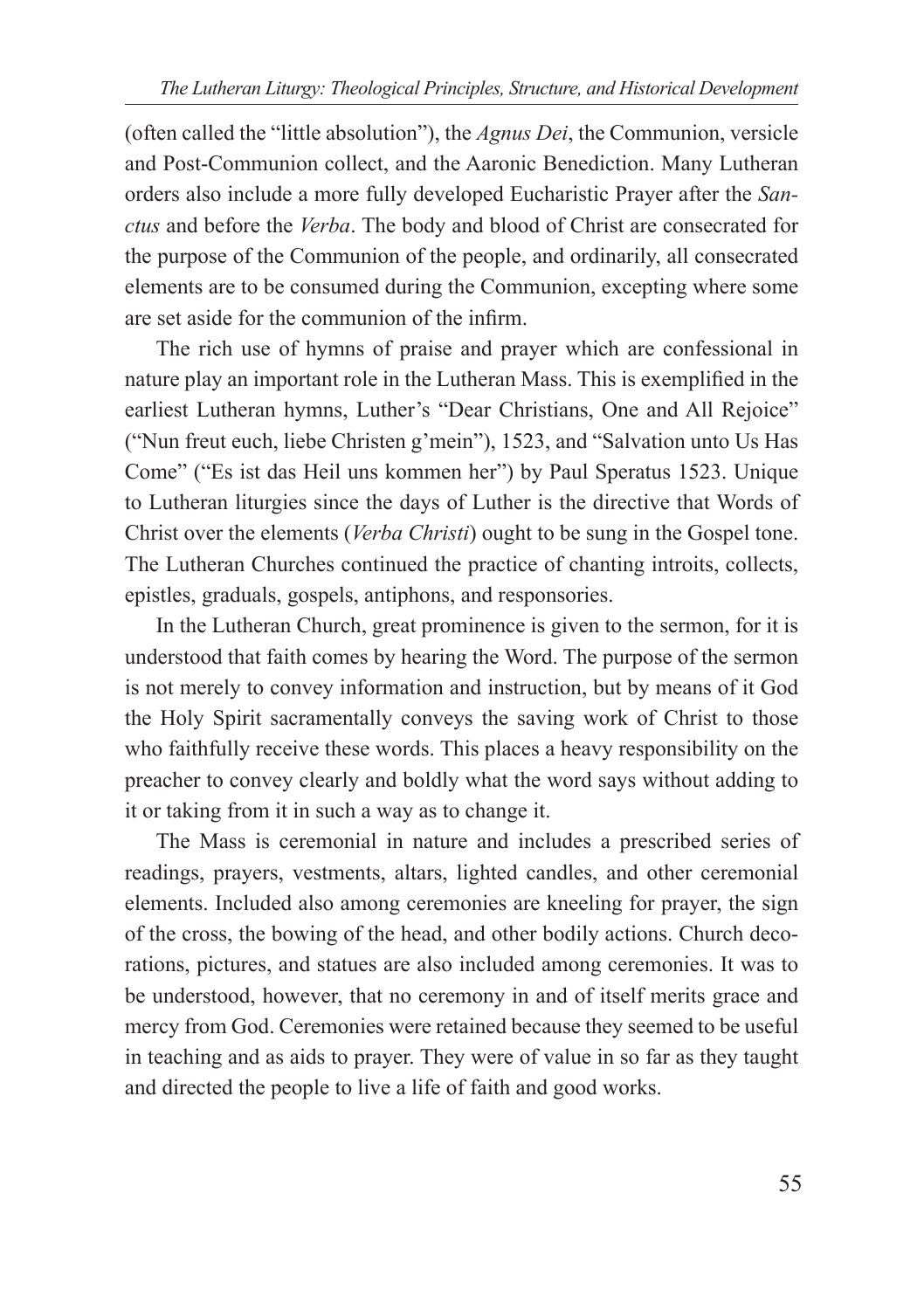Since the Reformation, most services have been in vernacular languages, although the use of the Latin language in prayers and hymns was retained where appropriate and useful to do so. Preaching, however, was always to be in a language understood by the people. Before the altar, the officiants and other ministers often continued to wear the alb and chasuble and in many cases also the cincture, stole, and in some cases, the maniple. The cope is also worn on appropriate occasions. The cassock or "talar" was originally street dress, and in many places, preachers removed their vestments before the sermon and preached wearing the "talar". Only in the nineteenth century did Prussian civil authorities require by law that Lutheran pastors wear the "talar" and preaching tabs ("beffchen") both in the pulpit and before the altar. This led many of them to abandon their traditional albs and surplices. In recent times, many Lutheran Churches have returned to the older vestment tradition of albs, surplices, and chasubles (Piepkorn, 1956, p. 12 ff.).

The Lutherans have continued to celebrate the church's year of grace according to the calendar tradition of the Western Church, including the seasons of Advent, Christmas-Epiphany, pre-Lent, Lent, Easter, Ascension, Pentecost, and Trinity and the lengthy season following. Most of the medieval saints' days were eliminated from the calendar, although the days commemorating the apostles and evangelists, and St. Mary the Virgin, and All Saints Day were continued in most places. The amber days were observed as days of special prayer. Added were days commemorating the presentation of the Augsburg Confession (June 25), the Lutheran Reformation (October 31), the festival of the Harvest (Sunday after the feast of St. Michael and All Angels), and other special observances. In the last several decades, many Lutheran Churches have adopted the calendar reforms specified in the *Ordo Lectionem Missae*, according to which the Sundays after Epiphany and Pentecost are now designated ordinary Sundays, and a three-year calendar of readings replaces the traditional pericopes.

#### **3. Historical Review of the Lutheran Mass**

The Lutheran form and use of the Mass derive from theological principles articulated by Martin Luther. In the period 1517–1523, Luther did not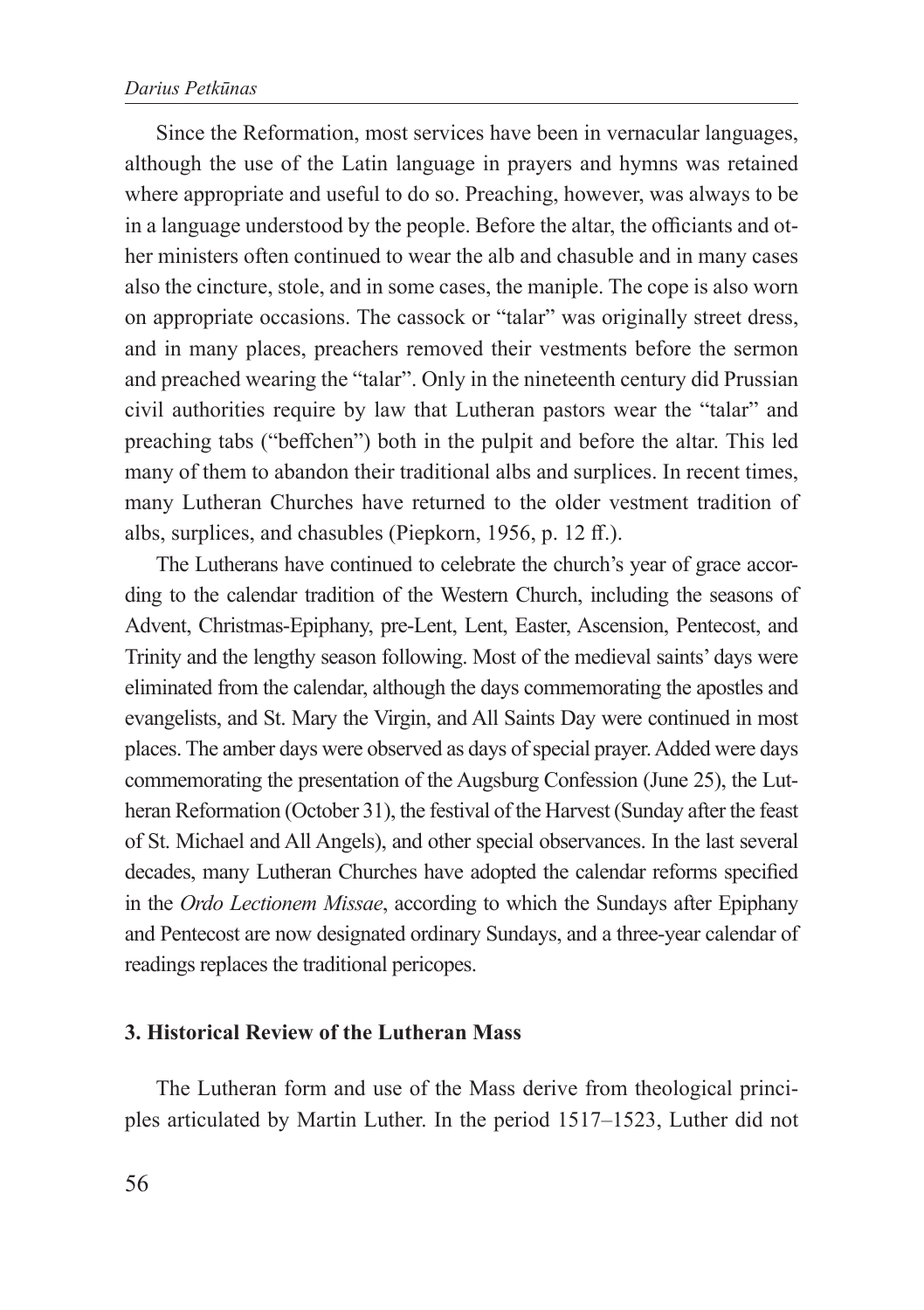direct primary attention to the structure and reform of the Mass but to the Sacrament of the Altar itself and the fruits of Communion. In his 1519 *Eyn Sermon von dem Hochwirdigen Sacrament, des heyligen waren Leychnams Christ* (*The Blessed Sacrament of the Holy and True Body of Christ, and the Brotherhoods*), he centered his attention on the significance of the body of Christ in the lives of Christians and advocates Communion of both the consecrated bread and the cup by the people (LW 35, 1960, p. 45 ff.). In *Eyn Sermon von dem newen Testament, das ist von der heylige Messe* (*A Treatise On The New Testament, That Is, The Holy Mass*), 1520, he spoke out against the medieval doctrine of the Mass as an unbloody repetition of Christ's sacrifice. He rejected the notion that the Mass is a propitiatory sacrifice and good work and insisted that Masses for the dead are a deviation from the purpose of the Mass. The Words of Christ's Testament, his Words of Institution, stand at the center of the Mass and should be said aloud for all to hear. He again complained against the withholding of the cup from the laity (LW 35, 1960, p. 75 ff.). Later that year, he published *De Captivitate Babylonica Ecclesiae* (*The Babylonian Captivity of the Church*) in which he criticized some medieval notions and practices, such as the withholding of the cup from the laity, the mandatory agreement to the doctrine of transubstantiation, and the notion that the Mass was regarded to be a sacrifice for sin (LW 36, 1959, p. 3 ff.). He continued his argument in *Vom Missbrauch der Messen* (*The Misuse of the Mass*), 1521, stating that the notion of sacrifice must be removed from the Mass along with the notion that it is a good work that reconciles one with God. He also argued for the abolition of private Masses where no communicants were present. Nowhere did Luther argue that the Mass itself should be abolished or that its form should be radically changed. Purified from irregularities, the Mass was seen to be a suitable form of worship that extols Christ. Medieval additions which turned the Mass into a work of man were to be removed. The Mass should not be a work of man by which the church seeks to placate the Father by offering him his Son in an unbloody manner. It is a proclamation of the Gospel and a gift of communion with Christ (LW 36, 1959, p. 127 ff.).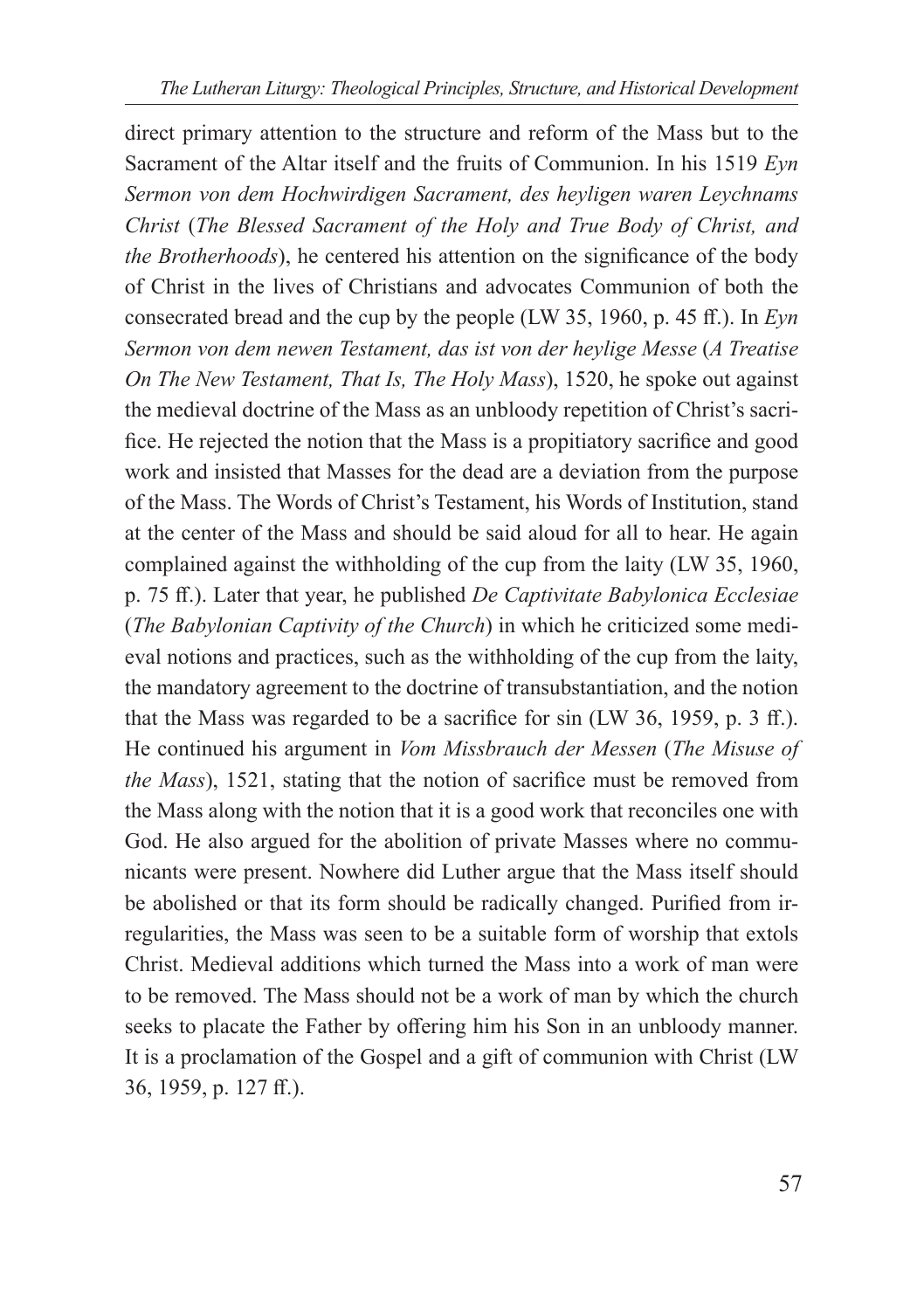In the writings of this period, Luther made no attempt to do more than articulate general principles for the reform of the Mass. He did not dictate specific changes to priests and congregations. They would still use their missals with the understanding that what mitigated against the Gospel should be eliminated. It was understood that the Words of Christ over the bread and cup should be said aloud and heard by all. Indeed they should repeat them in their hearts as the priest said them at the altar, and the people should receive both the body and the blood. No directions were given about the language of the service.

In the absence of clear directions, some clergy produced alternatives to the Mass. In Wittenberg, Andreas Karlstadt, who lacked Luther's insights and appreciation, in 1521 replaced the Mass with a service he himself constructed *de novo*. To counteract this, Luther preached eight sermons in Lent 1522 in which he stated that pastors should omit those parts of the Mass which made the sacrament a propitiatory sacrifice, but they should continue to use the Mass itself. In answer to a plea from the congregation at Leisnig in Saxony early in 1523, he wrote a short letter, entitled *Concerning the Order of Public Worship* (*Von ordenung gottis diensts ynn der gemeyne*). In it, he stated that while order must be restored and all things must be done so that the Word of God may have a free course, one should not make hard and fast rules. He said that Mass ought not to be celebrated during the week, excepting if there were communicants. On Sunday, there should be a common Mass at which the pastor selects readings and chants. Suitable responsories and antiphons should be retained. Daily offices should be prayed in the church every morning and evening, and the Masses should be held on Sunday with the usual chants. He suggested that many of the festivals of the saints should be discontinued and that some be celebrated or perhaps transferred to the nearest Sunday (LW 53, 1965, p. 7 ff.).

At the urging of Nicholas Hausmann of Zwickau and others, Luther decided to publish a report of the manner in which the Mass was celebrated and Communion was offered at Wittenberg. His *Formula missae et communionis pro ecclesia Vuittembergensi* (*An Order of Mass and Communion for the Church at Wittenberg*), written in Latin, was not meant to be a prescriptive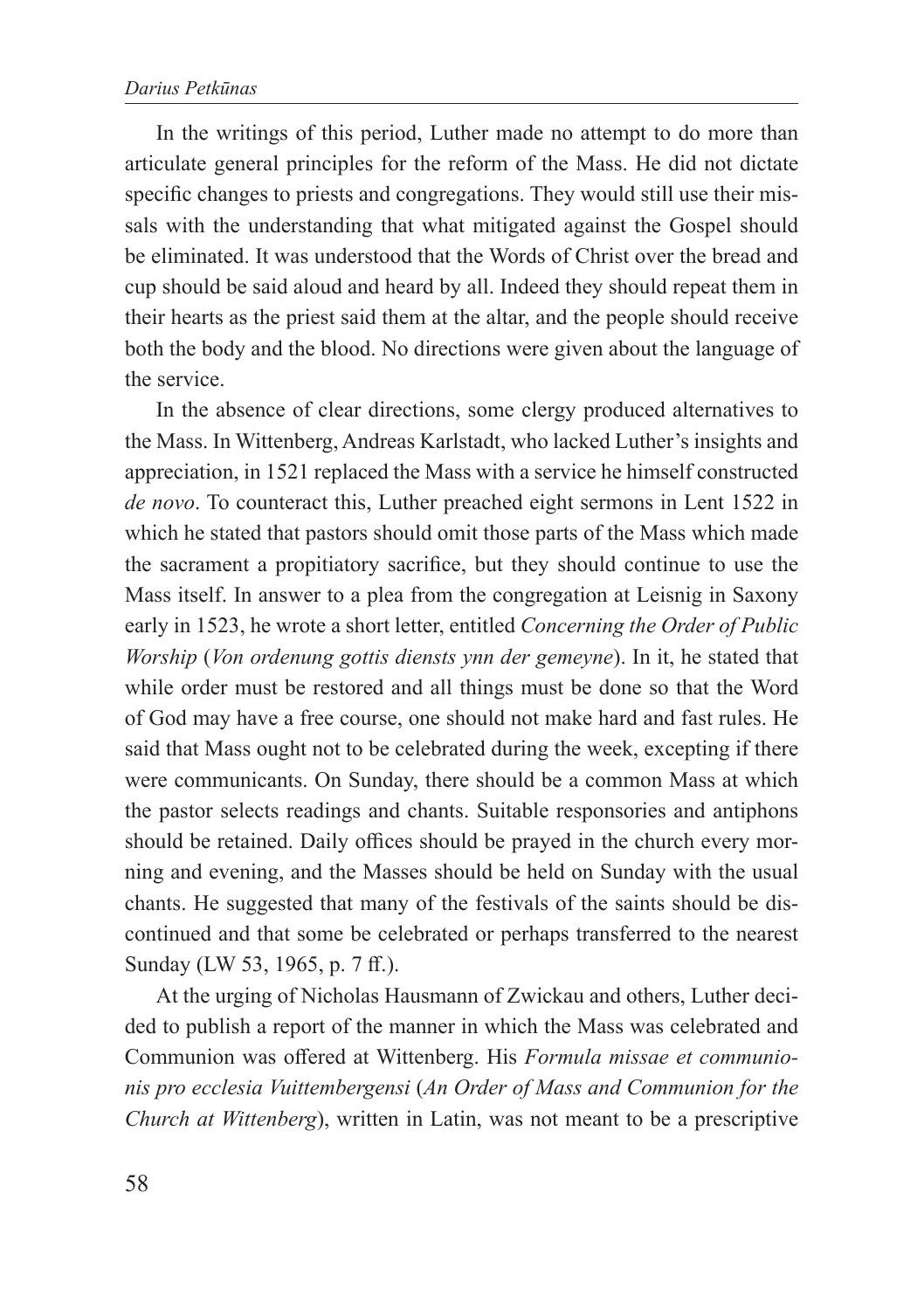order of the Mass but a guide with directives which would be helpful to those responsible for ordering public worship in the congregations. The structure of the medieval Mass and its language were retained. It followed the traditional pattern: Introit (may be replaced in time with a whole psalm) – *Kyrie eleison* – *Gloria in excelsis* – Collect – Epistle – Gradual and alleluia (sequences at Christmas and Pentecost) – Gospel – Nicene Creed – Sermon in the vernacular (may be put before the introit) – Preparation of the bread and wine – Preface (*Dominus vobíscum*, *Sursum corda*, *Gratias agamus*, *Vere dignum et justum est*) – the Words of Institution (*Qui pridie* and *Verba testamenti*) – *Sanctus* and *Benedictus qui venit* – Elevation – Lord's Prayer – *Pax Domini* – *Agnus Dei* and Communion Prayers – Communion (distribution formula: "The body (the blood) of Christ preserve your soul to life eternal") – Salutation – Post-Communion collect – *Benedicamus Domino* – Benediction (Number 6: 24f. or Psalm 67: 6f.). Luther suggested that the bishop should decide whether all should receive the body of Christ after the blessing of the bread and then receive the blood of Christ after the blessing of the cup, or whether both elements should be blessed before distribution. However, he recognized that to separate the giving of the body and the blood would be an innovation requiring changes in the prayers (LW 53, 1965, p. 15 ff.).

 Here for the first time, Luther provided specific suggestions concerning the use of the Mass. He implemented the principles he had stated earlier and clearly distinguished between what is essential and what is not. Vestments, candles, incense, etc., might be retained, but the Offertory and the Canon must be eliminated.

The *Formula missae* was used as the basis for the divine service in Wittenberg and elsewhere in Latin and in German translation. It provided source material for Andreas Döber in his 1525 Nürnberg German Mass and was used as the basis for the first Ducal Prussian church order, *Artickel der ceremonien vnd anderer Kirchen Ordnung* (*Article of Ceremonies and Other Church Order*) of 1525 (Artickel der ceremonien*,* 1526, p. 1 ff.), and subsequently the *Kurtz Ordnung des Kirchendiensts* (*A Short Order of the Church Service*) of Riga 1530 (Kurtz Ordnung*,* 1530, p. 1 ff.).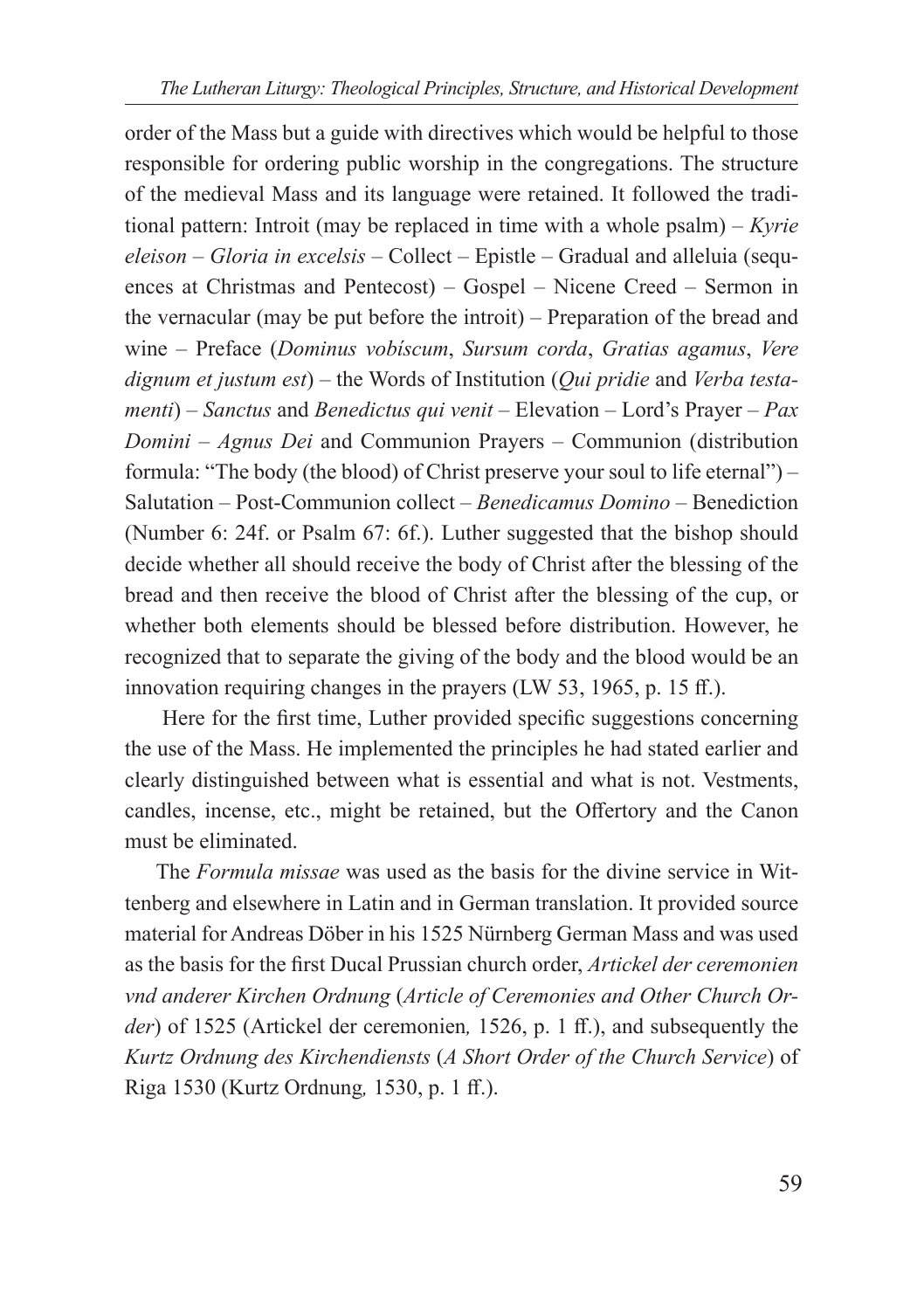Luther's own love for Latin as a liturgical language made him reluctant to prepare an order entirely in German. However, others were writing German services. In addition to the liturgies of Nürnberg and Prussia, Theobald Schwartz introduced a German service in Straßburg in 1524, and a complete German service was held in Schwäbisch-Hall by Johannes Brenz in 1525 (Smend, 1896, p. 8). In general, it can be said that these services were influenced to a greater or lesser degree by Luther's *Formula missae*.

It was not until 1526 that Luther bowed to the necessity of providing a Mass entirely in the German language, *Deutsche Messe und Ordnung des Gottesdiensts* (*The German Mass and Order of Divine Service*). It was meant for the benefit of those who did not know or use Latin. He was dissatisfied with the German services that have been produced. They did not use German well. They offered wooden translations or breathed an overly sentimental spirit, as was the case in Thomas Müntzer's 1524 Mass at Allstedt (Pahl, 1983, p. 9). The 1524 Straßburg Mass gave too much attention to the instruction and gave little attention to the church year and traditional pericopes. Luther wanted a service that would maintain a sense of continuity with the past and retain the spirit of the Latin originals while putting the service in the German idiom. He built his German Mass on the principles he had annunciated when he translated the Bible. He wanted it to be thoroughly German in every sense of the word. Luther, however, eliminated the Latin altogether and produced hymns that captured the spirit of the Latin service. The structure of this service: Hymn or psalm – *Kyrie* – Collect – Epistle – Hymn – Gospel – Nicene Creed ("We All Believe in One True God") – Sermon – Paraphrase of the Our Father – Admonition to the communicants – Christ's Words over the bread and elevation – Distribution of the host (German *Sanctus* ("Isaiah, Mighty Seer" ("*Jesaia, dem Propheten*") or some other hymn) – Christ's Words over the cup and elevation – Distribution of the cup (*Agnus Dei* and German hymns during distribution; no formula is provided) – Post-Communion collect – Aaronic Benediction (LW 53, 1965, p. 51 ff.).

The German service was meant to stand side by side with the Latin Mass and not to replace it entirely. It was meant for the uneducated, and therefore a catechetical spirit predominated throughout. Clearly, it was Luther's inten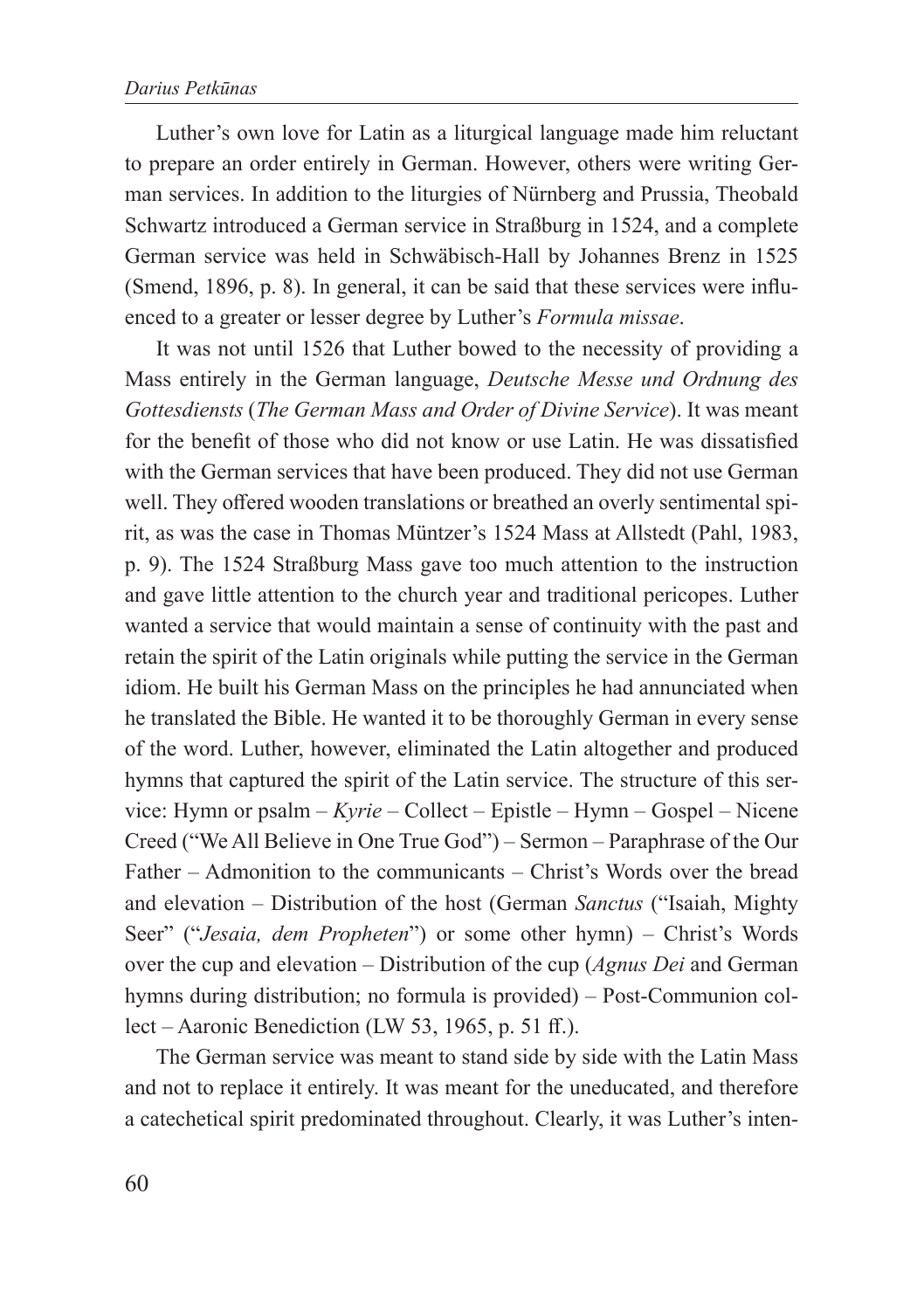tion that the people should participate fully, and they are enabled to do so by the German hymns provided, including the sung Nicene Creed and the *Sanctus* in a German version. Problematic is the replacement of the Preface with the Paraphrase of the Our Father, but here too the emphasis is on the preparation for Communion and the act of Communion.

Although it was not without influence, *Deutsche Messe* did not have the same impact on Lutheran Mass in the city of Wittenberg in Ernestine Saxony, as did the *Formula missae*. Mass in Wittenberg in the early 1530's was described in the 1533 Wittenberg church order which was issued by the official visitors of the parishes. This order was influenced by Johannes Bugenhagen, "Doctor Pomeranus". As pastor of the city church, it was within his authority to regulate the conduct of public worship. Wittenberg church order set down the form for the worship and preaching throughout the year. Mass followed a familiar pattern: *Benedictus Dominus Deus Israel* (Luke 1: 68–79) with antiphon – Introit (Latin or a German psalm) – threefold *Kyrie* (ninefold on high feasts) – *Gloria in excelsis* (on high feasts only) – German collect – Epistle – Alleluia, gradual, and German hymn (sequences on high feasts and their seasons) – Gospel – Nicene Creed ("We All Believe in One True God") – Sermon – German prayer or hymn. The proper Mass continued with a hymn during the preparation of the bread and wine and the gathering of the communicants – Eucharistic preface and *Vere dignum* – Our Father – *Verba* and elevation – Communion (*Sanctus* and *Agnus Dei* in Latin as well as German hymns) – Post-Communion collect – Aaronic Benediction. A fundamental difference between the *Formula missae* and Wittenberg 1533 church order is that Luther's order was descriptive and the 1533 order was prescriptive and had binding force in the Wittenberg congregation and all the parishes in the vicinity of it. Luther annunciated general principles and set them down in general terms, but the Wittenberg 1533 order contained directives that were quite specific (Sehling, 1902, p. 703–705).

Wittenberg and the region surrounding it were in Ernestine Saxony. The Reformation did not come to Albertine Saxony until 1539 when Duke Georg was succeeded by his brother Heinrich. The results of the 1539 visitation showed that a church order to govern all aspects of church life was needed.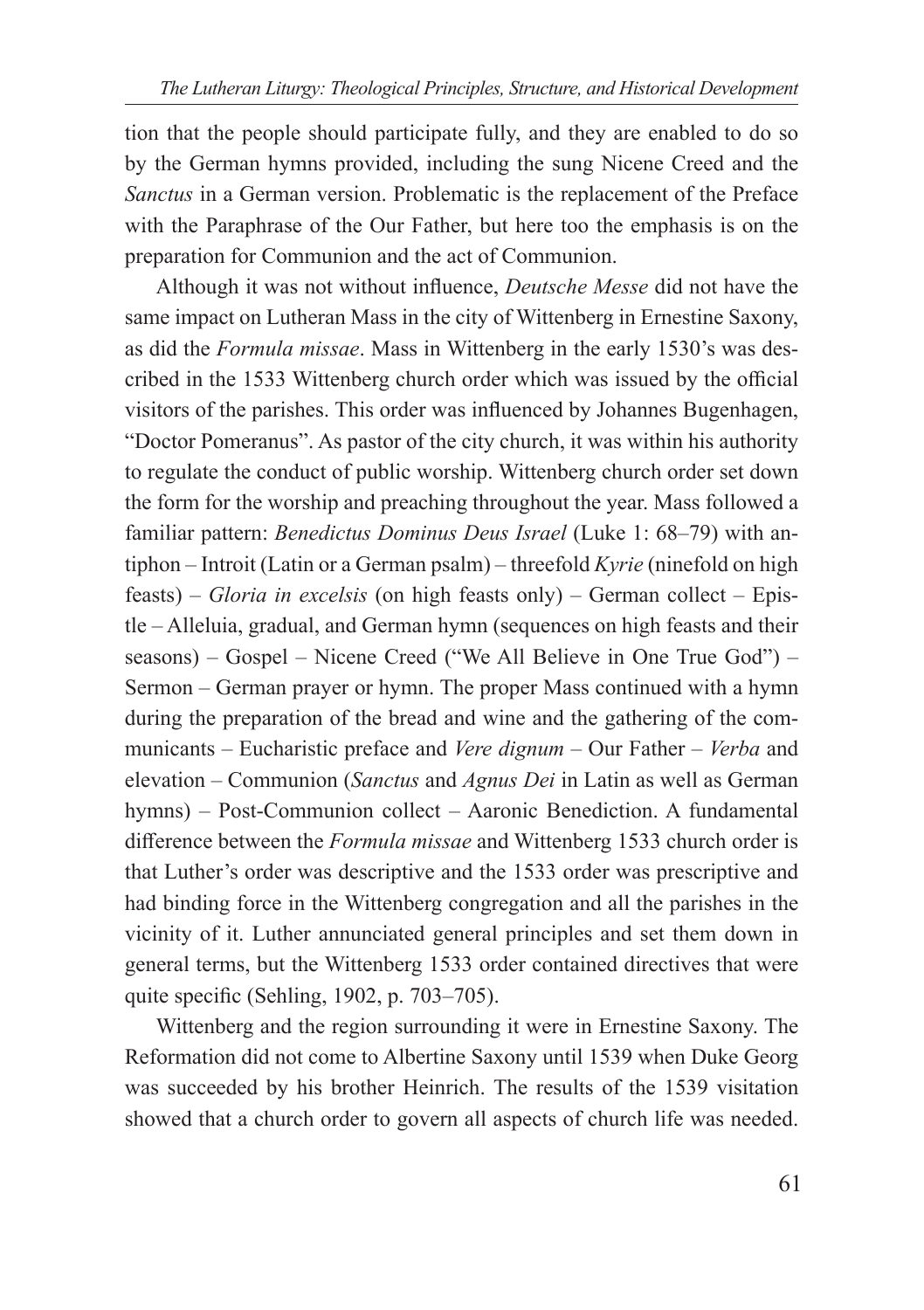The new church order, completed in autumn 1539, was prepared by Justus Jonas and his colleagues on the basis of earlier documents, including the 1533 Wittenberg order. Justus Jonas, who was Luther's secretary, followed his suggestions closely, offering two Masses: one for city parishes and parishes with schools and the other for village parishes and those without schools. Sunday Mass in city churches: Introit (in Latin) – *Kyrie* – *Gloria in excelsis* (in Latin) – Collect (in German or Latin) – Epistle (in German) – Sequence or German psalm, or hymn – Gospel – Nicene Creed (in Latin or "We All Believe in One True God") – Sermon (on the Gospel) – *Paraphrasis* and Communion exhortation but, especially on high feasts, the Latin preface (the prefaces for major feasts, including Ascension and Trinity Sunday; the Trinity preface may be used also for other Sundays) – *Verba* – *Sanctus* (in Latin) – Communion (Latin *Agnus Dei* or German hymns and Psalm 111) – Post-Communion collect – Benediction. The Mass on Sunday in villages without schools: Psalm or suitable hymn – German collect – Epistle – German psalm or hymn – Gospel – Creed ("We All Believe in One True God") – Sermon – Paraphrase and admonition – *Verba* – Communion (German hymns or the German *Sanctus*, "Isaiah, Mighty Seer") – Post-Communion collect – Benediction. Important in the village congregations were the Communion and the catechesis. The service was simplified so that minds might not wander. None of the Wittenberg reformers appeared to have held out much prospect for the development of any liturgical sophistication among the village dwellers (Kirchen ordnung, 1539, p. D-E).

It is this Albertine church order that would prove to be the most influential in all Saxon territories in future years. It was reprinted many times and left its distinctive mark on Ernestine church orders as well. The most important of these was the 1626 church order of Saxe-Coburg which in turn formed the basis for the later rites as the Ernestine territories came to be divided and subdivided.

The 1539 Albertine church order of Duke Heinrich was printed again in 1540 under the title: *Agenda, that is the Church Order...* (*Agenda Das ist Kirchenordnung...*). "Agenda" would from this time come to be the most characteristic term used to describe Lutheran liturgies. In some other territories, the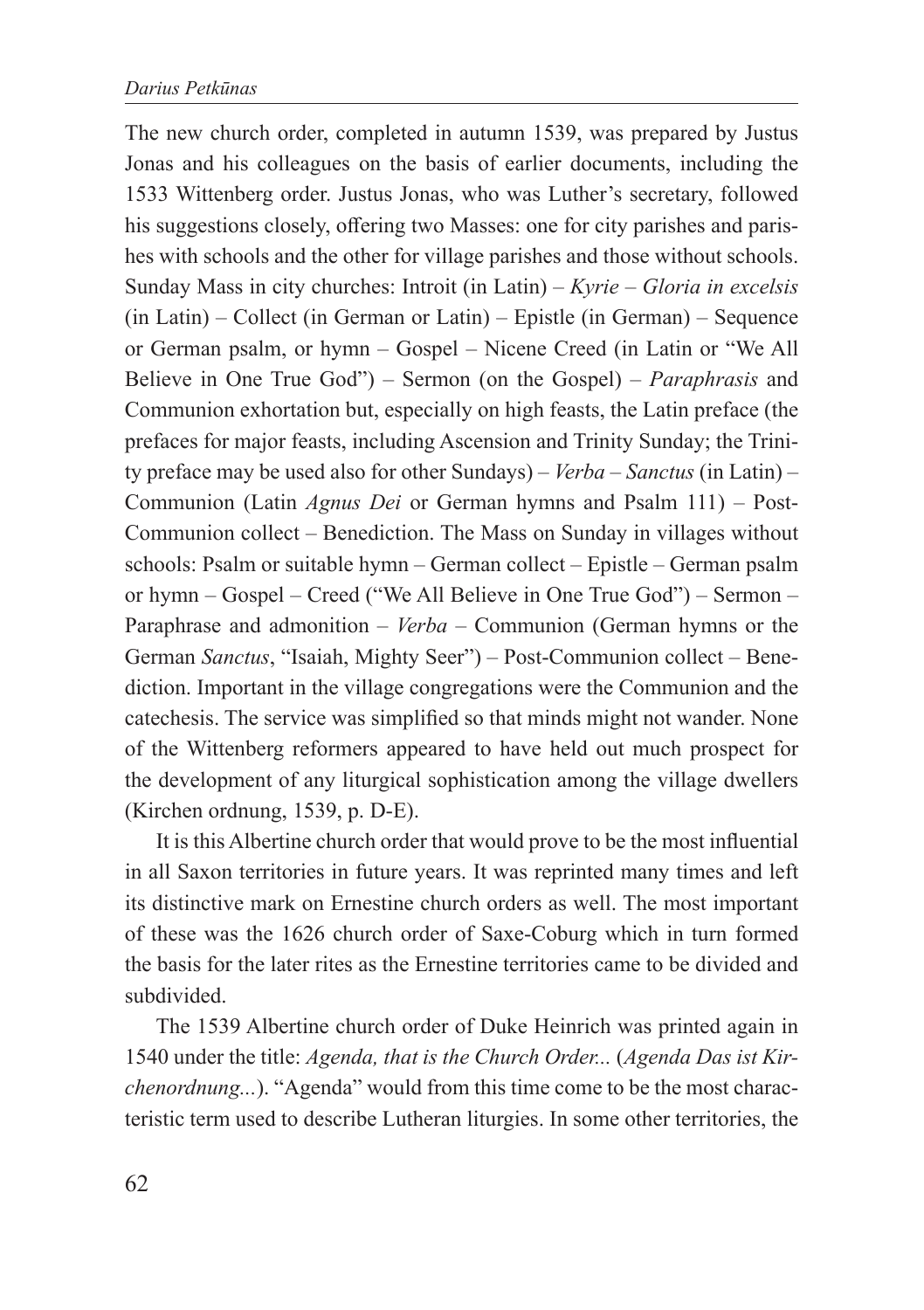order of worship, prayers, and other propers was not published separately but was included in the larger Church Order. Such was the case in Prussia 1568, Courland 1570, Saxe-Coburg 1626, *et al*. In such cases, this larger book was used by the liturgist in the conduct of liturgical services. In Denmark, the agenda was called the "Altar Book" and in Sweden, the "Handbook." The Scandinavian churches printed these books separately from their church orders which included the ecclesiastical and liturgical directives but did not have in them the divine service itself.

#### **4. Classification of the Lutheran Liturgies**

The Lutheran Church never adopted one agenda or form of worship to be used everywhere by all, such as one finds in the Roman Catholic Church and the Book of Common Prayer in the Church of England. Luther made no attempt to legislate on liturgical matters, and there was never in any period a single ecclesiastic authority or synod to authorize binding canons, nor was there a single ruling power to either formulate or enforce such.

The first generations of Lutheran reformers declared that human customs, rites, or ceremonies need not be everywhere alike. The Lutherans understood themselves to be heirs of the medieval tradition and used it freely according to the needs of the congregations. The territorial churches bound themselves to the sacred Scriptures, the Ecumenical Creeds, and the Lutheran Confessions, and none of these bound the churches to particular ceremonial expressions. Such were regarded as *adiaphora*, to be used or not as the situation warranted. However, it was understood that God's gifts given through preaching and sacraments are not *adiaphora*; the particular ceremonies associated with these rites were understood by Lutherans to be means by which preaching and the sacraments are to be held in reverence and extolled. Free cities and territorial churches were free to make use of the tradition, and even add to it according to the needs of time and place. Thus, there were many agendas, not just one. In the first generation of the Reformation up to the Peace of Augsburg in 1555, at least 135 printed or manuscript church orders were prepared in Germany and Scandinavia. Some liturgies were strictly of local interest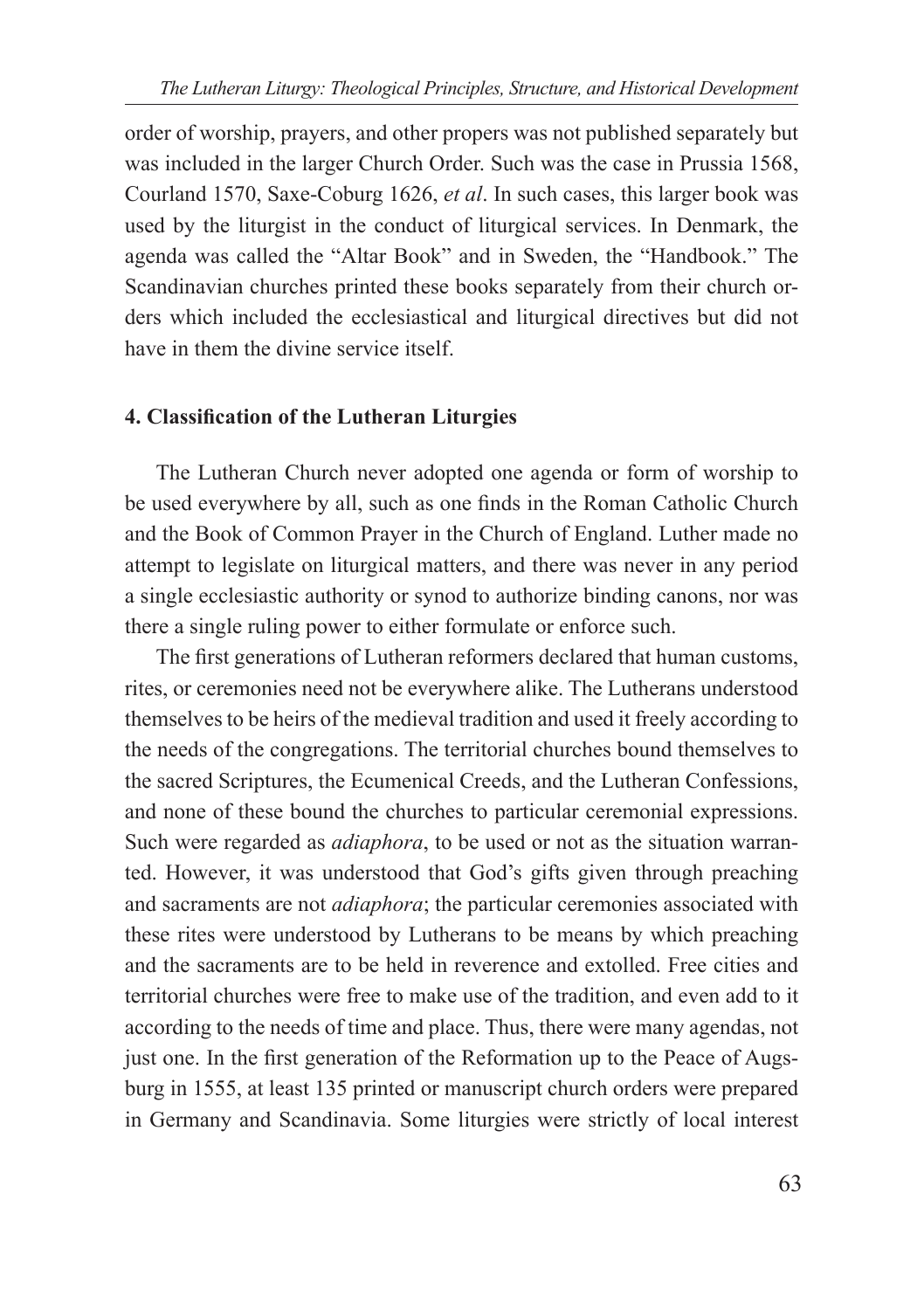and soon would be replaced, while others have proved to be of continuing significance (Reed, 1947, p. 89).

Of primary importance are the liturgies of Johannes Bugenhagen whose rites stand in the tradition established by the *Formula missae*. In addition to the orders he prepared for the Wittenberg congregation itself, he wrote orders for the churches to which he was called to establish the Reformation: Braunschweig 1528, Hamburg 1529, Lübeck 1531, Pomerania 1535/42, Schleswig Holstein 1542, Hildesheim 1542, and 1543. He also left his mark on the Danish Mass found of the *Ordinatio ecclesiastica* 1537 and 1539/1542 (Niebergall, 1993, p. 15).

Prominent also was the church order of Brandenburg-Nürnberg 1533, prepared by Andreas Osiander and Johannes Brenz. Like the Bugenhagen orders and the 1540 Saxon agenda of Duke Heinrich, the Brandenburg-Nürnberg left a profound influence on other Lutheran Church orders, most especially those of Brandenburg 1540, Brandenburg-Lüneburg 1542, Mecklenburg 1540 and 1552, Cassel 1539, and Köln 1543 (Reed, 1947, p. 96). The order of the Brandenburg-Nürnberg divine service is as follows: Introit or hymn (Latin and German) – *Kyrie* – *Gloria in excelsis* (Latin or German) – Salutation and collect – Epistle (*lectio continua*) – Hymn – Gospel (*lectio continua*) – Nicene Creed (Latin or German) – Sermon – Admonition (not *Paraphrasis*) – *Verba* – *Sanctus* (Latin or German) – Our Father – *Pax Domini* (in Latin or German) – Communion (*Agnus Dei*, Communion verse, and other hymns) – Collect – *Benedicamus* – Benediction (Kirchen Ordnung, 1533, p. 44–51).

Of special interest is the 1540 order approved by Elector Joachim II of Mark-Brandenburg. Much in this order is built on provisions from Brandenburg-Nürnberg 1533 and the Saxon agenda of Duke Heinrich, but this liturgy supplements these provisions with rich ceremonies. As elsewhere, the liturgist and assistants are directed to wear the customary vestments, and they are to approach the altar in a procession led by torchbearers. Before the Mass, the liturgist standing before the altar says the *Confiteor* in Latin. The Mass follows this order: Introit – *Kyrie* – *Gloria in excelsis* – Salutation and collect (all in Latin) – Epistle (sung in Latin and read in German) – Hymn (in Ger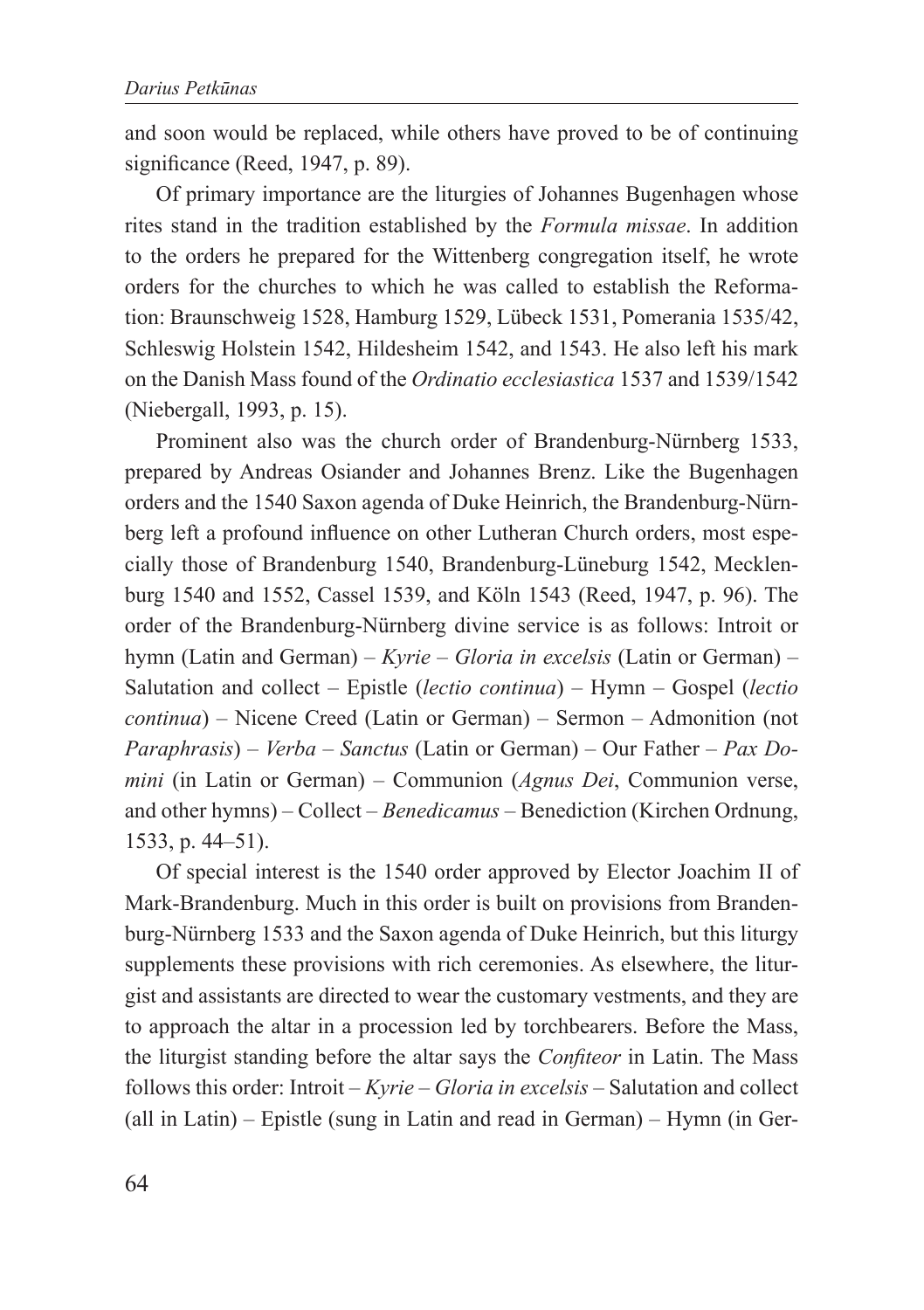man) – Gradual and alleluia or tract, or sequence (in Latin) – Gospel (Latin and German) – Nicene Creed (in Latin but in villages, "We All Believe in One True God") – Offertory verse – Preface and *Sanctus* (in Latin) – Five collects from the Brandenburg-Nürnberg order for emperor and rulers, the clergy, the unity of the church, and for the forgiveness of sins (in German) – *Verba* (in German) – Elevation – Latin hymn in the cities but in villages, a German hymn – the Our Father (in German) – the *Pax Domini* – *Agnus Dei* (in Latin) – Pastor's Communion prayers –Distribution (Latin responsory and German hymns) – Post-Communion collects (in German and Latin). The infirm may be communed after the service in the church or the sacrament may be taken to them in their homes. In the later case, it is accompanied by acolytes with bells and torches (Kirchen Ordnung, 1540, p. Jij-L).

An unusual departure from the usual pattern is found in the Württemberg order of 1553 in which little remains of the Mass, making the divine service almost indistinguishable from that of the Reformed (Calvinist) congregations. The Lutheran congregations of that region normally administered the Sacrament of the Altar twice a month. Where that was not possible, it was administered at least once every month. The pattern was as follows: hymn – Sermon – Creed – Admonition to communicants (from 1555 with public confession and absolution) – Prayer of the church – Our Father – *Verba* – Distribution (hymns during distribution) – Collect of thanksgiving.

An important Scandinavian example is found in the 1531 rite of Olavus Petri. This rite was strongly influenced by Luther's *Formula missae* and Döber's 1525 German Mass. Uniquely, the Mass begins with a confessional address and includes a general confession of sins, a prayer for forgiveness, and a declaration of grace, probably in imitation of the traditional preparatory prayers of the priest before Mass. Then follows the Mass: Introit or whole psalm – *Kyrie* – *Gloria in excelsis* – Salutation and collect – Epistle – Gradual – Gospel – Apostles' Creed (although the Nicene Creed may be used) – Eucharistic preface – *Verba* – *Sanctus* – Our Father – *Pax Domini* – *Agnus Dei* – Exhortation to a congregation – Distribution – Salutation – Post-Communion collect – Salutation – *Benedicamus* – Aaronic Benediction with Triune invocation (Then Swenska Messan, 1531, p. B–C). Editions of this Mass were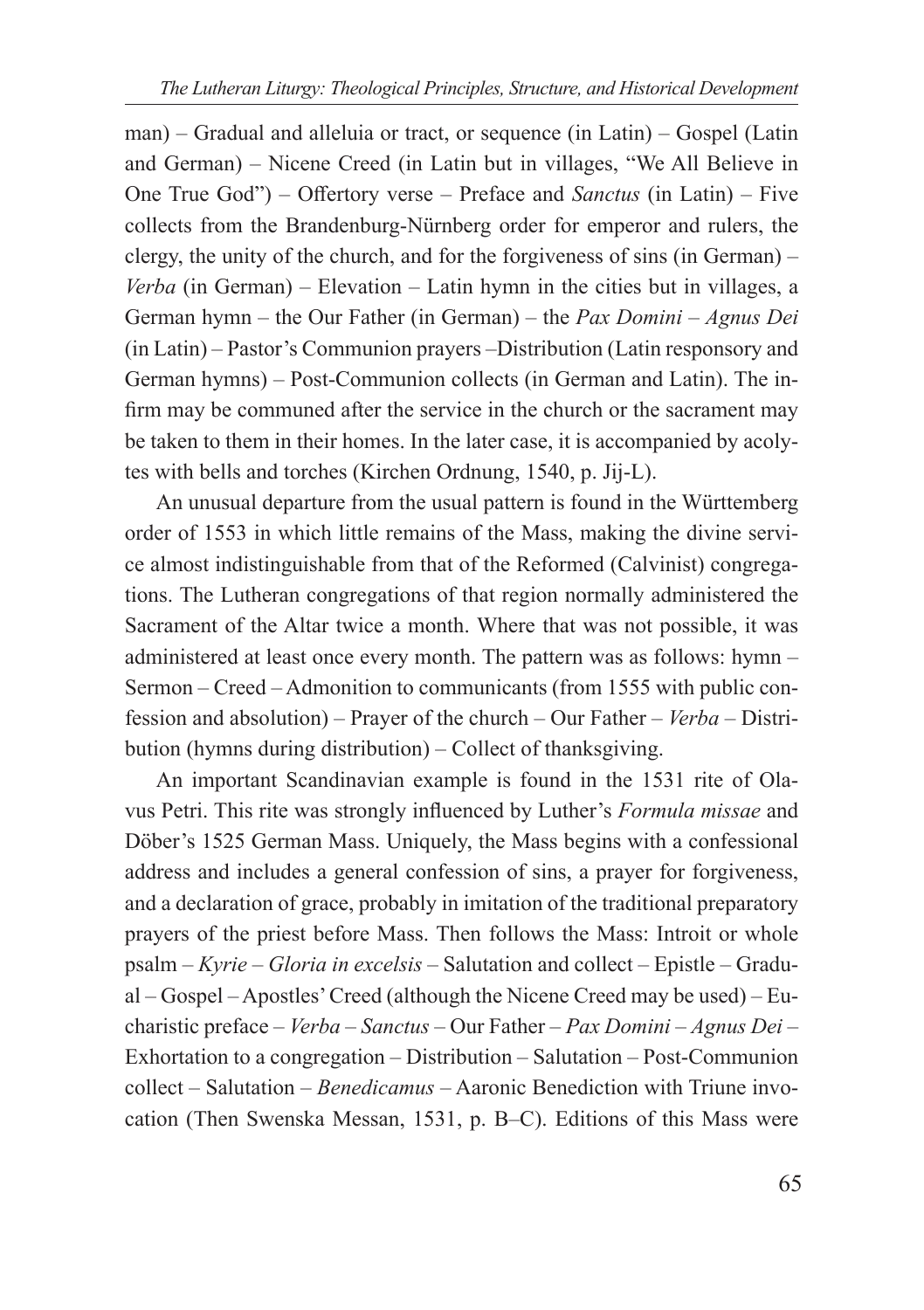published in 1537, 1541, 1548, and a final edition appeared in 1557 (Pahl, 1983, p. 113–121). In it, the Latin introits and graduals and additional collects translated from the Latin were included. The Mass originally was used in Sweden and Finland, but later it came to be used also in Estonia and Livonia.

It is not that easy to systematize the vast number of church orders, many of which influenced each other. All of them were built in accordance with the principles that Luther had laid down in his liturgical writings. In them, the Sacrament was of first importance and the liturgy was to serve it.

The liturgies may be divided into types. First are those which followed Luther's liturgical writings most closely. These included those of the Saxon churches and those of church orders edited by Wittenberg theologians. Prominent among them were the church orders of Johannes Bugenhagen, the 1525 Prussian church order, and 1540 Duke Heinrich's agenda. Included in this tradition are also Brandenburg-Nürnberg 1533, Hanover 1536, Naumburg 1537, Halle 1541, Mecklenburg 1552 (Rietschel, 1951, p. 364), as well as Briesmann's Riga order of 1530, the Swedish Mass of 1531, and many others.

To the one side of this central Saxon type are those orders which sought to retain more of the medieval rite, while at the same time rejecting the notion of the sacrifice of the Mass. Included among these Masses are the 1540 order of the Margraviate of Brandenburg, Pfalz-Neuburg 1543, and the Austrian 1571 order of David Chyträus (Rietschel, 1951, p. 364). The *Red Book*, the *Liturgia Svecanae* of John III 1576, may be included as an example, although some question whether it did not deviate from the principles of the Lutheran liturgy. In the so-called *Red Book*, the king included a form of Mass that incorporated many of the features of the medieval rite and yet retained the structure of Eucharistic preface – *Verba* – *Sanctus* which Olavus Petri had taken from Luther. John III's book said nothing of a sacrifice for the living and the dead (Litvrgia Svecanae, 1576, p. 42–43). It contained copious notes with numerous quotations from the church fathers. Luther and Melanchthon are never quoted, and for this the king was widely faulted. However, Luther and Melanchthon always claimed that they taught what the church had always taught and what had been clearly articulated by its best teachers. That they were not quoted directly could hardly be taken to mean that their position was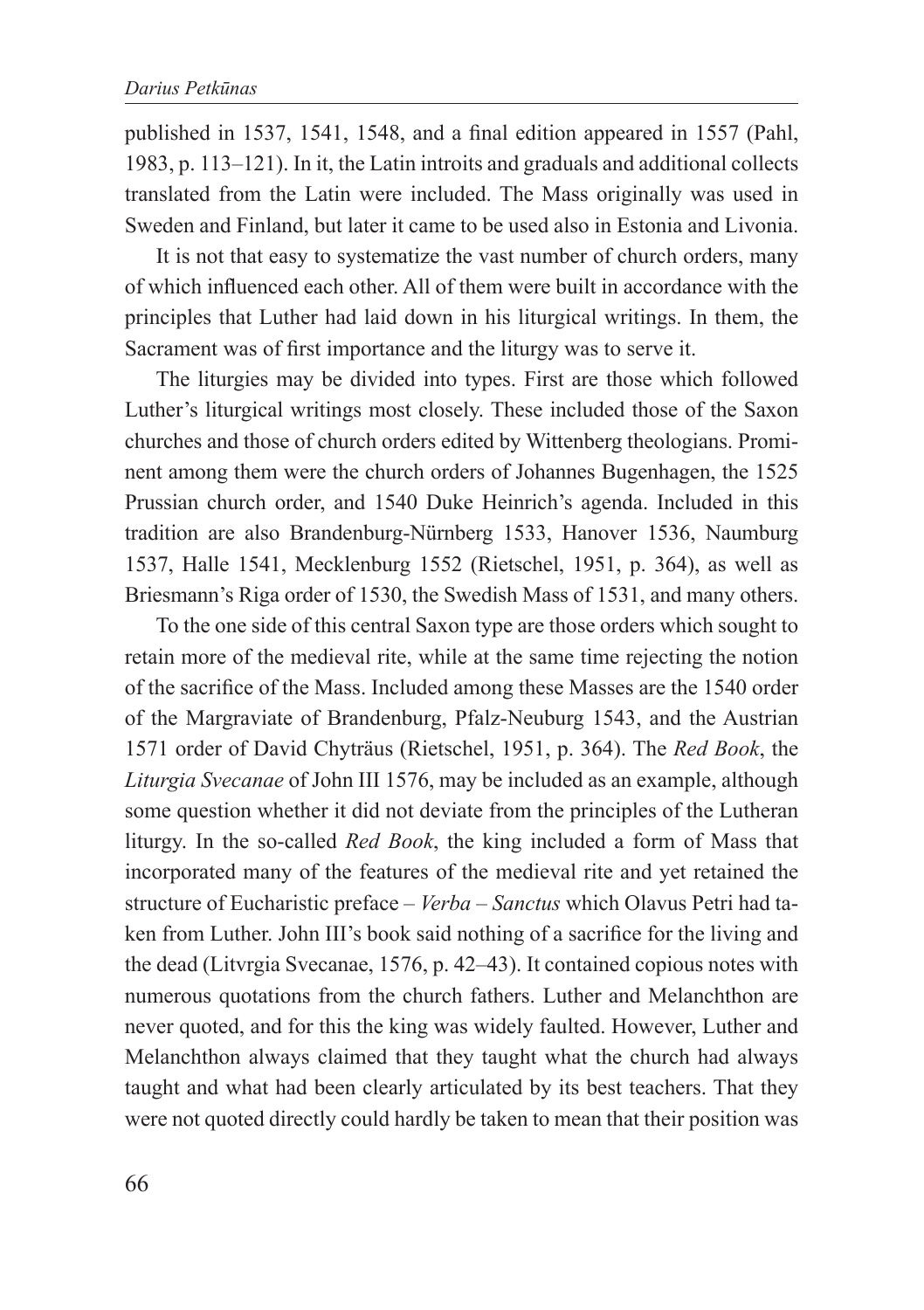rejected. After the king's death in 1592, the church took a more decided turn toward the center, and the church returned to the use of the 1557 rite.

A third type includes those rites which moved in the direction of the less liturgical tradition. Among these rites are that of Schwäbisch-Hall 1526, Hesse 1532 and 1539, the church orders of Würtemberg 1536, 1553, and 1559, the Baden order of 1556, and others (Rietschel, 1951, p. 364). A twentiethcentury observer said of these orders that they appeared to closely inspect every single "Amen" to determine whether or not it was too Catholic (Sasse, 2013, p. 75).

Classification of the Lutheran rites may also be undertaken on the basis of a determination of the influence of the *Formula missae* or the *Deutsche Messe* on them. Some provisions of the *Deutsche Messe* became pervasive. Among them was the emphasis on the pedagogical elements of the Mass and the replacement of the Eucharistic preface by the *Paraphrasis* of the Our Father. In his *Deutsche Messe*, Luther had stated that he recommended this Mass for use among simple people who would never reach any high level of understanding and needed a simple liturgy to encourage them in their faith and sacramental practice. Those who prepared the church orders understood Luther's principle and classified congregations according to their educational level. The 1540 liturgy of Duke Heinrich called for the use of the Eucharistic preface in city churches and churches with schools and directed that in village congregations where there were no schools, the *Paraphrasis* should be used instead (Kirchen ordnung, 1539, p. Diij). Other writers simply followed the *Deutsche Messe* and eliminated the Eucharistic preface altogether. Such was the case in the Ducal Prussian orders of 1544, 1558, and 1568 which dropped the 1525 Preface and replaced it with Paraphrase. This was true even in such notable church orders as Brandenburg-Nürnberg 1533 and Pfalz-Neuburg 1543.

A large number of church orders followed the example of the *Formula missae* and the *Deutsche Messe* and put the *Sanctus* after the *Verba*. Whether Luther's decision to relocate *Sanctus* was intended to express a joyful thanksgiving to the proclamation of Christ's Testament and to emphasize the thought of the Real Presence is still debatable (Reed, 1947, p. 89; Spinks,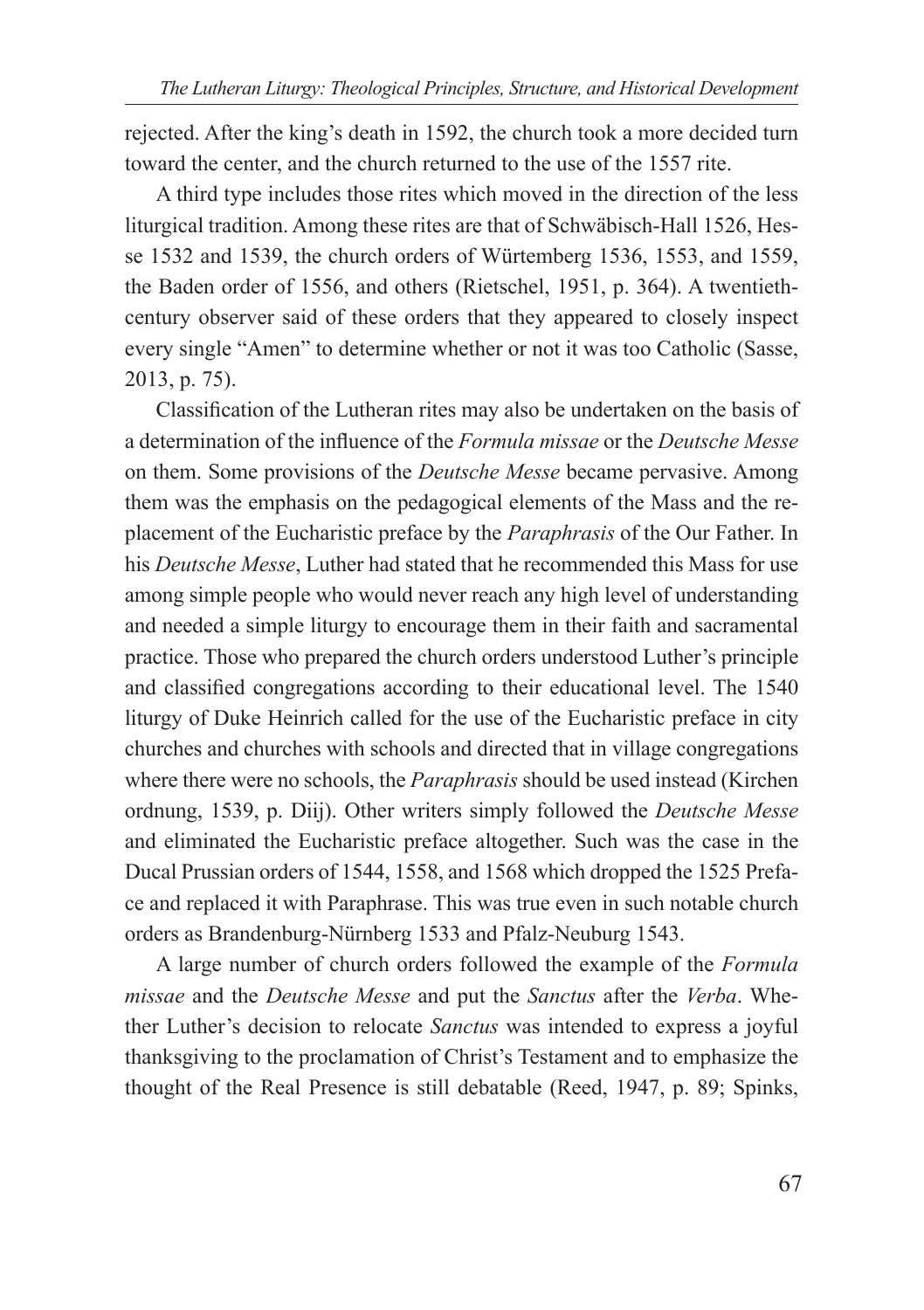1982, p. 35–36). Many church orders followed this practice; notable exceptions include the Bugenhagen orders, the 1539 rite of Duke Heinrich, *et al.* 

Almost all the church orders placed at the center of the consecration the Our Father and the *Verba* without surrounding them with other prayers. In this, they followed Luther who had eliminated those prayers in the medieval Mass which surrounded the Our Father and *Verba* and made of the Mass a sacrifice for the living and the dead. Luther rejected the theology articulated by these prayers and stated that they were later additions that did not fit theologically or stylistically. It was the *Verba* which must be extolled as both proclamation of the Testament of Christ and consecration of the Sacrament. Luther not only singularly stated that these words should be sung, but in the *Deutsche Messe* he stated that they should be sung in the Gospel tone since they were the purest Gospel. An exception to this pattern was found in Pfalz-Neuburg 1543. Here, the Preface was gone but prayer was added which was addressed to the Son and in which he was asked to receive the bread and wine, and graciously bless and make of them his body and blood and bless those who would partake of these holy gifts with eternal life (Kirchenordnung / "Der ander theyl", 1543, p. 22). The other exception is the 1576 *Liturgia Svecanae* where the structure of the Roman prayers of the Canon was retained but their content was altered. Nowhere was the body and blood identified as a sacrifice. An additional prayer before the Preface and the *Verba*, an epiclesis, asked that by the power of the Holy Spirit, God would bless those who rightly receive the body and blood of Christ (Litvrgia Svecanae, 1576, p. 39).

It has troubled many students of the liturgy that Luther did not attempt to construct a Eucharistic Prayer. However, it is clear that it was not his purpose to do so. The rite which he had received from the medieval Church had in it no Eucharistic Prayer as such, and his purpose was to emphasize the fact that the Sacrament is God's gift. According to his thinking, closest attention must be given at this point in the Mass on God's action rather than that of the church. Consequently, he stripped out the prayers of the Canon, leaving only the Our Father and the *Qui pridie* with the *Verba* in it.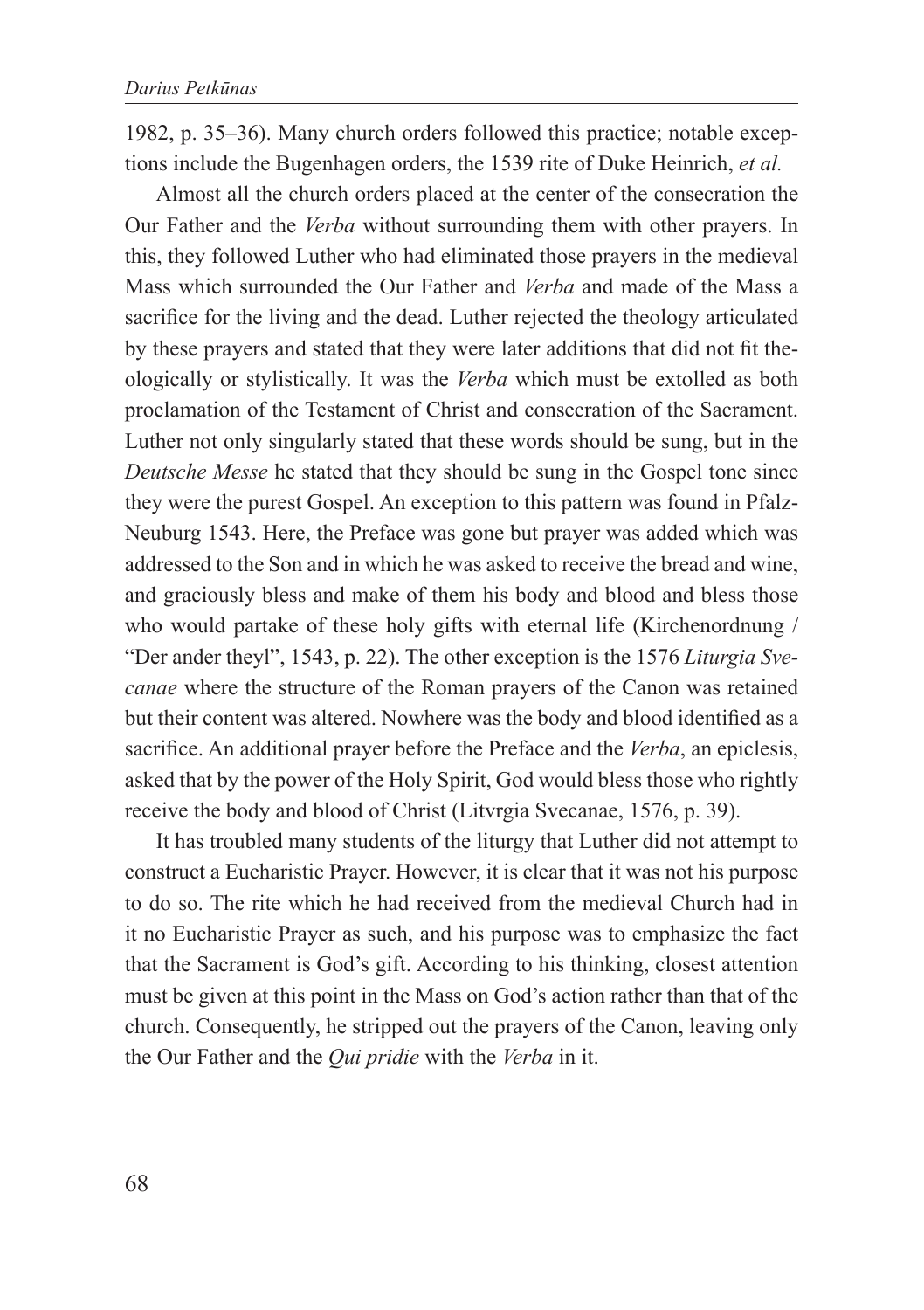#### **5. Pietist Criticism of External Worship**

The history of the Lutheran liturgy in later times shows the influence of the spiritual and secular movements of the day. The liturgical traditions in the various territorial churches formulated in the sixteenth century became stabilized and continued to be used for over two centuries and in some places into the nineteenth century. New editions of the agendas were published for the purpose of reproducing and even enriching the liturgical traditions of the older church orders and agendas. For example, the 1771 Leipzig and 1747 Coburg *Vollständiges Kirchen-Buch* (*Complete Church Book*) included 900 pages of valuable traditional liturgical material. The so-called orthodox period was a time of theological stability, and liturgies of that time sought to maintain the position of the Confessions. In some places, as in East Prussia and Courland, no liturgical revision whatever was undertaken from the later part of the sixteenth century until well into the eighteenth century when new editions of agendas were prepared in 1741.

There are no early indications of hostility evident against liturgy and worship traditions among the Pietists. Philipp Jakob Spener, whose *Pia desideria* (*Heartfelt Desire*) of 1675 had set the movement in motion, held firmly to the liturgy and the traditional ceremonial practices associated with it. He was convinced that it was necessary to hold the traditional ceremonies of the church and to maintain a fixed order of worship over against the notion of some who attempted to summarily reject liturgical adiaphora as not only unnecessary but as a hindrance to the true worship of the Christian heart. Spener thought that adiaphora was not of great importance but that it was useful in that it edified the people. In addition, he thought that conformity in liturgical customs should be voluntary rather than compulsory so that non-essential ceremonies would not come to be regarded as essential. In summary, his position and that of the early Pietists was to leave the liturgy alone and follow traditional church practices (Almer, 2016, p. 90; Reichert, 1975, p. 93–112).

More critical in their approach were August Hermann Francke and Johann Anastasius Freylinghausen. Beginning in February of 1699, they did away with the exorcism, which was still in common use throughout the Duchy of Magdeburg, and rejected it along with the use of the Mass vestments as a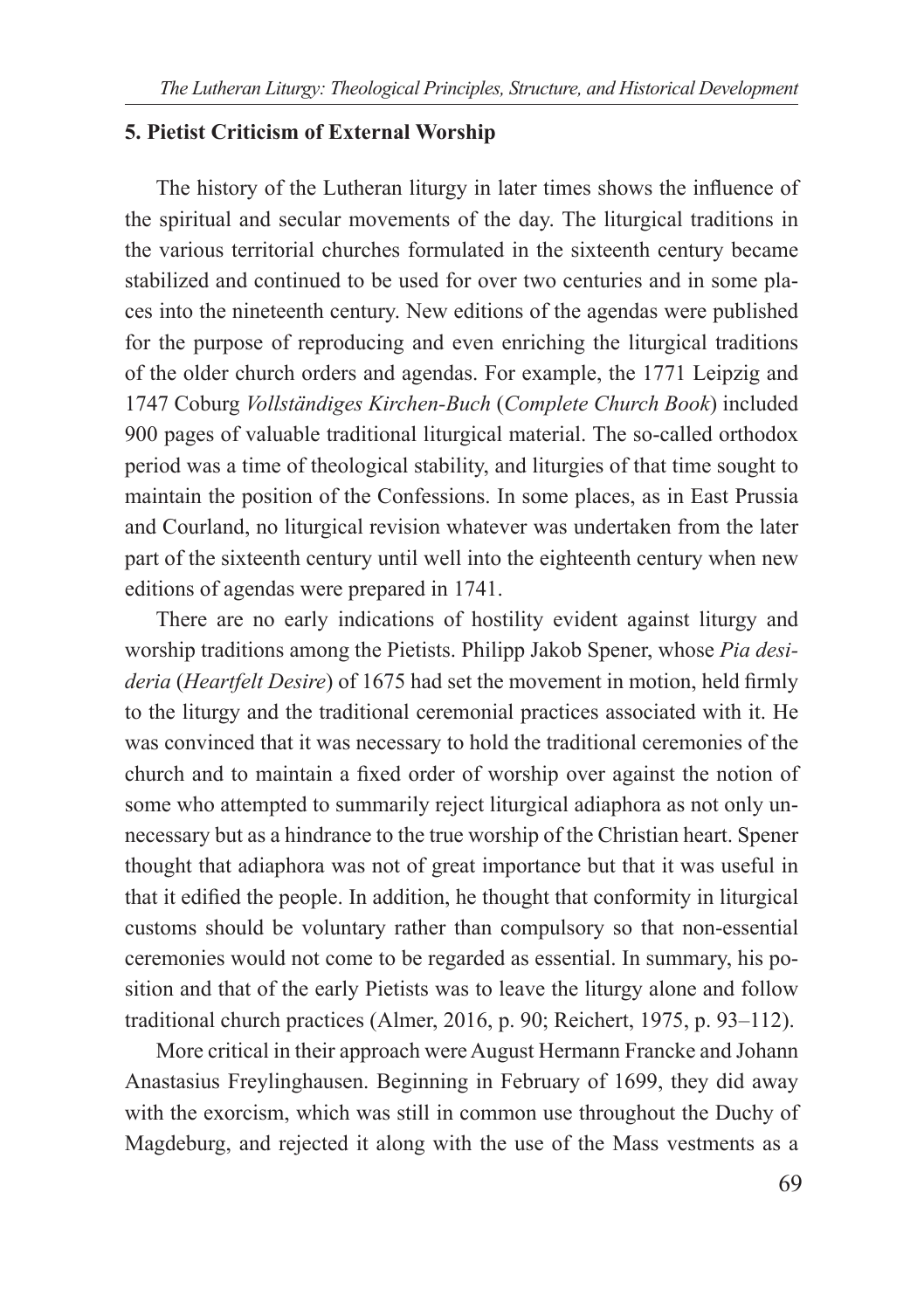"relict of the papacy." In these matters, Spener stated that he was not in agreement, but he was willing to go along with their actions because there was no public furor. He did, however, warned Francke that he must not act arbitrarily. Francke found it necessary to rescind his statements concerning Mass vestments. He had originally justified his rejection of them by stating that they connoted differences in rank at the Lord's Supper (Almer, 2016, p. 91).

More reproving of the Lutheran ceremonial and customs, however, was Christian Thomasius, professor of jurisprudence at the University of Halle. It was his opinion that what was declared adiaphora could either be left to the individual to decide on the basis of his conscience, or it could be regarded as something superstitious and in need of reformation by the prince if this could be done without causing a public stir. According to Thomasius, any and all external worship of God was adiaphora – a matter of indifference. He himself set down as adiaphora seven practices which he considered to be of little value for proper edification from the Pietist point of view. They included the Gregorian calendar, ecclesiastical music, the Mass vestments, the use of images and their veneration, Latin hymns, exorcism in Baptism, and the practice concerning private confession (Thomasius, 2007, p. 99–109). According to the theses and observations of Thomasius, the territorial rules were able to claim the right of making decisions in religious, and especially adiaphora, matters. In all this, Thomasius went much further than anyone of the Pietists had dared to go before him.

As Pietism developed, the Pietists became more and more indifferent to what they regarded as formalism in church ceremonial as strictly external while their own emphasis was on the newness of heart. The internal worship of the heart was emphasized as more important than elaborate liturgical ceremonial.

## **6. Influence of the Enlightenment on the Liturgy**

Far more harmful to the church's liturgical heritage was the Enlightenment. Those who supported the new thought insisted that liturgies must be produced which reflected the modern view of God, man, and the world and should accommodate itself to the speech, song, and spirit of the new age.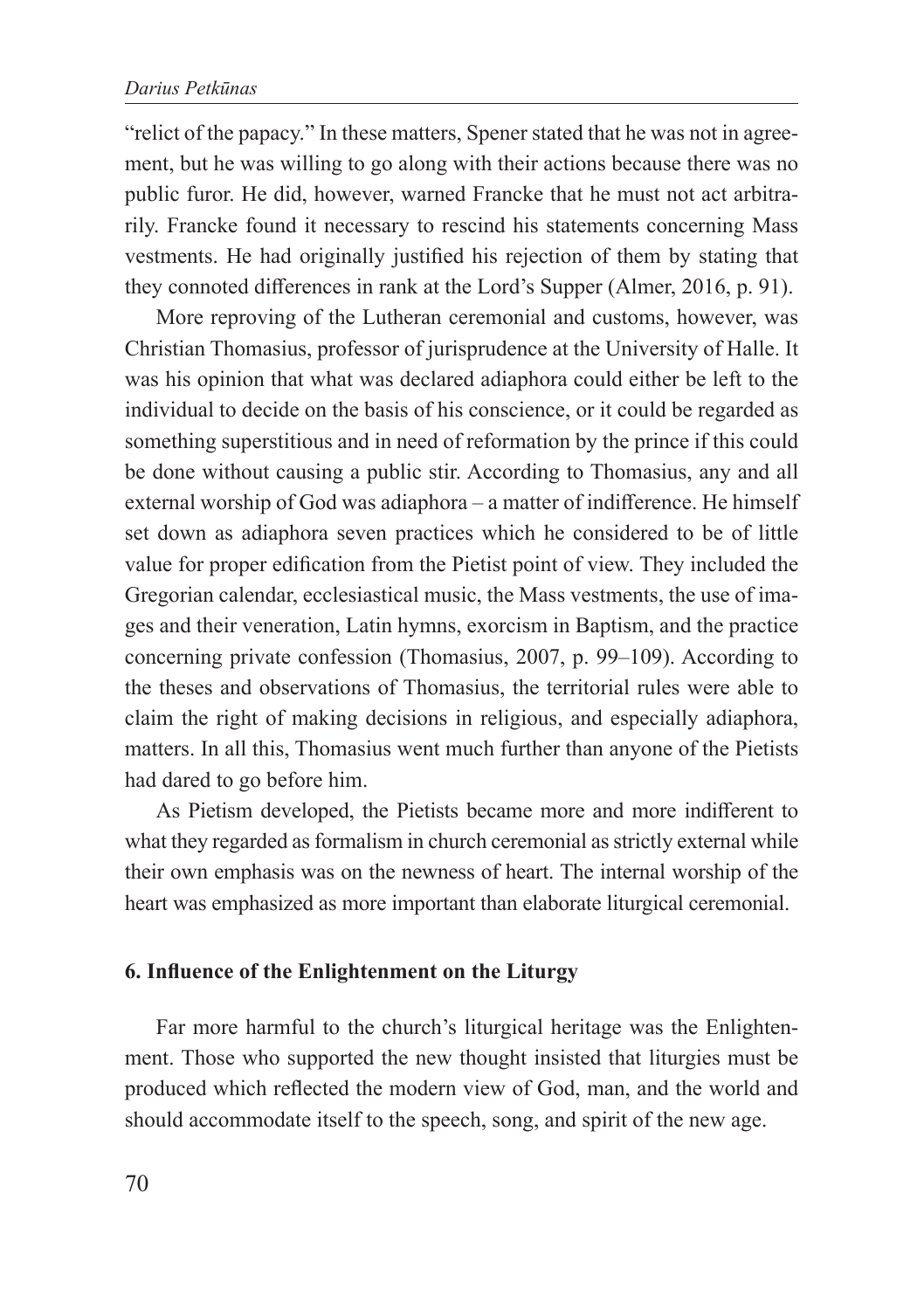The word, which constantly appeared in discussions concerning the need for a new liturgy, was "improvement" (Germ. *Verbesserung*). Liturgy must be improved not only in some grammatical sense, as though accommodation to modern verbal expressions would be sufficient. Worship itself would need to be adjusted to agree with modern thought and norms. Another commonly used word that stood next to "improvement" was "edification" (Germ. *Erbauung*). Pietism also emphasized the importance of edification in personal faith and the Christian way of life but always understood that it was the work of the Holy Spirit. Neology viewed Christian edification from the anthropocentric perspective and stressed the power of human reason. Man must be edified, built up, made more than he was before in terms of his moral being.

The pioneer, who first took it in hand to produce a neological agenda in German-speaking lands, was Georg Joachim Zollikofer, minister at the Reformed church in Leipzig. His *Anreden und Gebete* (*Addresses and Prayers*), 1777 and 1795, was eagerly grasped by enlightened clergy of both the Reformed and Lutheran confessions. In the opinion of many, this liturgy spoke directly to the heart of modern man in a most remarkable way. Another pioneering neological liturgy was *Versuch einer christlich-evangelischen Liturgie* (*Attempt at a Christian-Evangelical Liturgy*), produced in 1782 by Georg Friedrich Seiler. This liturgy became popular enough to warrant a new edition in 1785, and it soon became the most influential and pervasive new liturgical work of the period. It was superseded in 1787–1804 by *Allgemeine Sammlung liturgischer Formulare der evangelischen Kirchen* (*General Collection of Liturgical Forms of the Evangelical Churches*) which appeared in three series with several fascicles.

Soon a number of works appeared in rapid succession. In 1784, *Neue Liturgie* (*New Liturgy*) by Johann Gottlob Lorenz Sembeck of Linden was printed. Johann Hinrich Pratje, one of the contributors to the *Liturgisches Magazin* (*Liturgical Magazine*), published his *Liturgisches Archiv* (*Liturgical Archive*) in 1785 as a contribution towards the goal of providing suitable public worship forms for the enlightened. Wilhelm Friedrich Hufnagel's *Liturgische Blätter* (*Liturgical Leaves*) 1790–1802 enjoyed great popularity among the clergy. Hufnagel's twelve volumes of liturgical notes gave eviden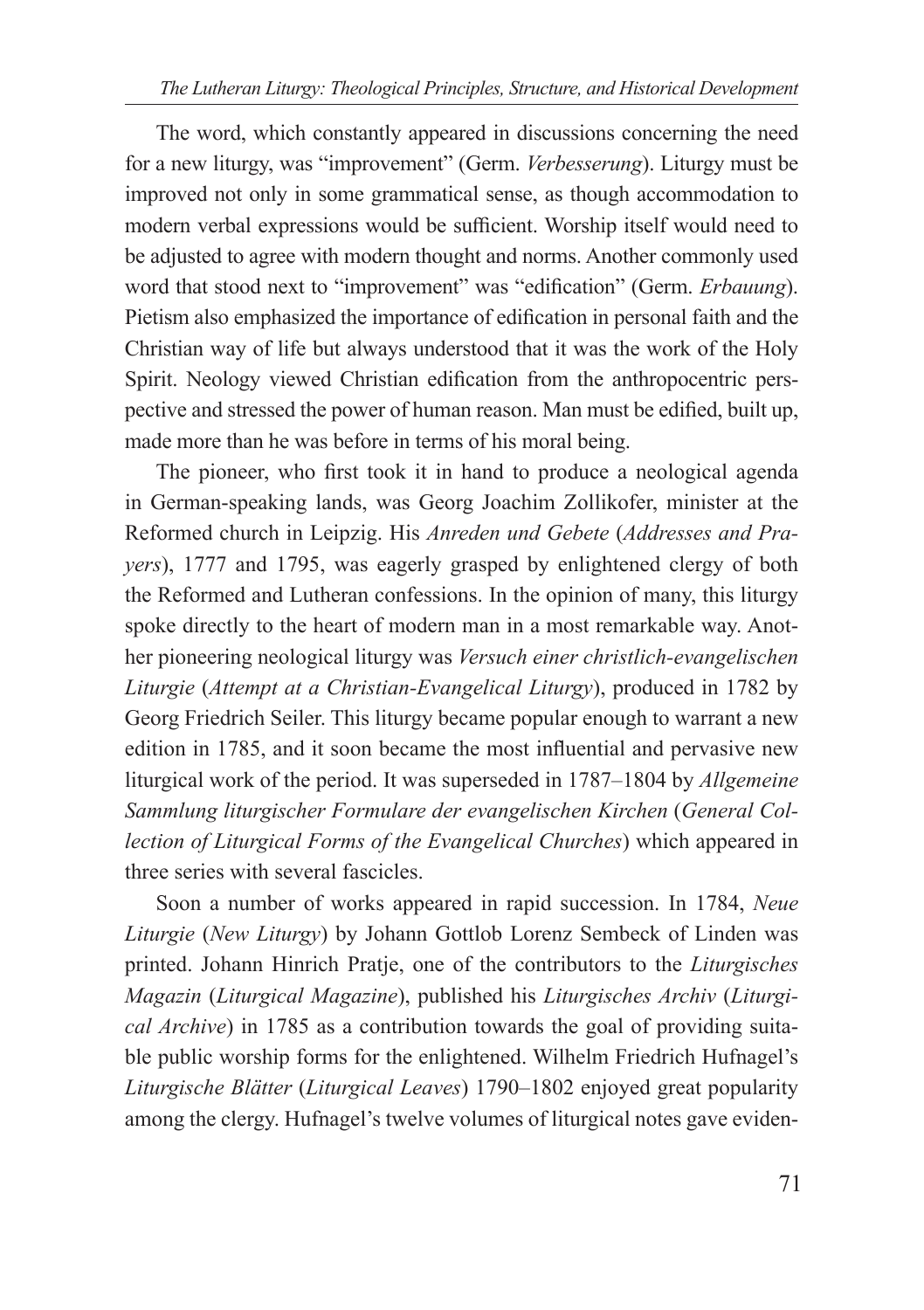ce of his interest in every aspect of Christian worship, and the forms of the Lord's Supper and other services which he authored indicate that his goal was to attempt to make the Lord's Supper and other elements of Christian worship meaningful to a rationalist public. Another influential handbook was the work of Christian Gottfried Junge in Nürnberg, published in 1799 under the title: *Versuch einer neuen Liturgie* (*Attempt at a New Liturgy*). Unlike many of his contemporaries, Junge offered only one form for the celebration of the Lord's Supper which he supplied with three admonitions, expressing various levels of accommodation to the spirit of Enlightenment. A second work, *Neues Agend-Buch* (*New Agenda Book*), appeared in 1801. It was approved by the city council and made official in Nürnberg and its vicinity.

Prussia, which during the reign of Friedrich the Great has often been described as a "metropolis of the Enlightenment" or the "land of freedom of conscience" (Macmillan, 1917, p. 159), proved to be a fertile ground for the sprouting of neological liturgies. In Brandenburg, Christian Wilhelm Krause's *Versuch einer Agende* (*Attempt at an Agenda*) appeared in 1788. Krause proposed that his work was meant to rise above confessional differences, but in the spirit of Deism and Naturalism, it actually rose also above Christian particularity as well. In 1793, Wilhelm Abraham Teller, Provost of Berlin-Cölln, published his contributions to the liturgical reform: *Sammlung einiger Gebete zum Gebrauch bey öffentlichen Gottesdiensten* (*Collection of Some Prayers to Be Used in Public Divine Services*). His form for the Lord's Supper came to be used widely and was included in a number of neological agendas. In Pomerania, *Anreden und Gebete zum Gebrauch bey dem öffentlichen Gottesdienst* (*Addresses and Prayers for Use in Public Divine Service*), was prepared in 1795 by Superintendent Ehrenfried Christian Colberg and approved by the city council for official use. Superintendent Gottlieb Schlegel of Greifswald published his *Kleines liturgisches Handbuch* (*Little Liturgical Handbook*) in 1796. In 1800, he printed yet another collection of formularies and prayers, and a new edition appeared in 1804. Progressive philosophies also gained a foothold in Silesia. In the Duchy of Oels, *Agenda, oder: Ordnung der evangelischen Kirchen* (*Agenda or the Order of the Evangelical Churches*) was published in 1804 by Superintendent Elias Gottlieb Dominici.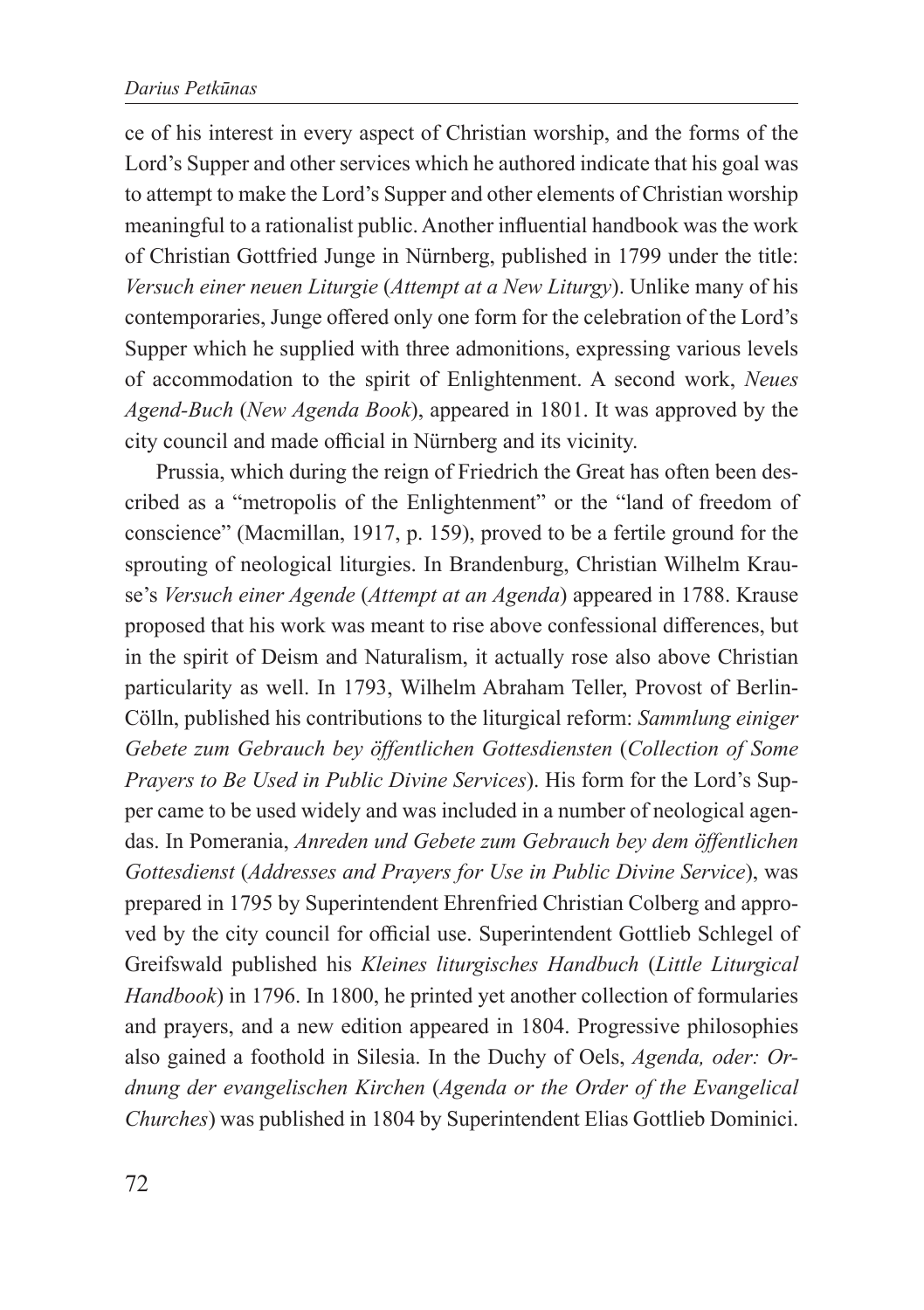He did not cast aside the old, familiar forms but put them always in the first place, at the head of a list of neological alternatives. In the Duchy of Schweidnitz, Pastor Johann Friedrich Wollgast produced in 1810–11 his three-volume liturgical work under the title: *Versuch einer möglichst vollständigen Kirchenagende* (*Attempt at a Possible Complete Church Agenda*). He sought to provide city and rural pastors with material to cover every conceivable pastoral situation, but to some, his work was not really sufficiently up-to-date and that it retained too much material which modern thinkers had adjudged insignificant. The rationalistic work of Heinrich Wilhelm Frosch, pastor in the Duchy of Ratibor, appeared in 1802 in his *Allgemeine Liturgie oder Versuch*  (*Common Liturgy or Attempt*). He published additional volumes in 1805 and 1809. The formularies for the Lord's Supper reveal how thoroughly acquainted he had made himself concerning progressive humanistic interpretations of the Lord's Supper. In Danzig, West Prussia, neological *Gebete und Formulare für die öffentliche Gottesverehrung* (*Prayers and Formularies for the Public Divine Worship*) appeared in 1811. The Danzig book demonstrated the spirit of the age by providing a variety of forms that would appeal to man's enlightened spirit. The use of neological liturgies, however, was especially strong in the Prussian Province of Saxony. Most of these liturgies, however, were imports from other territories and had only quasi-official status.

By the 1780s, neology had spread along the northern coasts in the Baltic and could now be found in Courland and Livonia. In 1785, 1786, and 1792 Courlandian Pastor Carl Dietrich Wehrt produced a rationalist agenda: *Handlungen und Gebete beym öffentlichen Gottesdienst* (*Ministrations and Prayers for the Public Divine Service*). Wehrt noted that his liturgy was meant to fulfill the wishes of so many enlightened people who have desired the publication of a new culturally relevant agenda to replace the outdated Courlandian handbook. A Livonian liturgical contribution to this collection of formularies was the work of Karl Gottlob Sonntag, General Superintendent of the Livonian Church. His *Formulare, Reden und Ansichten* (*Formularies, Discourses, and Insights*) appeared in Riga in 1802 and 1807, and a newly arranged edition was published in Riga in 1818. His works were fully in tune with the spirit of the age and fully embraced rationalist theology.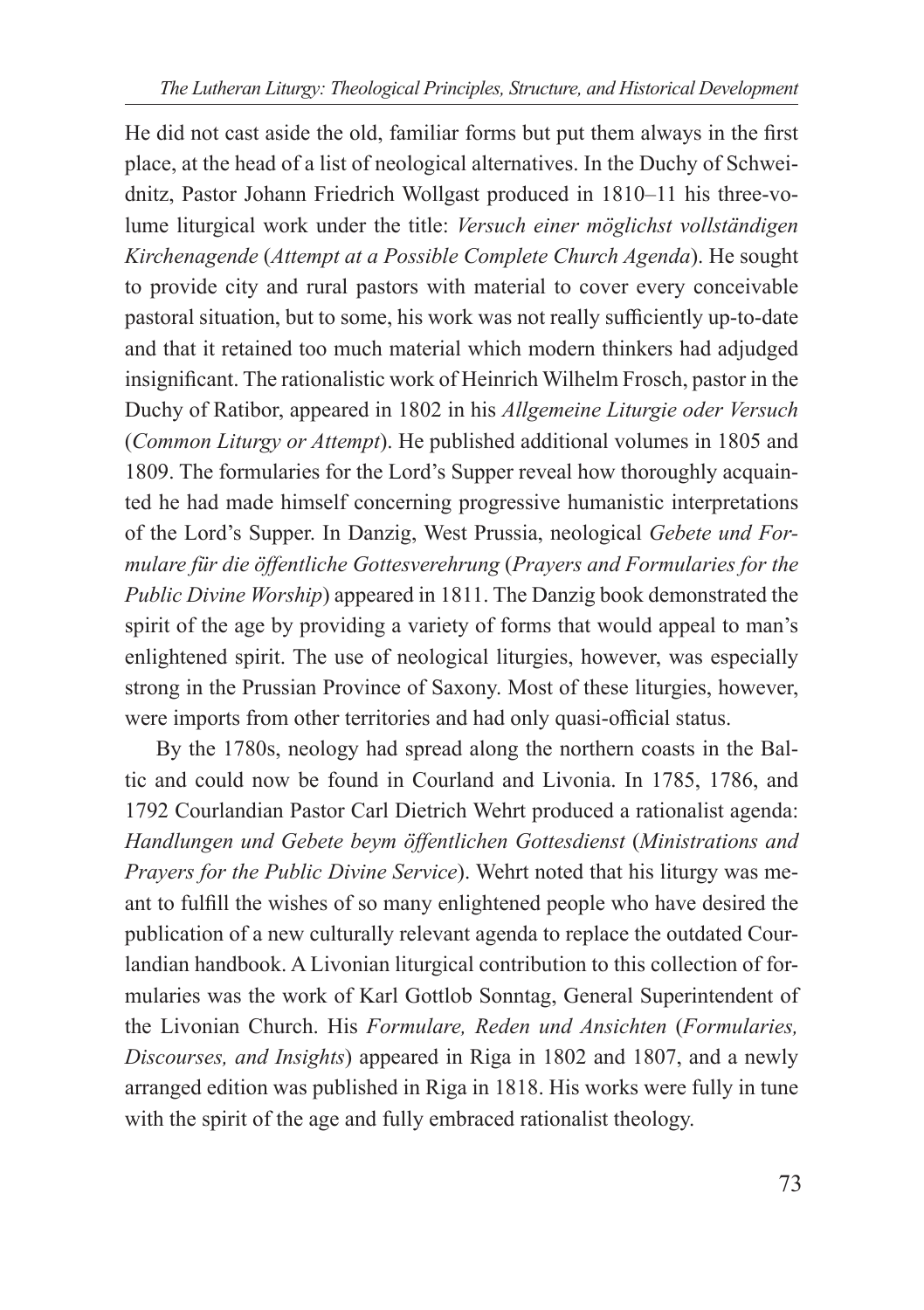Neological liturgies proliferated throughout German-speaking lands, however, many of them were unofficial. Among the agendas that had official status in the entire territory was *Ordnung Gebete und Handlungen* (*Order of Prayers and Ministrations*) by Carl Benjamin List, published in Heidelberg in 1783. This work may be described as a moderate neological agenda, for it demonstrated a form of Lutheran liturgy which had by this time come under the influence of the Enlightenment spirit and had adopted some of its thought patterns and terminology. Another neological agenda, *Ordnung der Handlungen und Gebete* (*Order of Ministrations and Prayers*), was approved by the Lutheran consistory in Vienna for use in the Lutheran congregations in Austria and published in 1788. In 1797, a rather conservative agenda, *Vollständige Pfalzsulzbachische Liturgie* (*Complete Liturgy of Palatinate-Sulzbach*), appeared for use by the clergy in Palatinate-Sulzbach. The book was prepared by Superintendent Johann Stephan Tretzel and his colleagues at the behest of the territorial government in 1787. Yet another influential agenda which would have official standing was the 1795 and 1801 book, *Sammlung von Gebeten und Formularen für gottesdienstliche Handlungen*  (*Collection of Prayers and Formularies for the Divine Worship Ministrations*), produced at the request of the Oldenburg consistory by Esdras Heinrich Mutzenbecher, General Superintendent in the Duchy of Oldenburg. In 1797, 1817, and 1824, *Schleswig-Holsteinische Kirchen-Agende* (*Schleswig-Holstein Church Agenda*), a work deeply influenced by the rationalistic spirit of the age appeared in print in German and Danish editions for use by the church in Schleswig-Holstein. Its author was General Superintendent Jacob Georg Christian Adler. King Christian VII of Denmark gave the handbook his royal approval (Schleswig-Holsteinische Kirchen-Agende, 1797, p. 3–4). The official response to the proliferation of neological rites in Electoral Saxony came in 1812 with the publication in the two-volume official territorial agenda: *Kirchenbuch für den evangelischen Gottesdienst der Königlich Sächsischen Lande* (*Church Book for Evangelical Divine Service in the Territory of the Kingdom of Saxony*). Another official agenda was published in 1818 and 1821 for the domain of Arnstadt. *Kirchen-Agende für die Herrschaft Arnstadt* (*Church Agenda for the Lordship of Arnstadt*) was the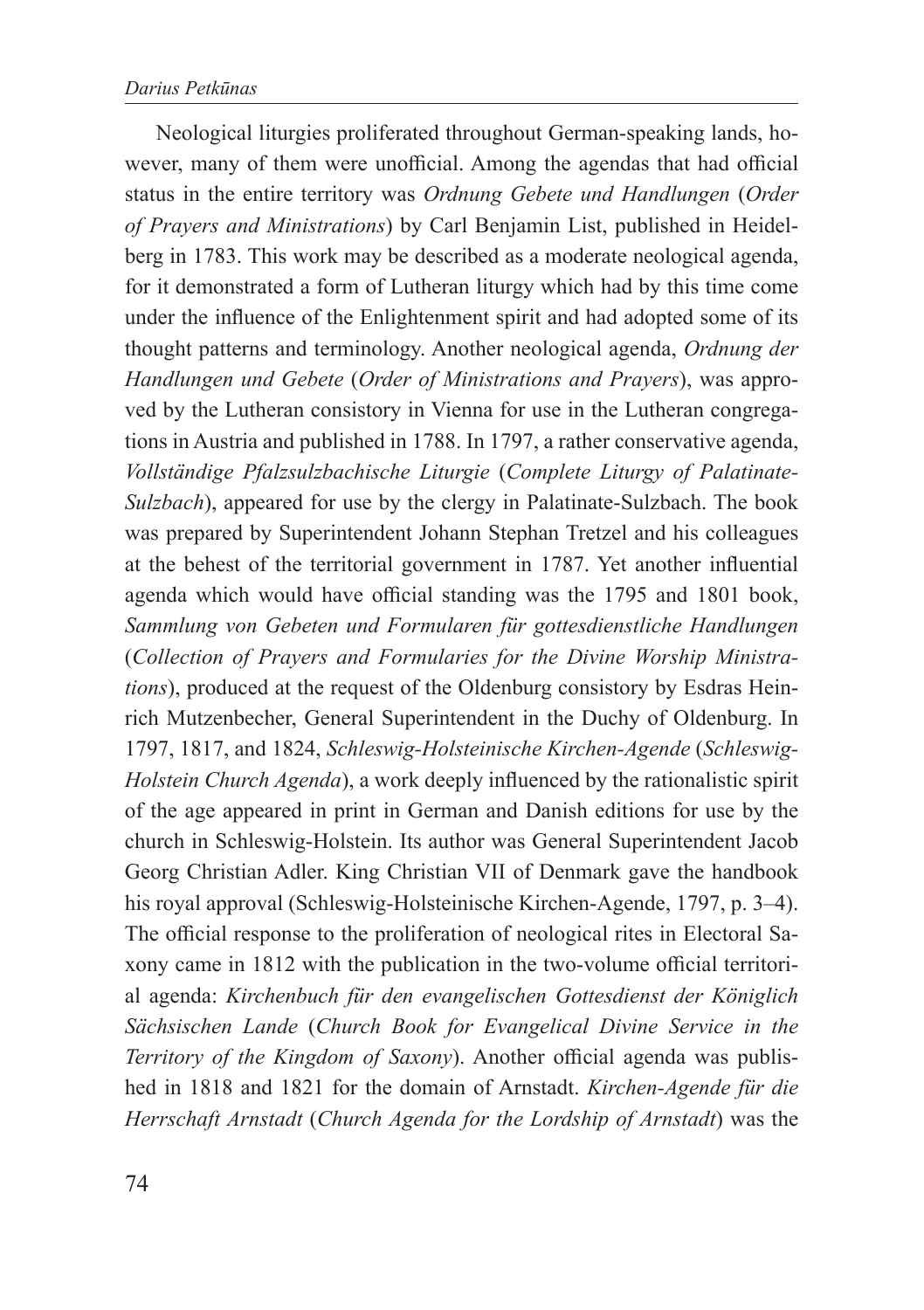work of Gabriel Christoph Benjamin Busch, superintendent of the Lutheran Church in Schwarzburg. The official Lutheran liturgical handbook of that period in the Russian Empire appeared in 1805, in St. Petersburg, under the title: *Von Sr. Kaiserlichen Majestät allerhöchst bestätigte Allgemeine Liturgische Verordnung* (*His Imperial Majesty's General Liturgical Regulation*). It was published with the authorization of Tsar Alexander I who decreed that it was to be used without exception in all Lutheran congregations in the empire. The book can be described as the high watermark of ecclesiastical rationalism in Russia proper and the Baltic provinces. A modernized Swedish agenda, *Kyrko-handbok, hwaruti stadgas, huru gudstjensten i swenska församlingar skall behandlas* (*Church Handbook, Ordering How the Divine Service in Swedish Congregations Is to Be Held*), was printed in 1811. Although compared to earlier Swedish rites the work was in many ways altered, it assumed a celebration of the Sacrament every Sunday and gave the order of the High Mass ("*Högmesso-Gudstjensten*") straight through.

Numerous other neological Lutheran agendas appeared in the era of Enlightenment. Most of these works were predominantly anthropocentric and had in them a little trace of sacramental realism. The Lord's Supper was understood to be a solemn remembrance of the death of Jesus the Teacher which he himself had established to remind his followers what he had accomplished for their eternal welfare. It was a symbolical action that reminded the people of Jesus himself in order to strengthen them in their faith and actions to live a proper moral life and reach at length the heavenly goal. The heavenly feast had been turned into an earthly Supper with the heart of the gospel replaced by a serious call to a devout and upright life.

# **7. Prussian Union and the Awakening of a New Liturgical Sensibility**

Two factors led to an awakening of interest in the Lutheran liturgy in the early decades of the nineteenth century. Of first importance was the publication of the Prussian agenda by King Friedrich Wilhelm III. The second was the negative reaction against the Prussian Union which showed itself in the awakening of a new appreciation of the Lutheran Confessions.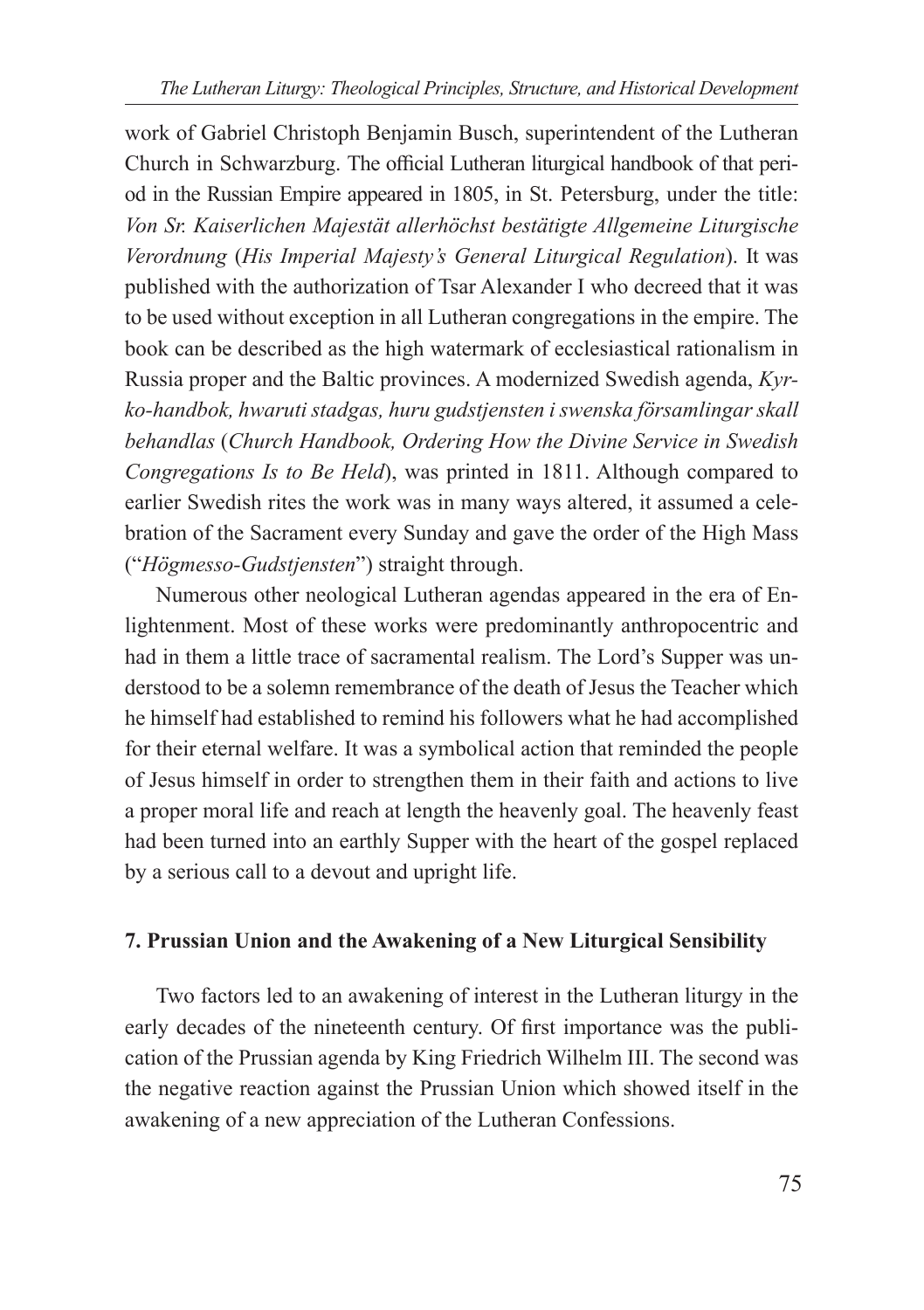By the end of the Napoleonic Wars, more than half of the territories of the emerging German Empire had been incorporated into the Kingdom of Prussia. Many new regions, including Westphalia, Rhineland, Swedish Pomerania, and portions of the Electorate of Saxony, were now under Prussian rule. From a confessional point of view, Prussia was a stronghold for Lutheranism and Roman Catholicism. In 1815, 56 % of the people were Lutheran, 38 % were Roman Catholic, and 4 % – Reformed (Die Geschichte, 1992, p. 82). Despite the fact, that Lutherans constituted 93.3 % of all the Prussian Protestants and the Reformed constituted only 6.7 %, the king, who himself was a member of the Reformed Church, was concerned to draw Lutheran and Reformed churches in his realm into the ecclesiastical union in which his evangelical subjects were to worship alike regardless of the confession to which they belonged.

In 1814 the king initiated state-sponsored liturgical reform binding on the church, and a year later, he decided to involve himself in the creation of a new liturgy. Subsequently, in 1816, he prepared the liturgical service for Garrison churches in Potsdam and Berlin to be used by all members of the military whether Lutheran or Reformed. By 1821, the booklet had grown into an entire Union agenda, published in separate volumes for both the Royal Army and Berlin Cathedral. The second and third editions appeared in 1822 and 1824 under the same title: *Kirchen-Agende für die Hof- und Domkirche in Berlin* (*Church Agenda for the Court and Cathedral Church in Berlin*).

The new service contained within it Lutheran elements which dated back to the time of the Reformation. The divine service included: Hymn – Triune invocation – *Adjutorium nostrum* – Confession of sins – Verse after *confiteor* – *Kyrie* – *Gloria in excelsis* – Salutation and collect – Epistle – Alleluia – Gospel and response "Praise to you, O Christ" – Apostles' Creed – Verse after the creed – "Eucharistic preface" – *Tersanctus*, Hosanna, and *Benedictus qui venit* – Prayer of the church – Our Father – Hymn – Sermon – Aaronic Benediction – Concluding hymn verse. If Communion was to be celebrated, the service would continue with: Admonition to Communicants – Prayer – *Verba* – *Pax Domini* – *Agnus Dei* – Distribution (referential formula) – Post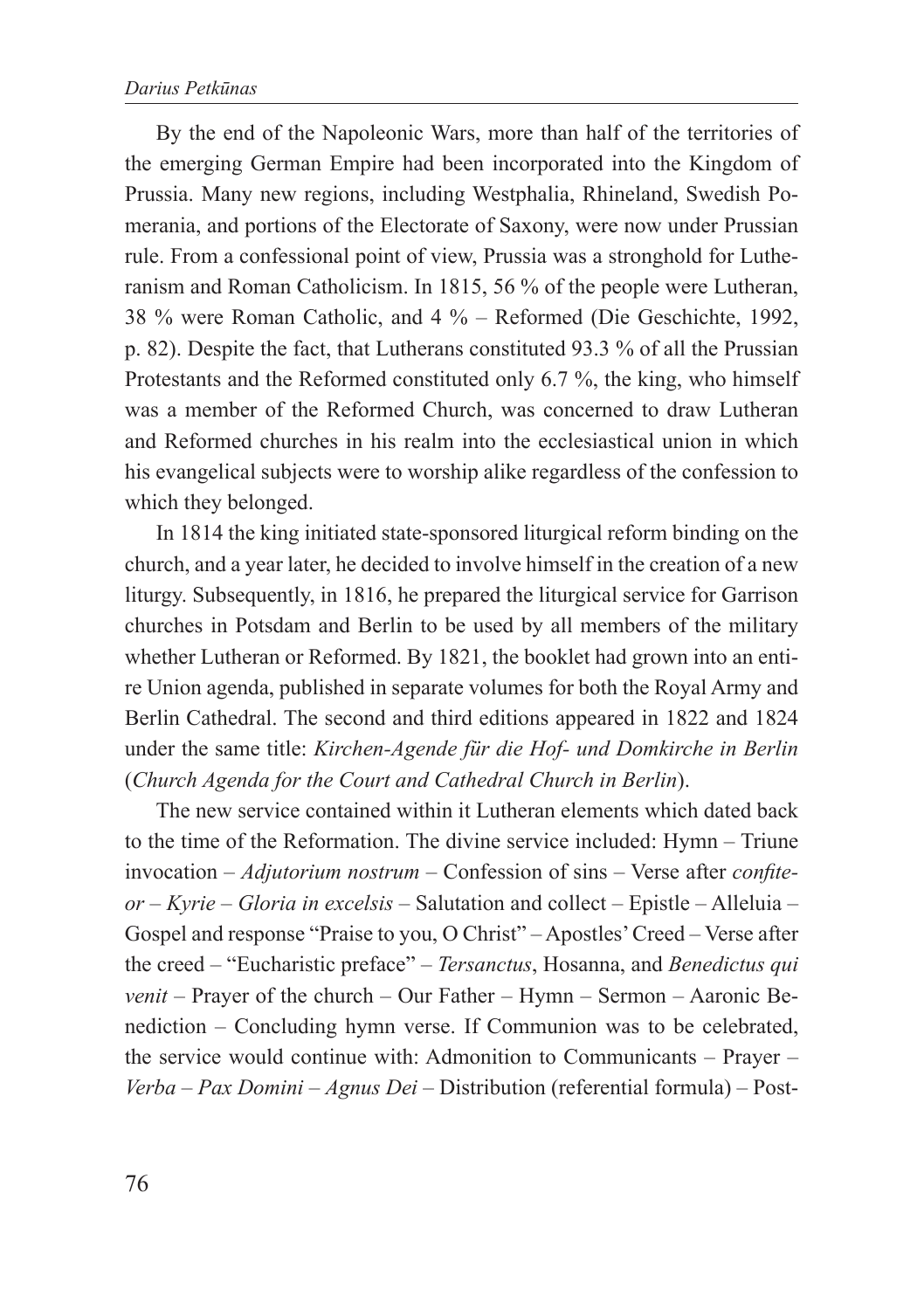Communion prayer – Aaronic Benediction – Hymn (Kirchen-Agende, 1822 [1824], p. 9–24).

Initially, the introduction of the agenda was supposed to be voluntary with no coercion, but in 1824 the king made clear that he would be displeased were any to refuse submission. As could be expected, the inevitable result was the sort of murmuring and complaining which developed into what German historians have called "*Der Agendenstreit*" – the "Agenda Controversy."

Both in Prussia and beyond its borders newspaper and journal articles appeared critically evaluating the agenda. A large number of these articles dealt with its contents. Many complained that the liturgy was completely in the hands of the pastor and the choir. It was something that the clergy did and in which the people were mute spectators. Others regarded this liturgy as an attempt to impose a sort of Roman Catholicism on Protestants. No local variants were permitted; in every province and region the same service was to be used word-forword, and this offended many as unevangelical. It had always been the tradition in Lutheranism that every territory had its own characteristic liturgy, and the Prussian territorial churches had no desire to see these services suppressed in favor of a uniform rite. The inclusion of a referential distribution formula was highly offensive to many Lutherans, and the notion that the Eucharistic Preface and *Sanctus* should be moved to the Service of the Word was mind-boggling. Some complained about the reintroduction of exorcism in Baptism. Others stated that the selection of prayers was too small. Still, others complained about the time constraints, according to which the service should not last more than one hour. In short, worship ought to be an expression of concord, but now it had become an engine of discord and discontent.

More sharply critical articles appeared which concerned themselves with the relationship between the new liturgy and the doctrinal positions of the churches. The king had thought that he could successfully create for the Reformed and Lutheran Churches one liturgy which would not do violence to the theological position of either church. In his view, doctrine and liturgy were not intimately connected and could be successfully separated by providing a work that each of these two groups could look at and undertake from its own perspective. He thought that he would achieve this purpose by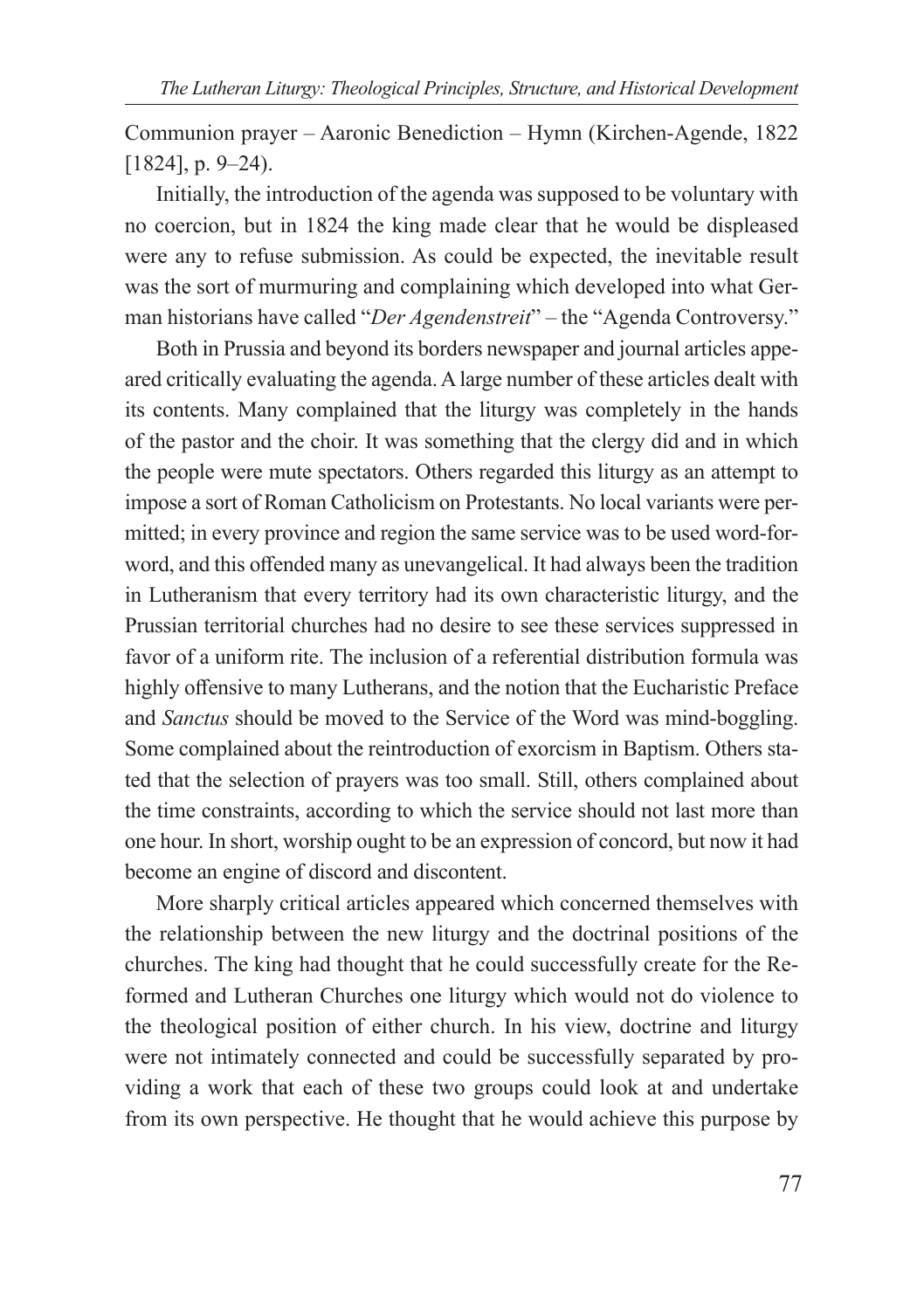repristination of the liturgical traditions of the Reformation, but he either did not realize or refused to admit that even in the earliest days the reformers held contrary doctrinal positions, and these contrary positions were reflected in their liturgies. It was not possible to mix together the realistic sacramental theology of the Lutheran Church with the strictly spiritual understanding of the sacraments by the Reformed. The liturgy might sound somewhat Lutheran but the similarities were really only superficial. The Lutherans would eventually state that the use of the new liturgy violated their confession, and they were constrained by conscience not to use it. The king, however, did not recognize this fundamental difference.

In addition, the reformers viewed the liturgical traditions of the early and medieval periods very differently. The Lutherans largely retained the structure and content of the medieval Mass, while the Reformed very specifically rejected that tradition and sought to construct what they thought to be services of worship that were biblically pure. The Reformed were in no position to criticize the liturgy as inimical to their theology, but they did object that the new liturgy was inimical to their biblicist liturgical tradition and introduced many elements reminiscent of "Roman bondage." Despite the fact that they found the theology of the agenda innocuous, it was to them a Lutheran liturgy and therefore far too Catholic. Critics could also point out that the new liturgy worked at cross-purposes with the whole notion of a Union Church since it exalted the liturgical tradition of one confession at the expense of the other. It would be better not to join the Union, they declared, than to be forced to use the new agenda.

The most difficult and controversial issues, however, concerned legal questions. It had always been generally agreed that the sovereign had not only the right but also the responsibility to safeguard the church's liturgy from arbitrary alterations, additions, and omissions. This right and responsibility were usually referred to as the king's *jus liturgicum negativum*, and most writers were willing to acknowledge its continued validity. However, it was evident to many that the king had moved far beyond the proper exercise of his office as the liturgy's protector, for now he had produced a new liturgy, and in unmistakably strong terms he was urging the churches to adopt it. This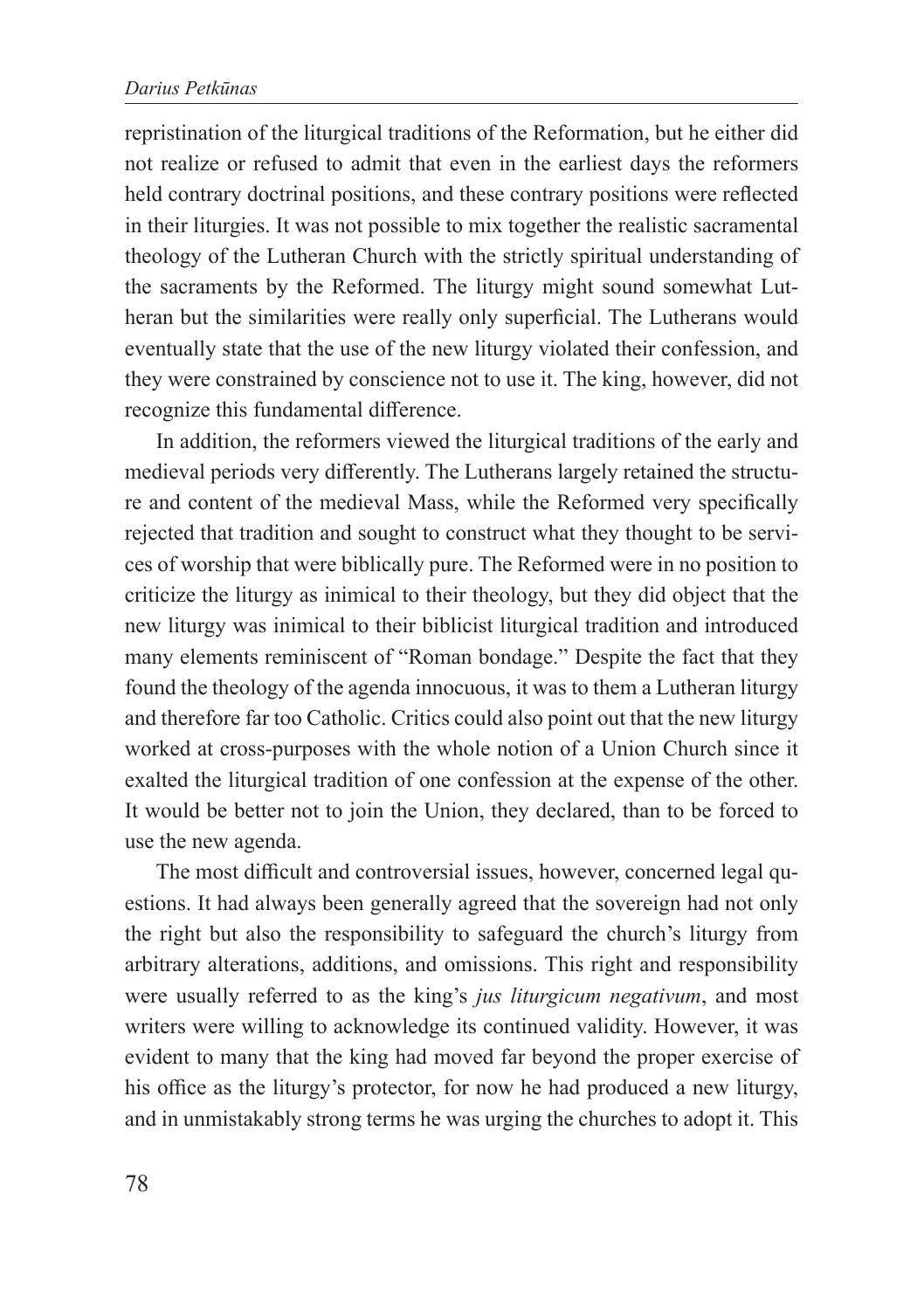represented a *jus liturgicum positivum* that had never been acknowledged in the past. To many, it represented an unwholesome royal interference into the internal affairs of the church.

Prussian territorial consistories, however, were expected to endorse the king's suggested rite and see to it that their clergy and congregations fell into line. After some strong initial objections by pastors and parishes, by the year 1825, 5,343 out of 7,782 congregations in the Prussian provinces were using the new rite (Handbuch, 1846, p. 299). In order to secure its universal acceptance, the king decided in 1827 to allow each of the provincial consistories to make whatever minor modifications they deemed appropriate (Foerster, 1907, p. 163–164). As a result in 1829–1834, separate editions of the Union agenda with rather minor differences between them were prepared and published for the Prussian provinces. The 1829 Brandenburg agenda was given the title: *Agende für die evangelische Kirche in den Königlich Preußischen Landen. Mit besonderen Bestimmungen und Zusätzen für die Provinz Brandenburg* (*Agenda for the Evangelical Church in the Royal Prussian Lands. With Special Provisions and Additions for the Province of Brandenburg*).

In 1830, the Lutheran and Reformed churches of Prussia were set to celebrate the tercentenary of the presentation of the Augsburg Confession. The king decided that to mark the occasion all Prussian congregations of both confessions should celebrate the Lord's Supper according to the new agenda. In addition, henceforth the designations "Lutheran" and "Reformed" were no longer to be used. Prussian Christians of both confessions would now be identified as "Evangelicals" ("Evangelisch") and united in the ecclesiastical administration of a single "Evangelical Church" ("Evangelische Kirche"). In 1834, the king proclaimed that no other agenda was to be used in his kingdom (Handbuch, 1846, p. 300–307), and the consistories made it amply clear that pastors who refused to conform would be defrocked. If they continued to serve illegally, they would be arrested and tried as criminals.

These actions served as needed encouragement to many to conform, but they also provoked some to react negatively to both the Prussian Union and its agenda. Pastors began again to study the Lutheran Confessions and the church's genuine liturgical heritage. They gained a new appreciation of the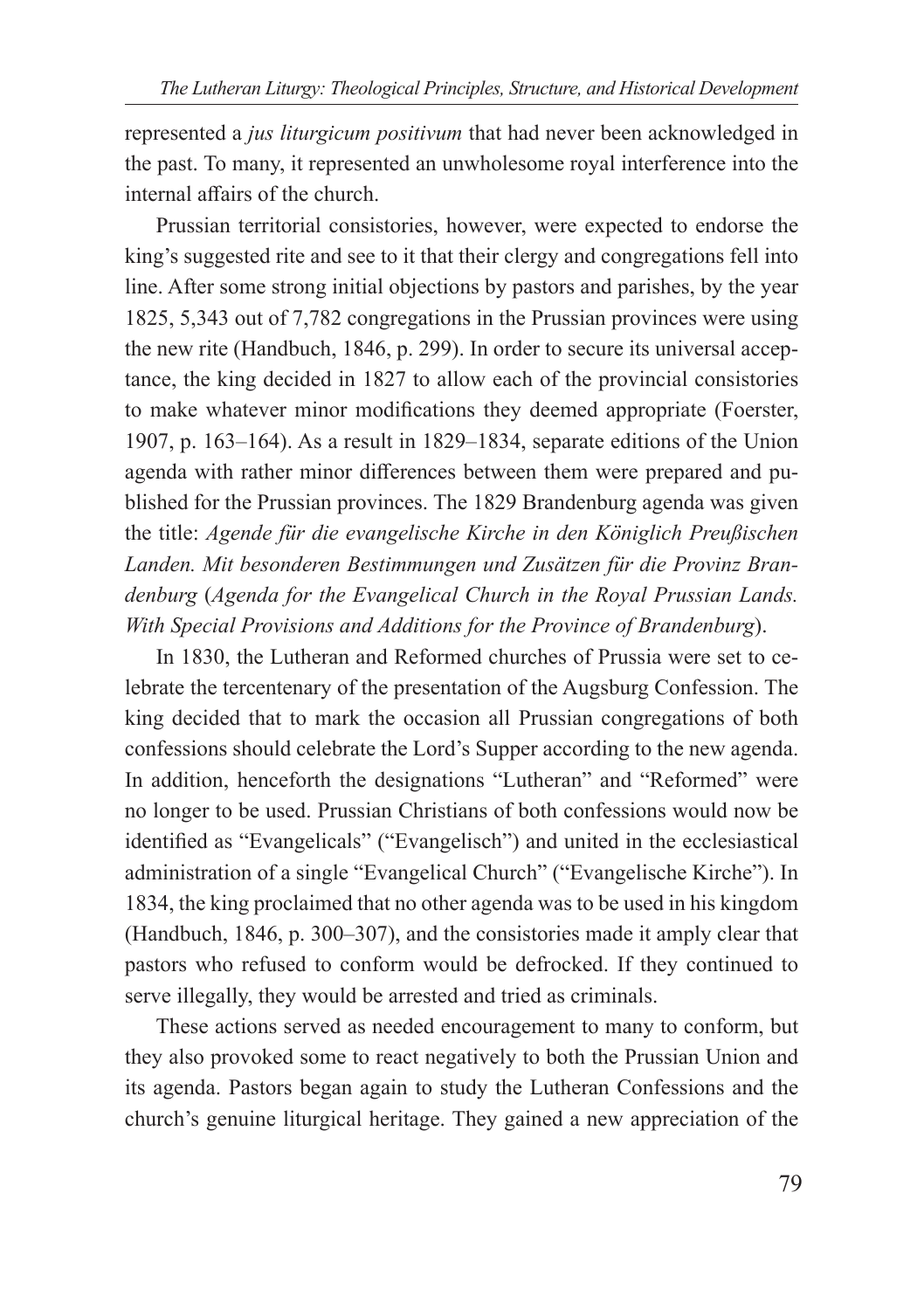church's liturgical tradition. The first reaction came in the province of Silesia in 1830 and spread from there to other regions of Prussia. When the king died in 1840, confessional Lutheran pastors and congregations received permission to establish an independent Lutheran Church. However, the title "Lutheran Church" was not be permitted. The confessional group would be called the *Old Lutheran Church* (*Alt-Lutherische Kirche*). Elsewhere in Prussia, Lutherans who wished to remain faithful to their church established confessional Lutheran associations or began to make plans to emigrate to North America and later to Oceania.

The Prussian agenda with its union scheme and the resulting controversy moved many to a new appreciation of the confessional Lutheran theology and liturgical heritage. Theologians and pastors, such as Wilhelm Löhe, Theodor Kliefoth, and others, began to study in-depth the history of the Lutheran liturgical tradition as exemplified in the church orders and agendas of the sixteenth century and later. This gave impetuous to the preparation by the territorial churches outside the Prussian Union of agendas which made good use of the fruits of these labors.

New agendas were published in the course of time. Conferences were held in Dresden in 1852, 1854, and 1856 with representatives of the Lutheran churches of the Kingdom of Saxony, Bavaria, Hanover, Würtemberg, Mecklenburg-Schwerin, and Mecklenburg-Strelitz, who examined the various liturgical formularies of these churches and in 1856 published their fundamental theses concerning the divine service. New agendas appeared in Mecklenburg-Schwerin 1867, Reuss-Greiz 1869, Kingdom of Bavaria 1879, Kingdom of Saxony 1880, Lippe-Detmold 1883, Saxe-Weimar 1885, Kassel 1897, Hamburg 1890, and Braunschweig 1895. In 1886, the Old Lutheran Church in Prussia published its agenda. Outside Germany, new agendas appeared in Poland 1886 and 1889, Russian Empire 1832 and 1897, Denmark 1885, Norway 1889, Finland 1886 (published in 1888), and elsewhere. In 1895, a revised edition of the Prussian Union agenda itself was published and distributed (Rietschel, 1951, p. 390–395).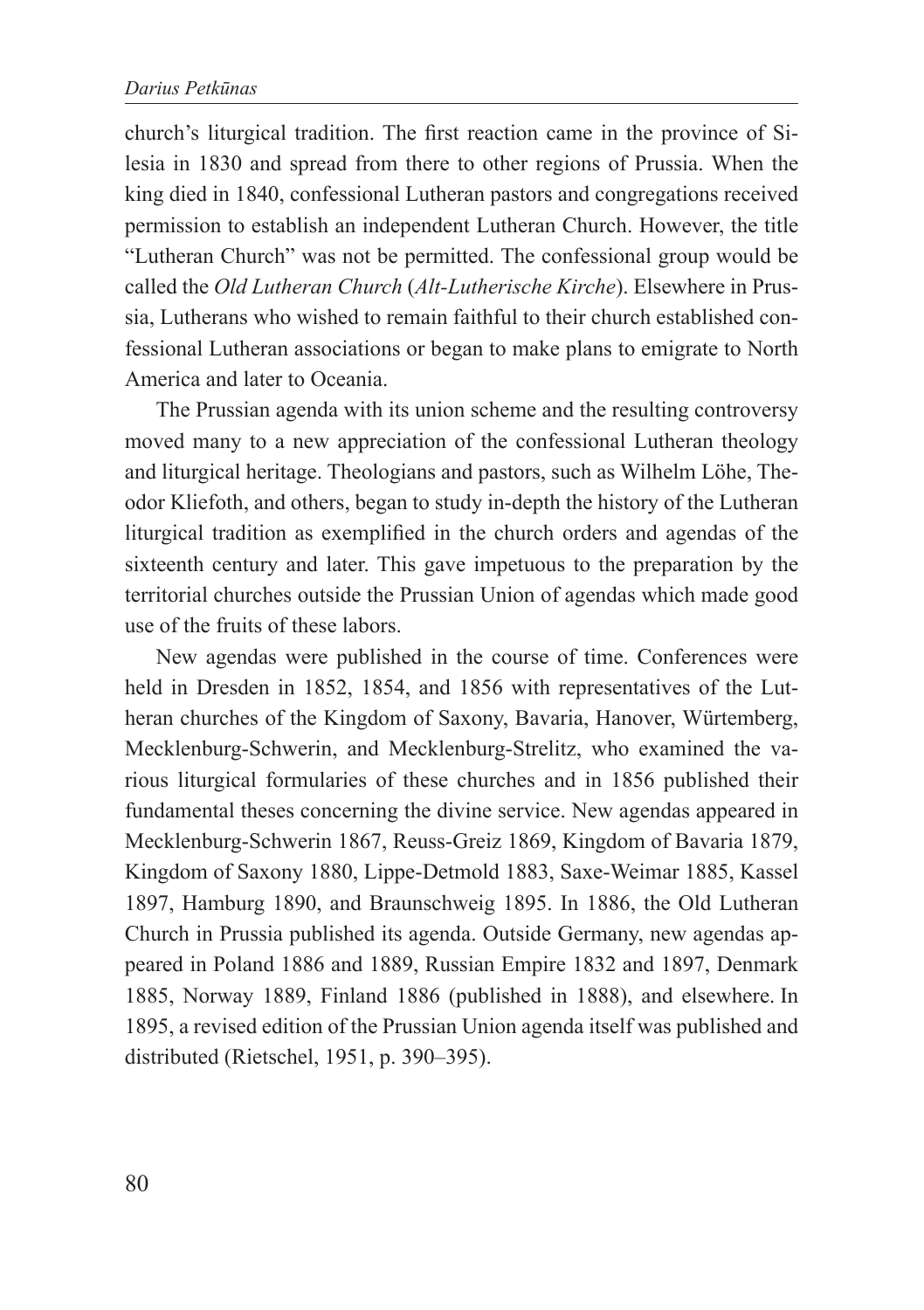## **8. Heightened Liturgical Awareness in the Twentieth Century**

The nineteenth century saw an increasing interest in the scholarly study of Christian liturgy, worship, and traditions. In Lutheranism, this study was left largely in the hands of individual scholars and committees charged with the liturgical study. No centralized liturgical movement emerged from this as had been the case in the Roman Catholic Church.

This situation changed in the twentieth century when the study of the liturgical tradition and worship emerged as major scholarly subjects. In Germany, scholars and pastors formed liturgical movements which brought into consideration both confessional particularity and a modern ecumenical spirit. Among the principal purposes of these movements was the development of a new appreciation of the church's liturgical treasures and the relationship between public worship and the life of the congregation. These movements sought to bind the people more closely to the living proclamation of the word of God and the sacramental life of the church. They had no authority to issue official liturgies, but they did publish and circulate private agendas to be used by those who shared their concerns and vision. Here may be mentioned the important role played by such scholars as Rudolph Otto, who gave particular emphasis to the importance of the *numinous* and holy silence, and Friedrich Heiler who coined the phrase "Evangelical Catholicism" and whose *Evangelical Ecumenical Union of the Augsburg Confession* (*Evangelisch-Ökumenische Vereinigung des Augsburgischen Bekenntnisses*) brought into association pastors and members concerned about the catholic continuity of the Lutheran Church. The *Berneuchen Movement* (*Berneuchener Bewegung*), founded in 1923, and its daughter organization, the *Brotherhood of St. Michael* (*Michaelsbruderschaft*), brought together in 1931 under the leadership of Wilhelm Stählin and Karl Bernhard Ritter those who were concerned about the relationship of the church to the general culture in which it found itself. This movement was responsible for the publication of a large number of books on the order of Mass, daily offices, and worship life in general. A daily office book was also produced by the *Alpirsbach* group (*Kirchliche Arbeit Alpirsbach*), organized in 1933 under the leadership of Richard Gölz and Friedrich Buchholz. It was strongly influenced both by the theology of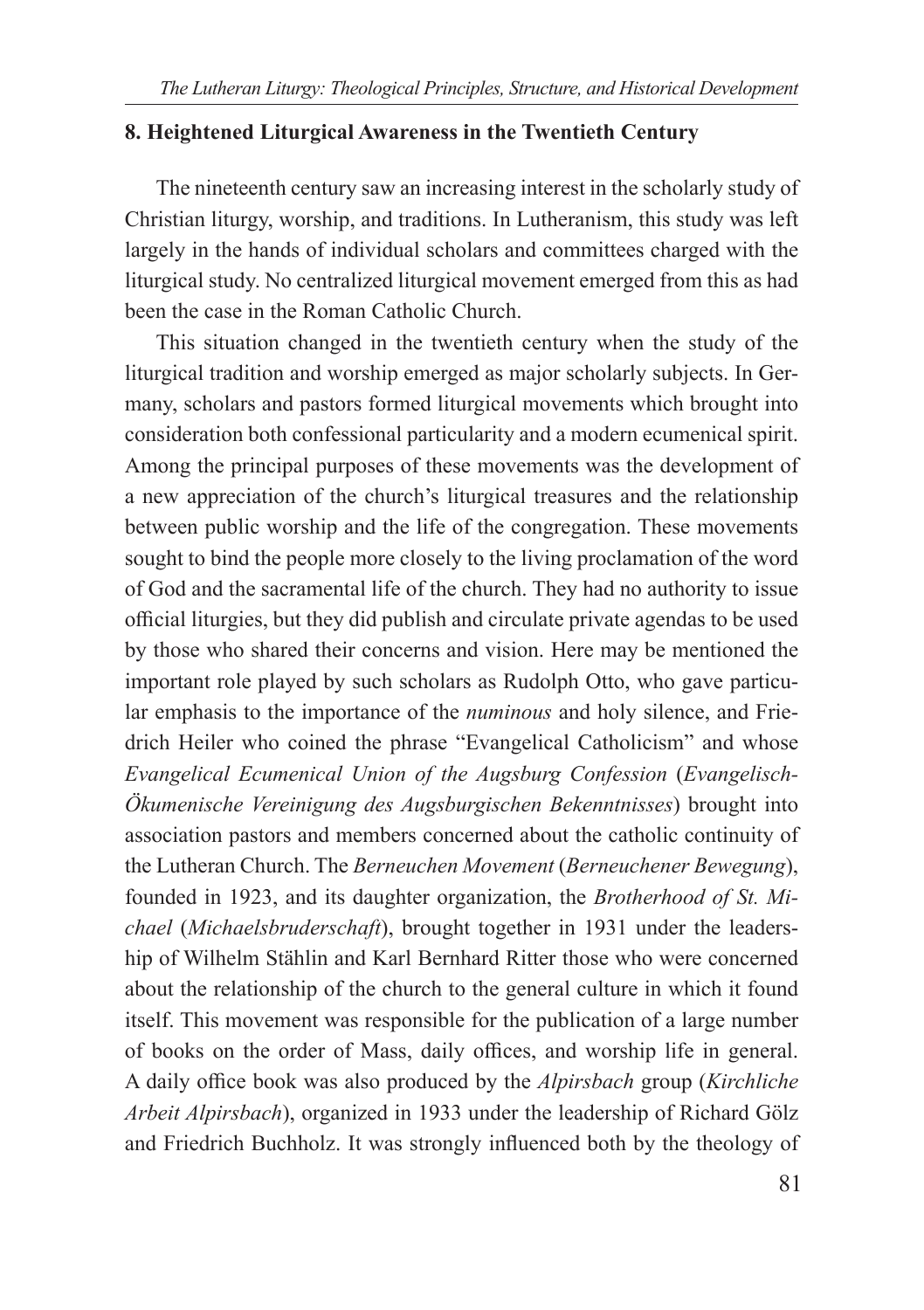Karl Barth and the pre-Reformation Gregorian chant. Scholars particularly addressed the pressing theological, ecclesiastical, and social problems of the time, devoted themselves to the study of Luther, tried to reform worship services based on the knowledge gained in the course of recent historical and liturgical research.

In the Swedish Church, which retained more ties to medieval tradition than other Nordic or German Lutheran Churches, a new appreciation of the theological dimensions of worship and of their implications for its renewal came through the High Church Movement. In 1920, on the initiative of Archbishop Nathan Söderblom, *Societas Sanctæ Birgittæ* was founded, bringing together theologians, clergy, and laity who sought a more ceremonial celebration of Mass and scriptural preaching. High church Lutheranism spread rapidly into parishes through the efforts of Gunnar Rosendal, Olov Hartman, and Jan Redin and prompted the emergence of retreat centers, more frequent celebrations of Mass, and a return to fuller use of ceremonial. The more subtle high church influence, which centered on piety of the Christian life in relation to the sacraments and which combined pietist pastoral care with high church Lutheran ecclesiology, was promoted by Bishop Bo Giertz.

Liturgical interest began in American Lutheranism in the opening years of the twentieth century with the organization of the Lutheran Liturgical Association in 1898 and its publication of *Liturgical Memoirs* between 1898 and 1906. The Liturgical Society of Saint James, which had been in existence from 1929 until 1947, took an interest in parish renewal through more liturgical services and published its periodical, *Pro Ecclesia Lutherana*. An important contribution to the study and renewal of the liturgy was made by liturgiologists Berthold von Schenk, Fred Lindemann, Adolf Wismar, Arthur Carl Piepkorn, and others. Strongly influential were the Institute of Liturgical Studies of the University of Valparaiso, founded in 1949, and from 1977–78, the annual Liturgical Symposium of Concordia Theological Seminary, Fort Wayne. A number of associations of scholars and pastors interested in the liturgy and its central place in the life of the church, such as the Lutheran Liturgical Prayer Brotherhood in the Lutheran Church Missouri Synod and groups now associated with the Evangelical Lutheran Church in America, were active. Influential publications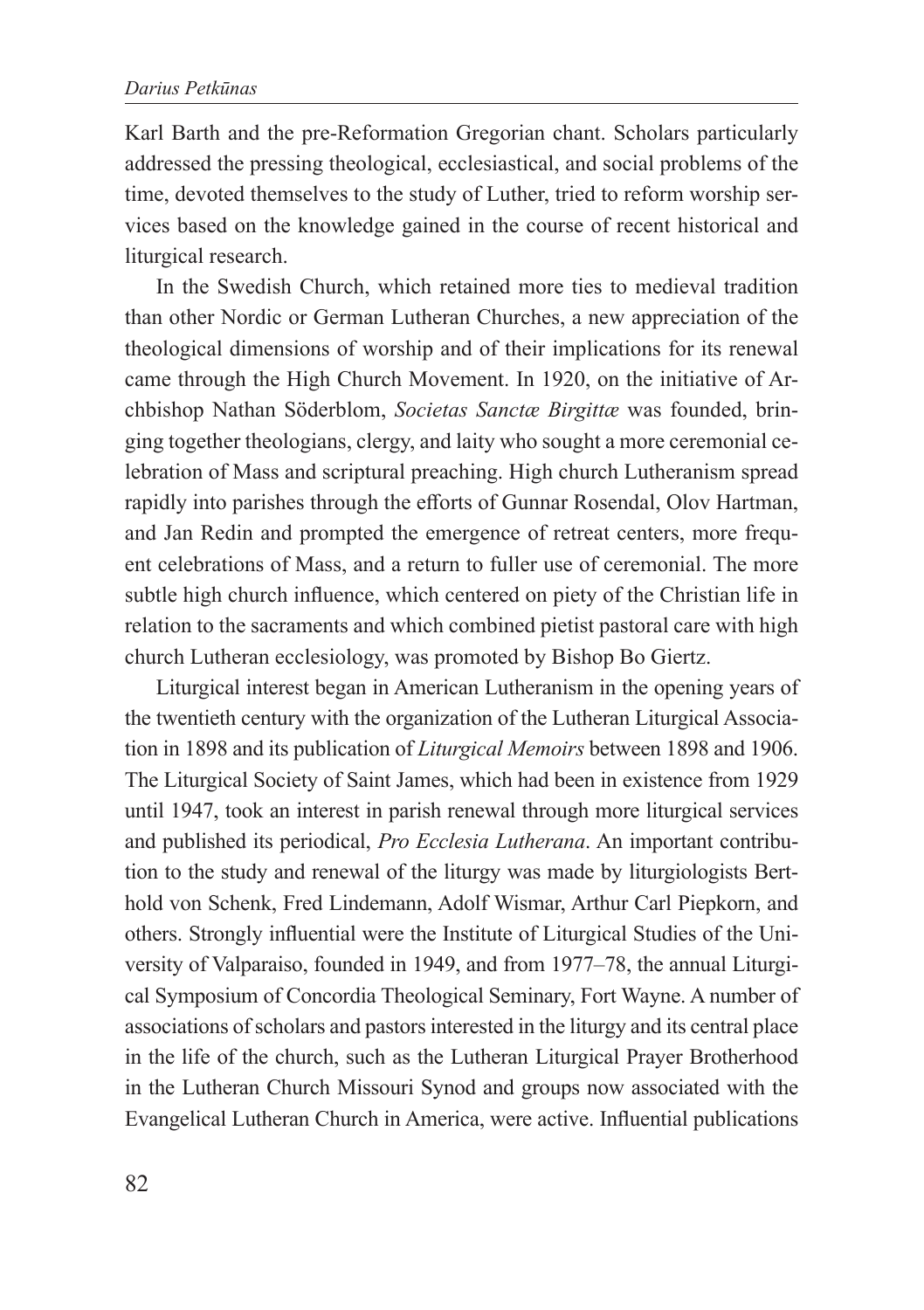have included an ecumenical journal *Una Sancta*, edited for many years by Richard John Neuhaus, periodicals *The Bride of Christ* and *Gottesdienst*, evangelical catholic journals – *Lutheran Forum* and *Pro Ecclesia*, which put special emphasis on the catholic heritage of Lutheranism. Both the American Lutheran Publicity Bureau and Concordia Publishing House have issued liturgical daily prayer books and other relevant materials promoting liturgical life in congregations and among pastors and laity.

Liturgical studies have strongly influenced the agendas approved for use in Lutheran Churches in Germany and North America. In 1948, most of the Lutheran Churches in Germany joined together to form the United Evangelical Lutheran Church of Germany (*Vereinigte Evangelisch-Lutherische Kirche Deutschlands* – VELKD). In 1954, the *Agende für die Vereinigte Evangelisch-Lutherische Kirche Deutschlands* (*Agenda for the United Evangelical Lutheran Church of Germany*), was approved – the fruit of the work of the Lutheran Liturgical Conference (*Lutherische Liturgische Konferenz*) which since 1941 had been led by Christian Mahrenholz. The official publication of the first volume, *Der Hauptgottesdienst* (*The Chief Divine Service*), was published in 1955. Over the course of several years, it was officially adopted by the churches of VELKD.

In 1953, the Evangelical Church of the Old Prussian Union reconstituted itself as the Evangelical Church of the Union (*Evangelische Kirche der Union –* EKU). At that time, the Prussian agenda of 1895 was still the official standard liturgy in the Union congregations. In 1948, a draft agenda was produced by the Union Church of Westphalia. In 1952, Bishop Otto Dibelius issued another draft agenda for use in the territorial church of Berlin-Brandenburg, more closely based on the 1895 book. After several years of consultations, *Agende für die Evangelische Kirche der Union* (*The Agenda for the Evangelical Church of the Union*), was presented to the synod of the EKU and approved in 1959. Volume one was given the title: *Die Gemeindegottesdienste* (*The Congregational Divine Service*).

During the last decade of the twentieth century, the work of the German Lutheran Liturgical Conference, together with a working group consisting of representatives of the EKU and the VELKD, bore fruit in the preliminary draft of the *Erneuerte Agende* of 1990. Further work, the results of which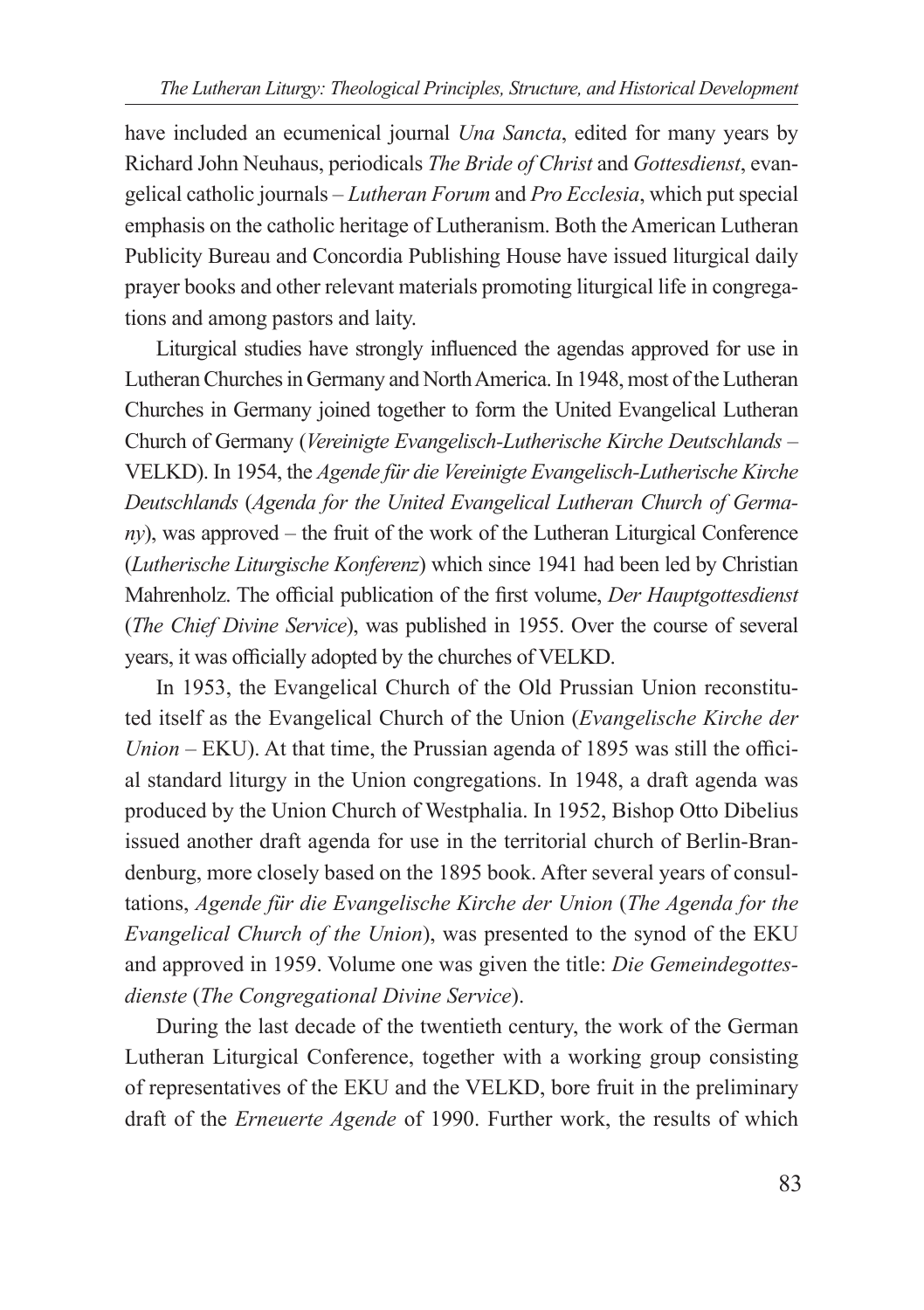were approved by the General Synod and the Bishops Conference of the VELKD in October 1998 and the Synod of the EKU in June 1999, resulted in the publication of a new *Evangelisches Gottesdienstbuch* (*Evangelical Divine Service Book*) to serve as the first volume of the agendas of both the EKU and VELKD. Now, for the first time, both churches have a single common worship book for use in congregations of the Lutheran and Union traditions (Evangelisches Gottesdienstbuch, 2000, p. 5).

In the mid-twentieth century, Lutherans in America were using agendas produced by their own synods. The Lutheran Church – Missouri Synod and other churches of the Evangelical Lutheran Synodical Conference of North America used the altar book, *The Lutheran Liturgy* of 1943 and the book of pastoral acts, *The Lutheran Agenda* of 1948. The divine service in *The Lutheran Liturgy* was based on the *Common Service for Use of the Evangelical Lutheran Congregations* of 1888, which was closely related to the *Church Book for the Use of the Evangelical Lutheran Congregations*, originally published in 1868 by the General Council. German speaking Lutherans in the Missouri Synod used the synod's Saxon-based *Kirchen-Agende für Evangelisch-Lutherische Gemeinden ungeänderter Augsburgischer Confession* (*Church Agenda for Evangelical Lutheran Congregations of the Unaltered Augsburg Confession*) of 1856. German-speaking Lutherans in the General Council used a German version of the *Church Book* which appeared as the *Kirchenbuch für evangelisch-lutherische Gemeinden* (*Church Book for Evangelical Lutheran Congregations*), 1877. The Missouri Synod adopted the *Common Service* when the English District joined the Synod in 1911 (Pahl, 2005, p. 363–367; Precht, 1984, p. 98–104). New editions of its altar book, *Lutheran Worship: Altar Book*, and agenda, *Lutheran Worship: Agenda*, appeared in 1982 and 1984, and in 2006, these volumes were replaced by their new versions: *Lutheran Service Book: Agenda* and *Lutheran Service Book: Altar Book*.

Other Lutheran bodies in North America continued to use their traditional agendas either in their native languages, an English translation, or the *Common Service.* In 1958, they authorized the publication of the *Service Book and Hymnal of the Lutheran Church in America* which included also pastoral acts (agenda). The *Service Book and Hymnal* was used until 1978 when the *Lutheran Book of Worship* appeared. It was the fruit of the labors of the In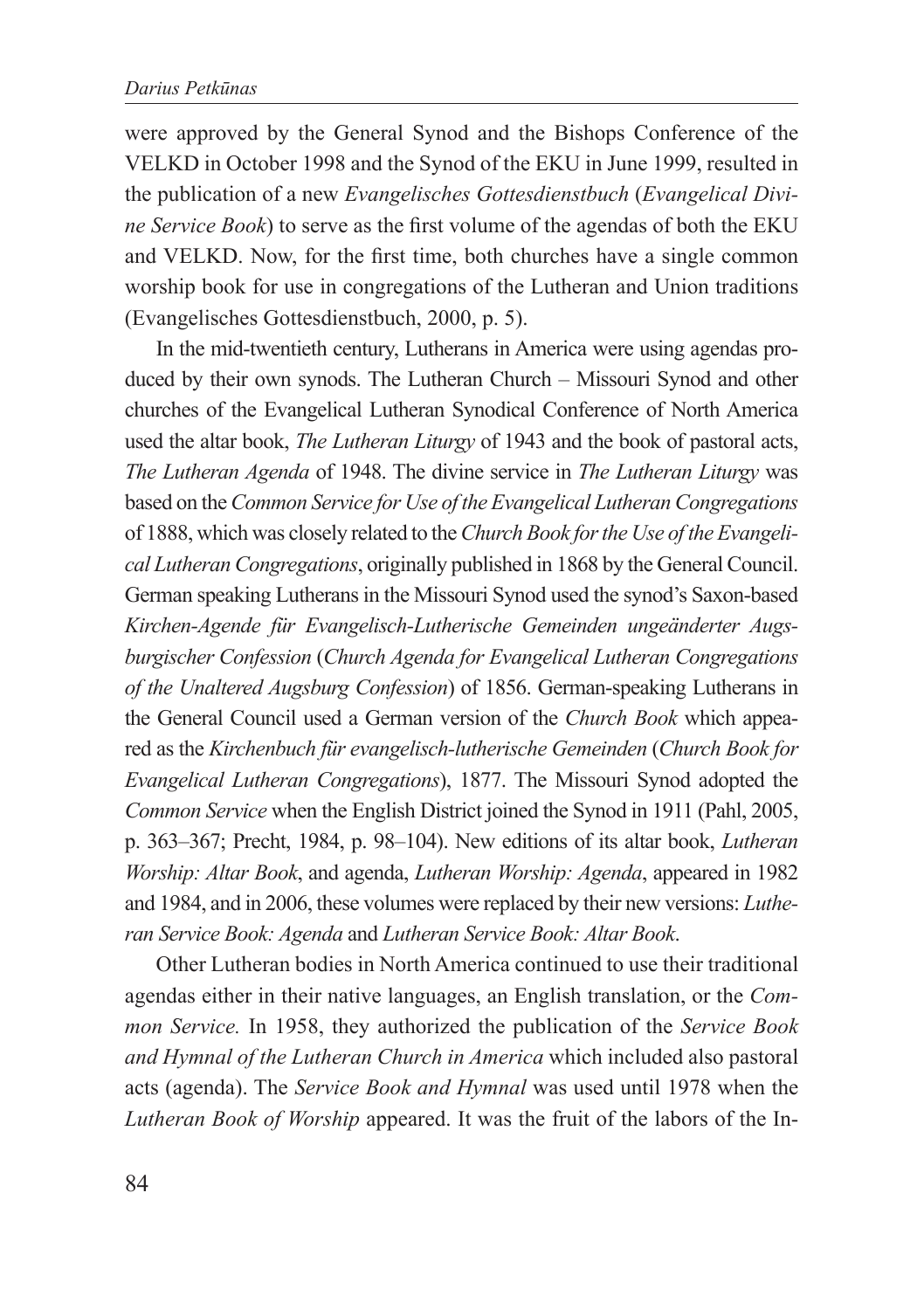terlutheran Commission on Worship and included an altar book and a book of pastoral acts. This agenda and hymnal were made the official liturgy of the churches which merged to form the Evangelical Lutheran Church in America in 1988. In 2006, a new worship book, *Evangelical Lutheran Worship*, for use in the Evangelical Lutheran Church in America and the Evangelical Lutheran Church in Canada was published that replaced its predecessor.

Scandinavian churches also updated their worship books in the course of the twentieth century. The new Swedish handbook which corrected deficiencies of the 1811 agenda was published in 1942. It was, in turn, replaced by a new handbook in 1986 and 2017. A new altar book in Denmark appeared in 1992 which replaced services based on the old 1885 book. The Norwegian 1889 altar book was revised in 1920 and replaced by a new book in 1992. The Iceland Church published a new altar book in 1981, replacing books published in 1910 and 1934. In Finland, the 1886 liturgy was revised in 1913, 1958–68, 1984, and 1999–2003.

In the course of the twentieth century, most Lutheran Churches revised their liturgies based upon a renewed appreciation of their own liturgical heritage, the scholarly work being done in other Lutheran churches, and ecumenical interests.

# **Conclusion**

Theological principles of the Lutheran liturgy derive from its confession. In its worship, the church puts into words and actions the faith which it otherwise articulates in its creeds and confessions. The liturgy bears public witness to the faith but it is not faith's source and norm. Although prayer and faith are integral to each other, the church's *lex orandi* flows out of the *lex credendi*.

*Apology of the Augsburg Confession* makes a distinction between the sacramental and sacrificial elements of the service. Sacramental *acts* are those acts of God by which, through means, he offers and bestows his wholesome grace and blessing. Sacrificial are the acts of worship directed toward God – words and acts of the church in faithful response to the gracious words and acts of God.

The shape of the Lutheran divine service is the traditional Mass of the Western Church. It retains the two-part structure of *Missa Catechumenorum*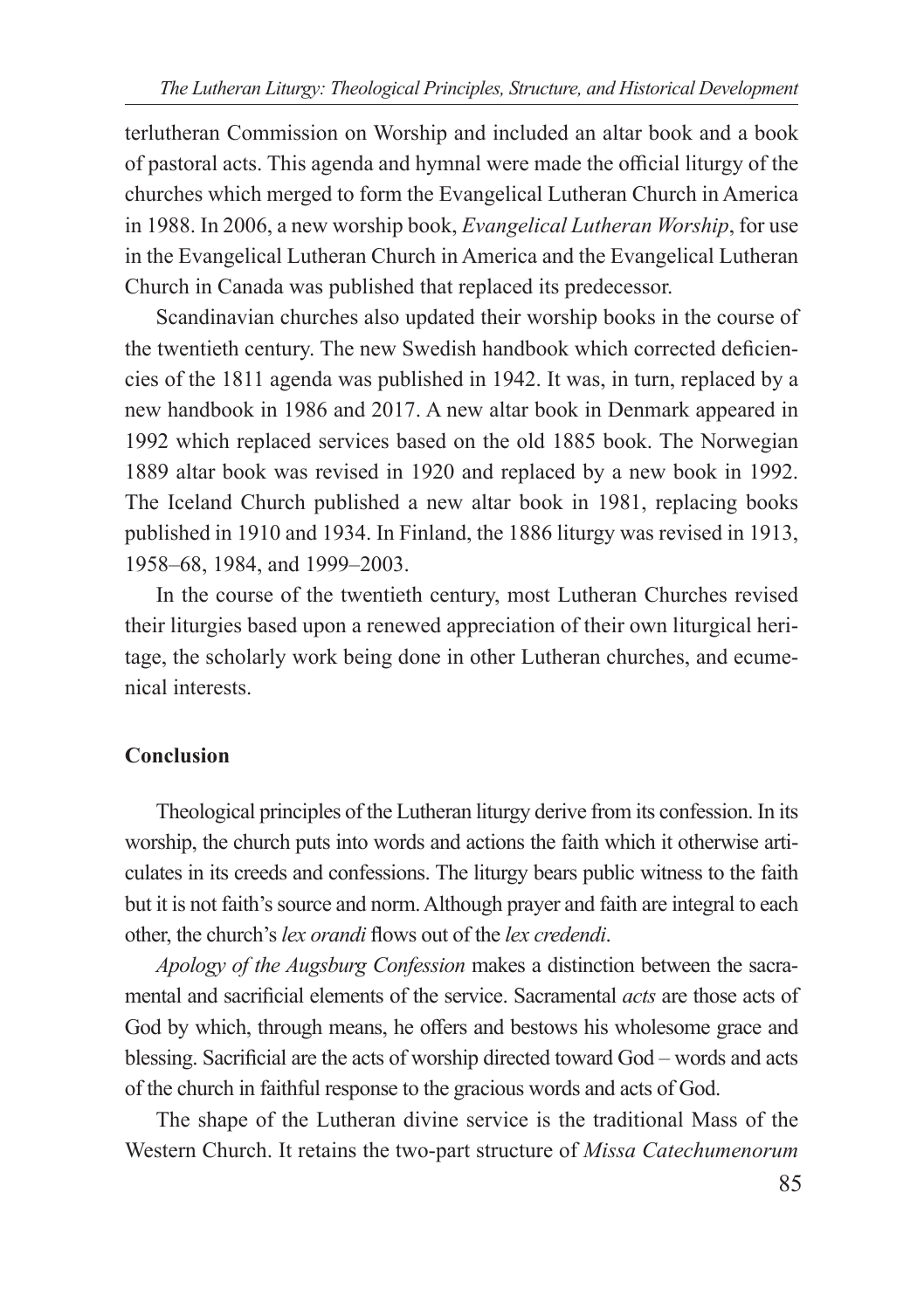and *Missa Fidelium*. The rich use of hymns of praise and prayer, which are confessional in nature, plays an important role in the Lutheran Mass.

The Lutheran Church never adopted one agenda or form of worship to be used everywhere and by all, such as one finds in the Roman Catholic Church. Luther made no attempt to legislate on liturgical matters, and there was never a single ecclesiastic authority or synod to authorize binding canons upon all Lutherans. Thus, there were many agendas, not just one. Historically, their form and use of the Mass, however, in varying degrees derived from Martin Luther's *Formula missae* of 1523 or *Deutsche Messe* of 1526.

Lutheran liturgies can be divided into types. The first includes those rites which followed Luther's liturgical writings most closely. The second type comprises those orders which sought to retain more of the medieval rite, and a third type includes those rites which moved towards the less liturgical worship. Classification of the Lutheran rites may also be undertaken on the basis of a determination of the influence of the *Formula missae* or the *Deutsche Messe* on them.

Although the Pietists regarded the liturgy as strictly external in comparison to their own emphasis on the newness of the heart, there are no early indications of hostility evident against liturgy and worship traditions among them. Spener thought that liturgy as adiaphora was not of great importance but that it was useful in that it edified the people. More critical of Lutheran ceremonial and customs was the Halle School and particularly Christian Thomasius who set down as adiaphora some practices to be of little value from the Pietist perspective.

Much more harmful to the church's liturgical heritage was the Enlightenment thought. The proponents of the new philosophy insisted that new liturgies must be produced which reflected the modern view of God, man, and the world. Neological agendas proliferated. Most of these works were predominantly anthropocentric and had in them little trace of sacramental realism.

The awakening of a new appreciation of the Lutheran liturgy came in reaction to the Prussian Union and its agenda. King Friedrich Wilhelm III refused to admit that the contrary doctrinal positions of both churches were reflected in their liturgies and that it was not possible to mix together the realistic sacramental theology of the Lutheran Church with the strictly spiritual understanding of the sacraments by the Reformed. The Prussian agenda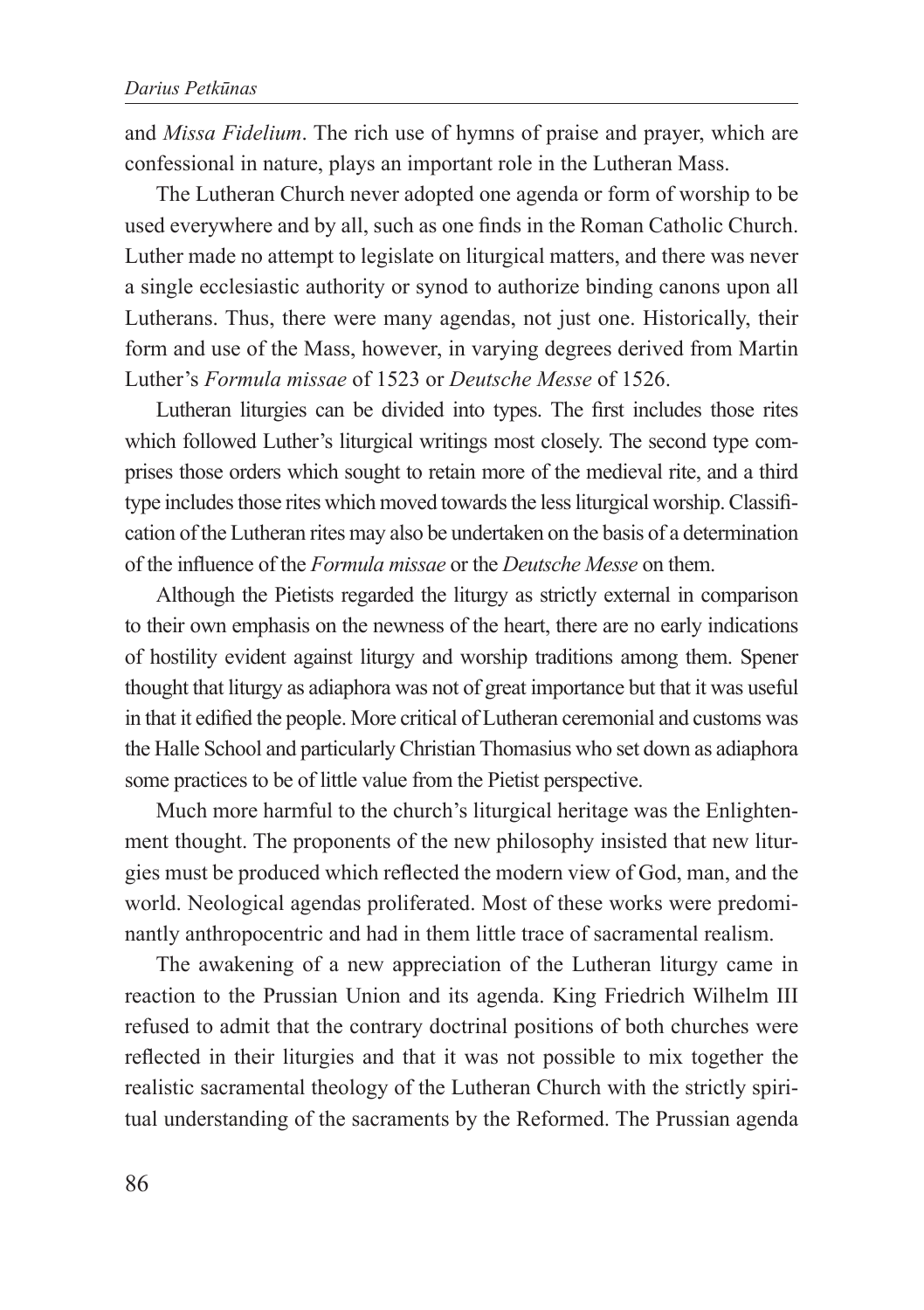with its union scheme moved many Lutherans to a new appreciation of the confessional Lutheran theology and liturgical heritage. New agendas were published in Germany, Scandinavia, Russian Empire, and elsewhere.

In the first half of the twentieth century, Lutheran theologians and pastors formed liturgical movements which brought into consideration both confessional particularity and a modern ecumenical spirit. Among the principal purposes of these movements was the development of a new appreciation of the church's liturgical treasures and the relationship between public worship and the life of the congregation. They sought to bind the people more closely to the living proclamation of the word of God and the sacramental life of the church.

In the twentieth century, most Lutheran churches revised their rites based on the knowledge gained in the course of recent historical and liturgical research, a new appreciation of their own liturgical heritage as well as from ecumenical interests and influences.

#### **Bibliography**

- Almer, G. (2016). *Calvinista Aulico-Politicus. Konfession und Herrschaft in Brandenburg-Preußen (ca. 1660–1740).* https://refubium.fu-berlin.de/bitstream/ handle/fub188/4392/Almer\_Gabriel.diss.pdf.
- *Artickel der Ceremonien vnd anderen Kirchen Ordnung.* (1526). Königsberg: Königsberg: Hans Weinreich.
- *Bibliotheca Agendorum, Bestehend aus einem Vollständigem Catalogo Derer Kirchen-Ordnungen, Agenden, Und anderer Dergleichen Schrifften… Von Hermann Caspar König, SS. Th. St. Zelle.* (1726). Zelle: Hoffmann.
- *Die Geschichte der Evangelischen Kirche der Union.* (1992)*.* Band 1. Die Anfänge der Union unter landesherrlichem Kirchenregiment (1817–1850). Herausgegeben von J. F. Gerhard Goeters und Rudolf Mau. Leipzig: Evangelische Verlagsanstalt.
- *Evangelisches Gottesdienstbuch. Agende für die Evangelische Kirche der Union und für die Vereinigte Evangelisch-Lutherische Kirche Deutschlands.* (2000). Berlin: Evang. Haupt-Bibelges und von Cansteinsche Bibelanst.
- Foerster, E. (1905). *Die Entstehung der preussischen Landeskirche unter der Regierung König Friedrich Wilhelms III.: nach den Quellen erzählt. Ein Beitrag zur Geschichte der Kirchenbildung im deutschen Protestantismus*. Erster Band. Tübingen: Mohr.
- Foerster, E. (1907). *Die Entstehung der Preußischen Landeskirche unter der Regierung König Friedrich Wilhelms des Dritten nach den Quellen erzählt; ein Beitrag*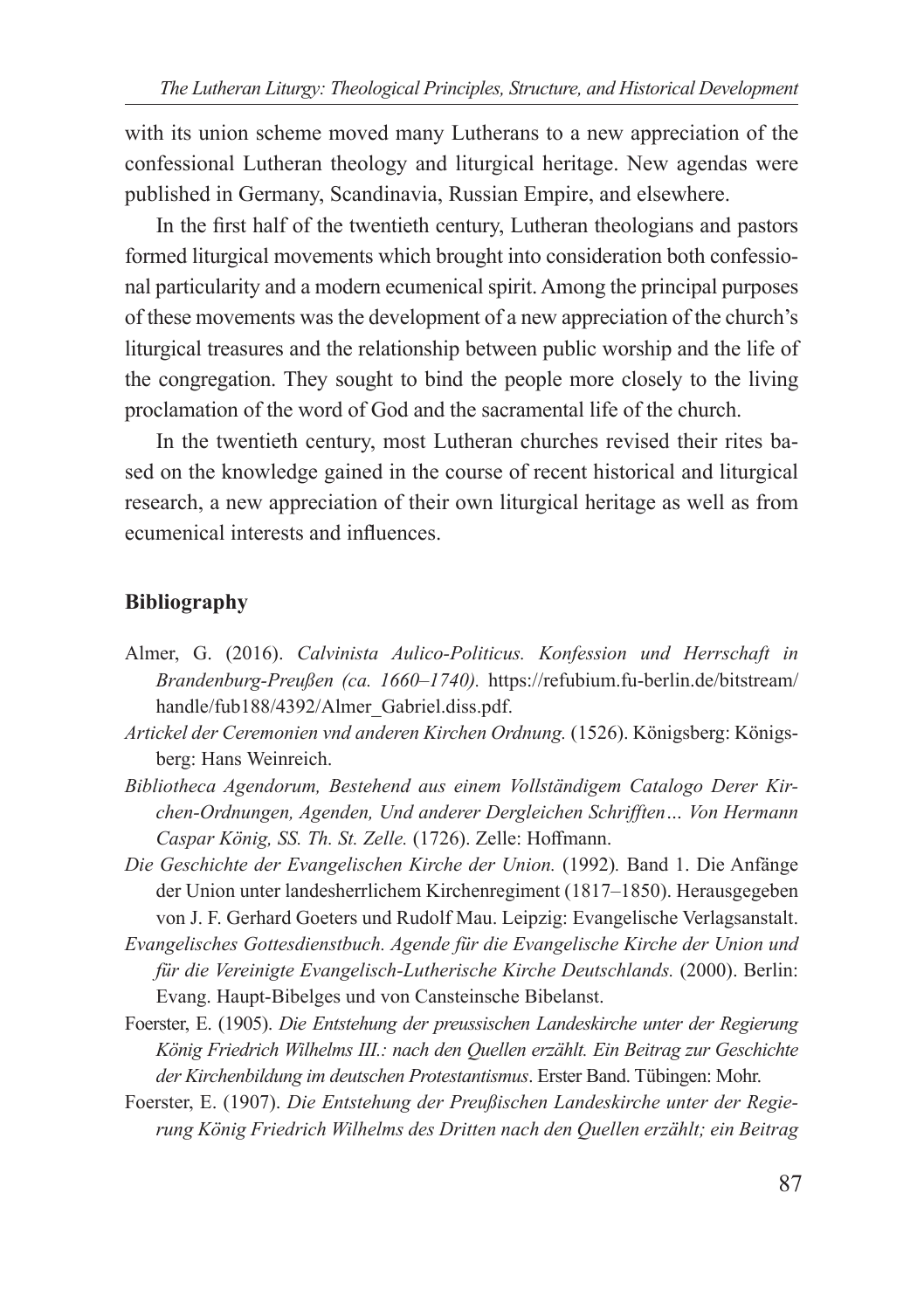*zur Geschichte der Kirchenbildung im deutschen Protestantismus*. Zweiter Band. Tübingen: Mohr.

- Graff, P. (1994). *Geschichte der Auflösung der alten gottesdienstlichen Formen in der evangelischen Kirche Deutschlands*. I. Band. *Bis zum Eintritt der Aufklärung und des Rationalismus. Nachdruck der zweiten vermehrten und verbesserten Auflage von 1937.* Waltrop: Hartmut Spenner.
- *Handbuch der kirchlichen gesetzgebung Preussens. Für geistliche, kirchenpatrone, verwaltungsbeamte und juristen.* (1846)*.* Herausgegeben von Adolph Heckert. Erster Band. Berlin: Heymann.
- *Kirchen Ordnug (…) Wie man sich bayde mit der Leer vnd Ceremonien halten sole.* (1533). Nürnberg: Gutknecht.
- *Kirchen ordnung zum anfang für die Pfarher in Hertzog Heinrichs zu Sachsen V. G. H. Fürstenthumb.* (1539). Dreßden: Stöckel.
- *Kirchen-Agende für die Hof-und Domkirche in Berlin.* (1822 [1824]). Zweite auflage. Berlin: Dieterici.
- *Kirchenordnung, Wie es mit der Christlichen Lehre, heiligen Sacramenten, vnd allerley andern Ceremonien, in meines gnedigen herrn, Herrn Otthainrichen.* (1543). Nürnberg: Petreius.
- *Kurtz Ordnung des Kirchendiensts, Sampt eyner Vorrede von Ceremonien (…) zu Riga ghesungen warden.* (1530). Rostock: Ludowich Dietz.
- *Litvrgia Svecanae Ecclesiae Catholicae & Orthodoxae Conformis.* (1576). Stocholmiæ excudebat Torbernus Tidemanni.
- LW 35. (1960). *Luther's Works 35*. Philadelphia: Muhlenberg Press, p. 45–74, 75–112.
- LW 36. (1959). *Luther's Works 36*. Philadelphia: Muhlenberg Press, p. 3–230.
- LW 53. (1965). *Luther's Works 53*. Philadelphia: Muhlenberg Press, p. 7–14, 15–40, 51–90.
- Macmillan, K. D. (1917). *Protestantism in Germany*. Princeton: University Press.
- Niebergall, A. (1993). Agende. *Theologische Realenzyklopädie.* Teil 1, Bd. 2. Berlin: de Gruyter.
- Pahl, I. (1983). Coena Domini I. Die Abendmahlsliturgie der Reformationskirchen im 16./17. Jahrhundert. *Spicilegium Friburgense*. Texte zur Geschichte des kirchlichen Lebens. Vol. 29. Fribourg: Universitätsverlag.
- Pahl, I. (2005). Coena Domini II. Die Abendmahlsliturgie der Reformationskirchen vom 18. bis zum frühen 20. Jahrhundert. *Spicilegium Friburgense*. Texte zur Geschichte des kirchlichen Lebens, Vol. 43. Fribourg: Academic Press.
- Piepkorn, A. C. (1956). *The Survival of the Historic Vestments in the Lutheran Church after 1555*. Saint Louis: Concordia Seminary.
- Precht, F. L. (1984). Worship Resources in Missouri Synod's History. *Lutheran Worship: History and Practice*. St. Louis: Concordia Publishin House.